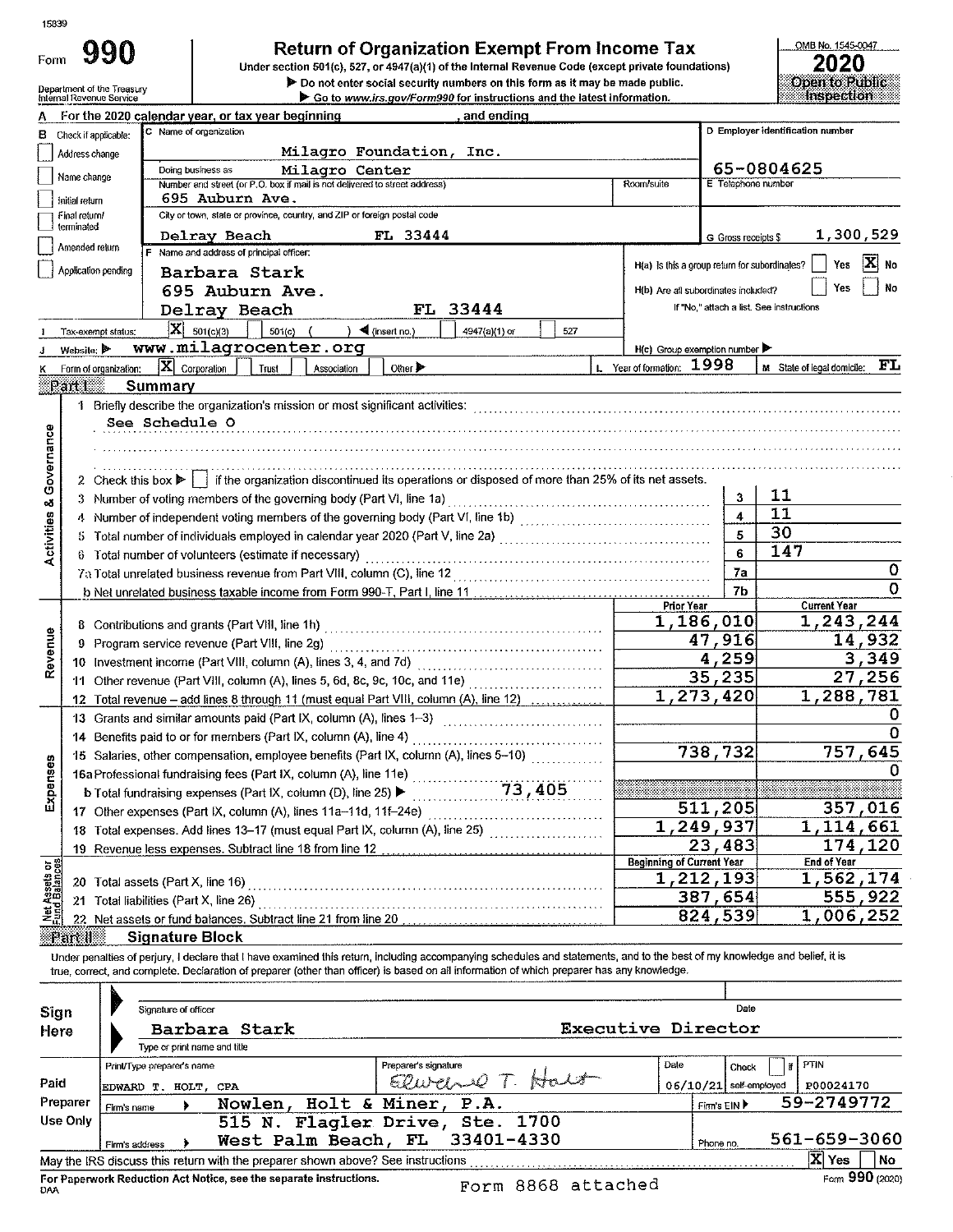15839 Milagro Foundation, Inc. 65-0804625 FYE: 12/31/2020

# Acknowledgement and General Information for **Taxpayers Who File Returns Electronically**

Thank you for taking part in the IRS e-file Program.

Milagro Foundation, Inc. 695 Auburn Ave. Delray Beach, FL 33444

- [X] Your Form 8868, Application for Extension of Time to File an Exempt Organization Return for tax year December 31, 2020 is being filed electronically with the IRS by the services of Nowlen, Holt & Miner, P.A.,
- [X] Your extension was accepted by the IRS on 05/14/21 and the Submission Identification Number assigned to your return is 65940620211340535759.

Since you are filing your return electronically, PLEASE DO NOT SEND A PAPER COPY OF YOUR RETURN TO THE IRS. IF YOU DO, IT WILL DELAY THE PROCESSING OF THE **RETURN.** 

#### **Acknowledgement Process**

The IRS will notify your electronic return originator when they accept your return, usually within 48 hours. If your return was not accepted, IRS will notify your electronic return originator of the reasons for rejection.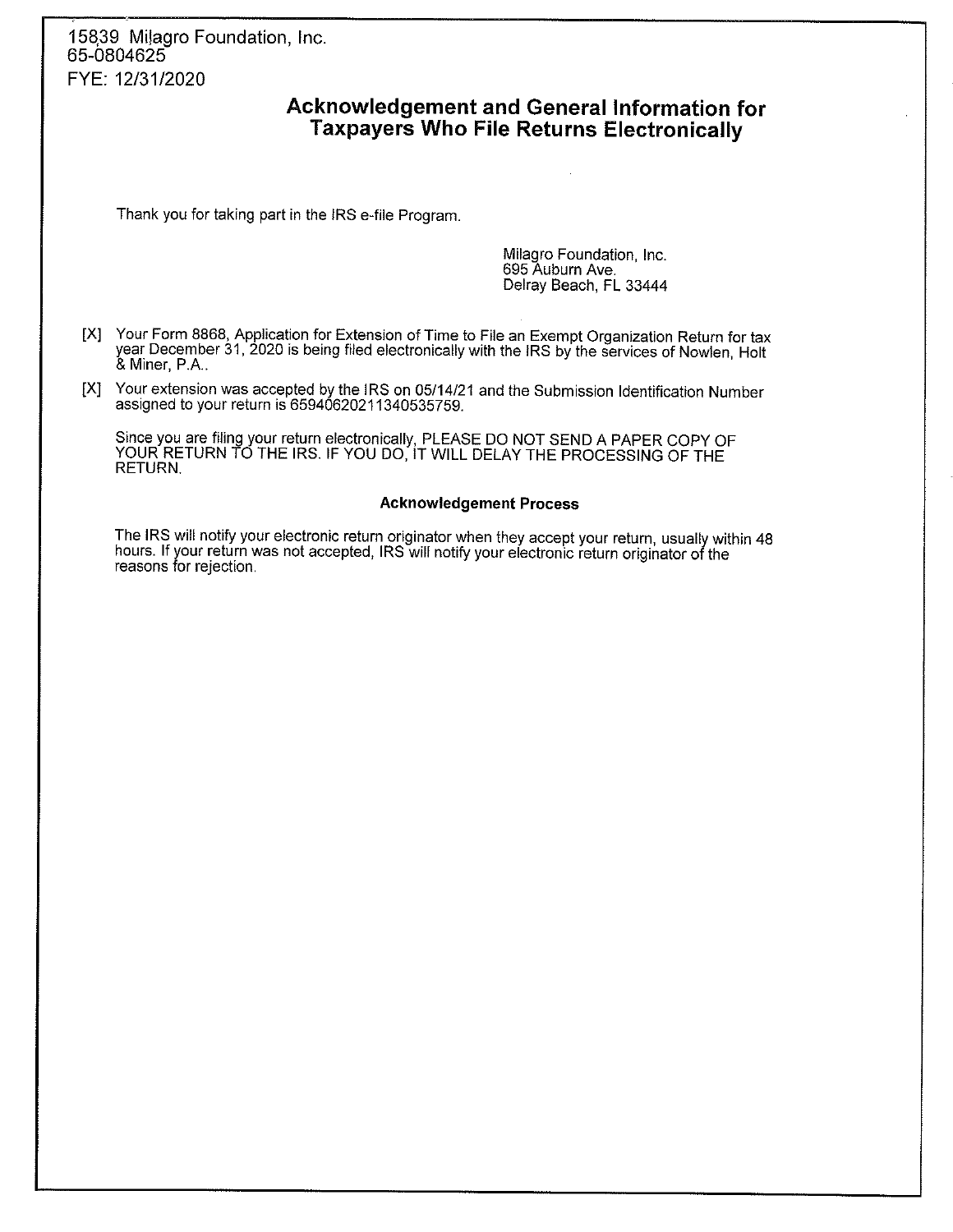| 15839<br>Application for Automatic Extension of Time To File an<br>Form<br><b>Exempt Organization Return</b><br>(Rev. January 2020)<br>File a separate application for each return.<br>Department of the Treasury |                                                                                 |                                                                                                                                                                                                                                                                                                                                                                                                                                                                                                                                                                          |                               |                                                        | OMB No. 1545-0047                    |     |                         |  |
|-------------------------------------------------------------------------------------------------------------------------------------------------------------------------------------------------------------------|---------------------------------------------------------------------------------|--------------------------------------------------------------------------------------------------------------------------------------------------------------------------------------------------------------------------------------------------------------------------------------------------------------------------------------------------------------------------------------------------------------------------------------------------------------------------------------------------------------------------------------------------------------------------|-------------------------------|--------------------------------------------------------|--------------------------------------|-----|-------------------------|--|
| Internal Revenue Service                                                                                                                                                                                          |                                                                                 |                                                                                                                                                                                                                                                                                                                                                                                                                                                                                                                                                                          |                               | Go to www.irs.gov/Form8868 for the latest information. |                                      |     |                         |  |
|                                                                                                                                                                                                                   |                                                                                 | Electronic filing (e-file). You can electronically file Form 8868 to request a 6-month automatic extension of time to file any of the<br>forms listed below with the exception of Form 8870, Information Return for Transfers Associated With Certain Personal Benefit<br>Contracts, for which an extension request must be sent to the IRS in paper format (see instructions). For more details on the electronic<br>filing of this form, visit www.irs.gov/e-file-providers/e-file-for-charities-and-non-profits.                                                      |                               |                                                        |                                      |     |                         |  |
|                                                                                                                                                                                                                   |                                                                                 | <b>Automatic 6-Month Extension of Time.</b> Only submit original (no copies needed)                                                                                                                                                                                                                                                                                                                                                                                                                                                                                      |                               |                                                        |                                      |     |                         |  |
|                                                                                                                                                                                                                   |                                                                                 | All corporations required to file an income tax return other than Form 990-T (including 1120-C filers), partnerships, REMICs, and trusts                                                                                                                                                                                                                                                                                                                                                                                                                                 |                               |                                                        |                                      |     |                         |  |
|                                                                                                                                                                                                                   |                                                                                 | must use Form 7004 to request an extension of time to file income tax returns.                                                                                                                                                                                                                                                                                                                                                                                                                                                                                           |                               |                                                        |                                      |     |                         |  |
| Type or                                                                                                                                                                                                           |                                                                                 | Name of exempt organization or other filer, see instructions.                                                                                                                                                                                                                                                                                                                                                                                                                                                                                                            |                               |                                                        | Taxpayer identification number (TIN) |     |                         |  |
| print                                                                                                                                                                                                             |                                                                                 |                                                                                                                                                                                                                                                                                                                                                                                                                                                                                                                                                                          |                               |                                                        |                                      |     |                         |  |
|                                                                                                                                                                                                                   |                                                                                 | Milagro Foundation, Inc.                                                                                                                                                                                                                                                                                                                                                                                                                                                                                                                                                 |                               |                                                        | 65-0804625                           |     |                         |  |
|                                                                                                                                                                                                                   |                                                                                 | Number, street, and room or suite no. If a P.O. box, see instructions.<br>695 Auburn Ave.                                                                                                                                                                                                                                                                                                                                                                                                                                                                                |                               |                                                        |                                      |     |                         |  |
| File by the<br>oue date for<br>filing your<br>return. See                                                                                                                                                         |                                                                                 | City, town or post office, state, and ZIP code. For a foreign address, see instructions.                                                                                                                                                                                                                                                                                                                                                                                                                                                                                 |                               |                                                        |                                      |     |                         |  |
| instructions.                                                                                                                                                                                                     | Delray Beach                                                                    | Enter the Return Code for the return that this application is for (file a separate application for each return)                                                                                                                                                                                                                                                                                                                                                                                                                                                          | FL 33444                      |                                                        |                                      |     | 01                      |  |
| <b>Application</b>                                                                                                                                                                                                |                                                                                 |                                                                                                                                                                                                                                                                                                                                                                                                                                                                                                                                                                          |                               |                                                        |                                      |     |                         |  |
|                                                                                                                                                                                                                   |                                                                                 |                                                                                                                                                                                                                                                                                                                                                                                                                                                                                                                                                                          | Return                        | Application                                            |                                      |     | Return                  |  |
| is For                                                                                                                                                                                                            |                                                                                 |                                                                                                                                                                                                                                                                                                                                                                                                                                                                                                                                                                          | Code                          | ls For                                                 |                                      |     | Code<br>07              |  |
|                                                                                                                                                                                                                   | Form 990 or Form 990-EZ                                                         |                                                                                                                                                                                                                                                                                                                                                                                                                                                                                                                                                                          |                               | 01<br>Form 990-T (corporation)                         |                                      |     |                         |  |
| Form 990-BL                                                                                                                                                                                                       |                                                                                 |                                                                                                                                                                                                                                                                                                                                                                                                                                                                                                                                                                          | 02                            | Form 1041-A                                            |                                      |     | 08                      |  |
| Form 4720 (individual)<br>Form 990-PF                                                                                                                                                                             |                                                                                 |                                                                                                                                                                                                                                                                                                                                                                                                                                                                                                                                                                          | 03                            | Form 4720 (other than individual)                      | 09                                   |     |                         |  |
|                                                                                                                                                                                                                   |                                                                                 |                                                                                                                                                                                                                                                                                                                                                                                                                                                                                                                                                                          | 04                            | Form 5227                                              |                                      |     | 10                      |  |
|                                                                                                                                                                                                                   | Form 990-T (sec. 401(a) or 408(a) trust)<br>Form 990-T (trust other than above) |                                                                                                                                                                                                                                                                                                                                                                                                                                                                                                                                                                          | 05<br>06                      | Form 6069<br>Form 8870                                 |                                      |     | 11                      |  |
|                                                                                                                                                                                                                   |                                                                                 | Barbara Stark                                                                                                                                                                                                                                                                                                                                                                                                                                                                                                                                                            |                               |                                                        |                                      |     | 12                      |  |
|                                                                                                                                                                                                                   |                                                                                 | 695 Auburn Ave                                                                                                                                                                                                                                                                                                                                                                                                                                                                                                                                                           |                               |                                                        |                                      |     |                         |  |
|                                                                                                                                                                                                                   |                                                                                 | The books are in the care of > Delray Beach                                                                                                                                                                                                                                                                                                                                                                                                                                                                                                                              |                               |                                                        |                                      | FL. | 33444                   |  |
| for the whole group, check this box<br>1                                                                                                                                                                          |                                                                                 | Telephone No. ▶ 561-279-2970<br>If the organization does not have an office or place of business in the United States, check this box<br>If this is for a Group Return, enter the organization's four digit Group Exemption Number (GEN)<br>If it is for part of the group, check this box<br>a list with the names and TINs of all members the extension is for.<br>I request an automatic 6-month extension of time until $11/15/21$ , to file the exempt organization return for<br>the organization named above. The extension is for the organization's return for: | Fax No. $\blacktriangleright$ |                                                        | . If this is<br>and attach           |     |                         |  |
|                                                                                                                                                                                                                   |                                                                                 | $ X $ calendar year 2020 or                                                                                                                                                                                                                                                                                                                                                                                                                                                                                                                                              |                               |                                                        |                                      |     |                         |  |
| 2                                                                                                                                                                                                                 | Change in accounting period                                                     | If the tax year entered in line 1 is for less than 12 months, check reason:                                                                                                                                                                                                                                                                                                                                                                                                                                                                                              |                               | Initial return                                         | Final return                         |     |                         |  |
| За                                                                                                                                                                                                                |                                                                                 | If this application is for Forms 990-BL, 990-PF, 990-T, 4720, or 6069, enter the tentative tax, less                                                                                                                                                                                                                                                                                                                                                                                                                                                                     |                               |                                                        |                                      |     |                         |  |
|                                                                                                                                                                                                                   |                                                                                 | any nonrefundable credits. See instructions.                                                                                                                                                                                                                                                                                                                                                                                                                                                                                                                             |                               |                                                        | 3a                                   | \$  | 0                       |  |
| b                                                                                                                                                                                                                 |                                                                                 | If this application is for Forms 990-PF, 990-T, 4720, or 6069, enter any refundable credits and                                                                                                                                                                                                                                                                                                                                                                                                                                                                          |                               |                                                        |                                      |     |                         |  |
|                                                                                                                                                                                                                   |                                                                                 | estimated tax payments made. Include any prior year overpayment allowed as a credit.                                                                                                                                                                                                                                                                                                                                                                                                                                                                                     |                               |                                                        | 3b                                   | \$  | 0                       |  |
|                                                                                                                                                                                                                   |                                                                                 | <b>Balance due.</b> Subtract line 3b from line 3a. Include your payment with this form, if required, by                                                                                                                                                                                                                                                                                                                                                                                                                                                                  |                               |                                                        |                                      |     |                         |  |
|                                                                                                                                                                                                                   |                                                                                 | using EFTPS (Electronic Federal Tax Payment System). See instructions.                                                                                                                                                                                                                                                                                                                                                                                                                                                                                                   |                               |                                                        | Зc                                   |     | 0                       |  |
|                                                                                                                                                                                                                   |                                                                                 | Caution: If you are going to make an electronic funds withdrawal (direct debit) with this Form 8868, see Form 8453-EO and Form 8879-EO for payment                                                                                                                                                                                                                                                                                                                                                                                                                       |                               |                                                        |                                      |     |                         |  |
| instructions.                                                                                                                                                                                                     |                                                                                 |                                                                                                                                                                                                                                                                                                                                                                                                                                                                                                                                                                          |                               |                                                        |                                      |     |                         |  |
|                                                                                                                                                                                                                   |                                                                                 | For Privacy Act and Paperwork Reduction Act Notice, see instructions.                                                                                                                                                                                                                                                                                                                                                                                                                                                                                                    |                               |                                                        |                                      |     | Form 8868 (Rev. 1-2020) |  |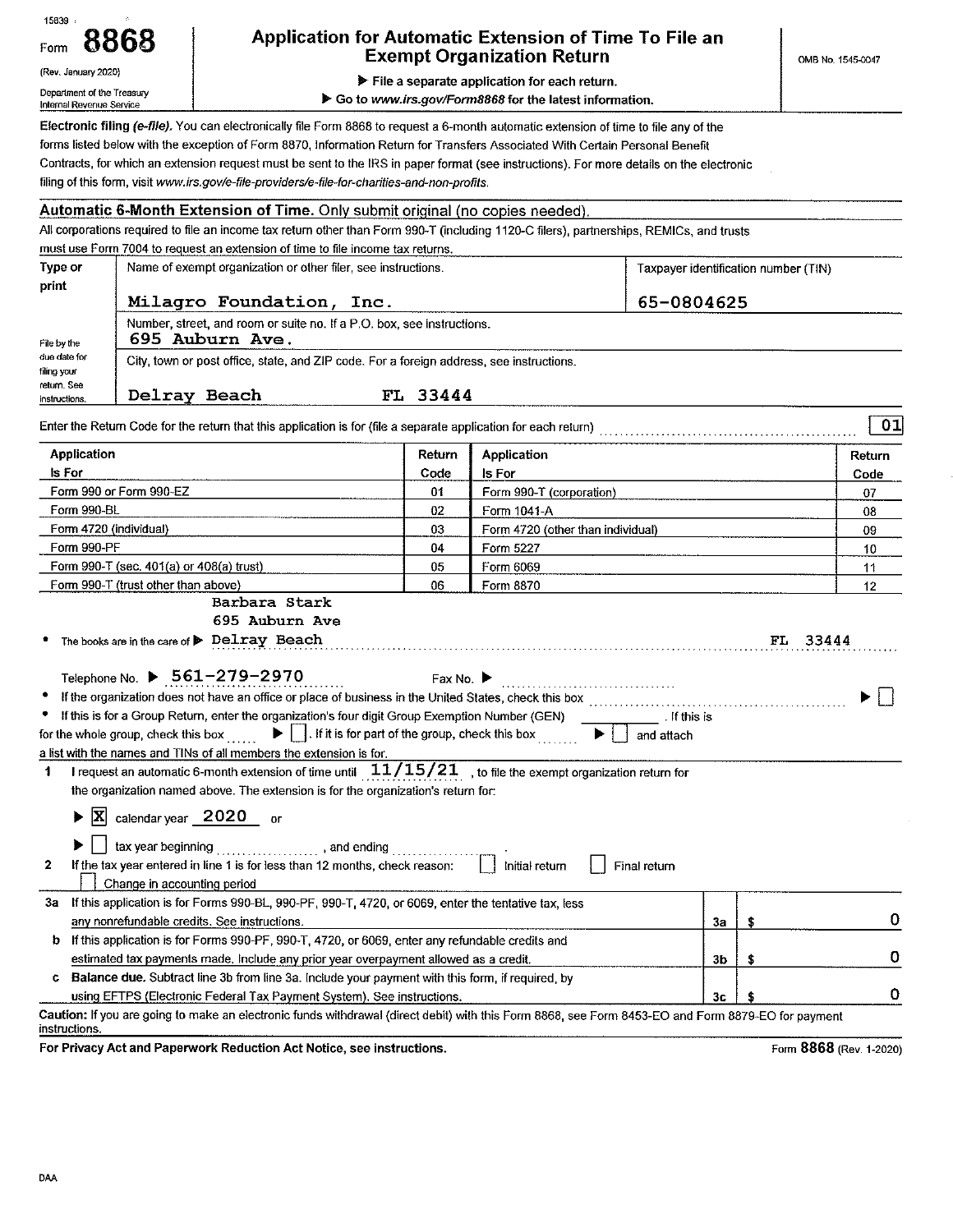| 15839     |                                                                                                                                                      |               |                |
|-----------|------------------------------------------------------------------------------------------------------------------------------------------------------|---------------|----------------|
| Part III  | Form 990 (2020) $\texttt{Milagro}$ Foundation, Inc.<br><b>Statement of Program Service Accomplishments</b>                                           | 65-0804625    | Page 2         |
|           |                                                                                                                                                      |               | $ \mathbf{x} $ |
|           | 1 Briefly describe the organization's mission:                                                                                                       |               |                |
|           | See Schedule O                                                                                                                                       |               |                |
|           |                                                                                                                                                      |               |                |
|           |                                                                                                                                                      |               |                |
|           | 2 Did the organization undertake any significant program services during the year which were not listed on the                                       |               |                |
|           | prior Form 990 or 990-EZ?<br>If "Yes," describe these new services on Schedule O.                                                                    |               | Yes $ X $ No   |
| 3         | Did the organization cease conducting, or make significant changes in how it conducts, any program                                                   |               |                |
|           | services?                                                                                                                                            |               | Yes $X$ No     |
|           | If "Yes," describe these changes on Schedule O.                                                                                                      |               |                |
| 4         | Describe the organization's program service accomplishments for each of its three largest program services, as measured by                           |               |                |
|           | expenses. Section 501(c)(3) and 501(c)(4) organizations are required to report the amount of grants and allocations to others,                       |               |                |
|           | the total expenses, and revenue, if any, for each program service reported.                                                                          |               |                |
| 4a (Code: | $265, 366$ including grants of \$<br>) (Expenses \$<br>Standing Together Achieving Recognition and Success ("STARS")                                 | ) (Revenue \$ | $14,932$ )     |
|           | The STARS Program is a multi-faceted after-school and summer cultural arts<br>program that is designed to improve the educational performance and    |               |                |
|           | artistic potential of low income children. Students receive instruction in                                                                           |               |                |
|           | specialized areas of literacy proficiency, science, technology and art<br>Participants in the program also learn essential life skills<br>tutorials. |               |                |
|           | including the ability to communicate effectively, express emotions, and                                                                              |               |                |
|           | work as a team, which are key to their development. In addition, the                                                                                 |               |                |
|           | program connects the Milagro families with various community social                                                                                  |               |                |
|           | services.                                                                                                                                            |               |                |
|           |                                                                                                                                                      |               |                |
| 4b (Code: | ) (Expenses $\frac{1}{2}$                                                                                                                            |               |                |
|           | Mentoring Program                                                                                                                                    |               |                |
|           | The Milagro Mentoring Program provides mentoring to children on both a                                                                               |               |                |
|           | one-on- one and group basis in conjunction with the STARS program. The<br>program fosters nurturing, supportive intergenerational relationships that |               |                |
|           | are essential in building self-esteem in children. Children are more                                                                                 |               |                |
|           | able to adequately deal with factors that classify them as "at risk' when<br>they have mentors who are trained to address emotional and educational  |               |                |
|           | deficiencies.                                                                                                                                        |               |                |
|           |                                                                                                                                                      |               |                |
|           | ,我们就是一个人的人,我们就是一个人的人,我们就是一个人的人,我们就是一个人的人,我们就是一个人的人,我们就是一个人的人,我们就是一个人的人,我们就是一个人的人                                                                     |               |                |
|           |                                                                                                                                                      |               |                |
|           |                                                                                                                                                      |               |                |
|           | Jr. Teen and Teen Leadership<br>These programs are offered to youth in the sixth through                                                             |               |                |
|           |                                                                                                                                                      |               |                |
|           | twelfth grades, offering a combination of academic support, life skills<br>training, and healthy living skills, aimed at preparing youth to graduate |               |                |
|           | from high school, as well as preparing them for college or employment. The<br>Center believes this exciting program will have a positive impact by   |               |                |
|           | improving the high school graduation rate. With the Jr. Teen Leadership                                                                              |               |                |
|           | Program, Milagro Center now operates 5 interrelated and socially inclusive                                                                           |               |                |
|           | programs for children relating to the visual and performing arts,                                                                                    |               |                |
|           | leadership and mentoring. The Jr. Teen Leadership Program serves youth in<br>grades 6-8 and the Teen Leadership Program serves youth in grades 9-12. |               |                |

| 4d Other program services (Describe on Schedule O.) |                        |          |  |  |  |
|-----------------------------------------------------|------------------------|----------|--|--|--|
| (Expenses                                           | including grants of \$ | (Revenue |  |  |  |
| <b>4e</b> Total program service expenses <b>u</b>   | 796,750                |          |  |  |  |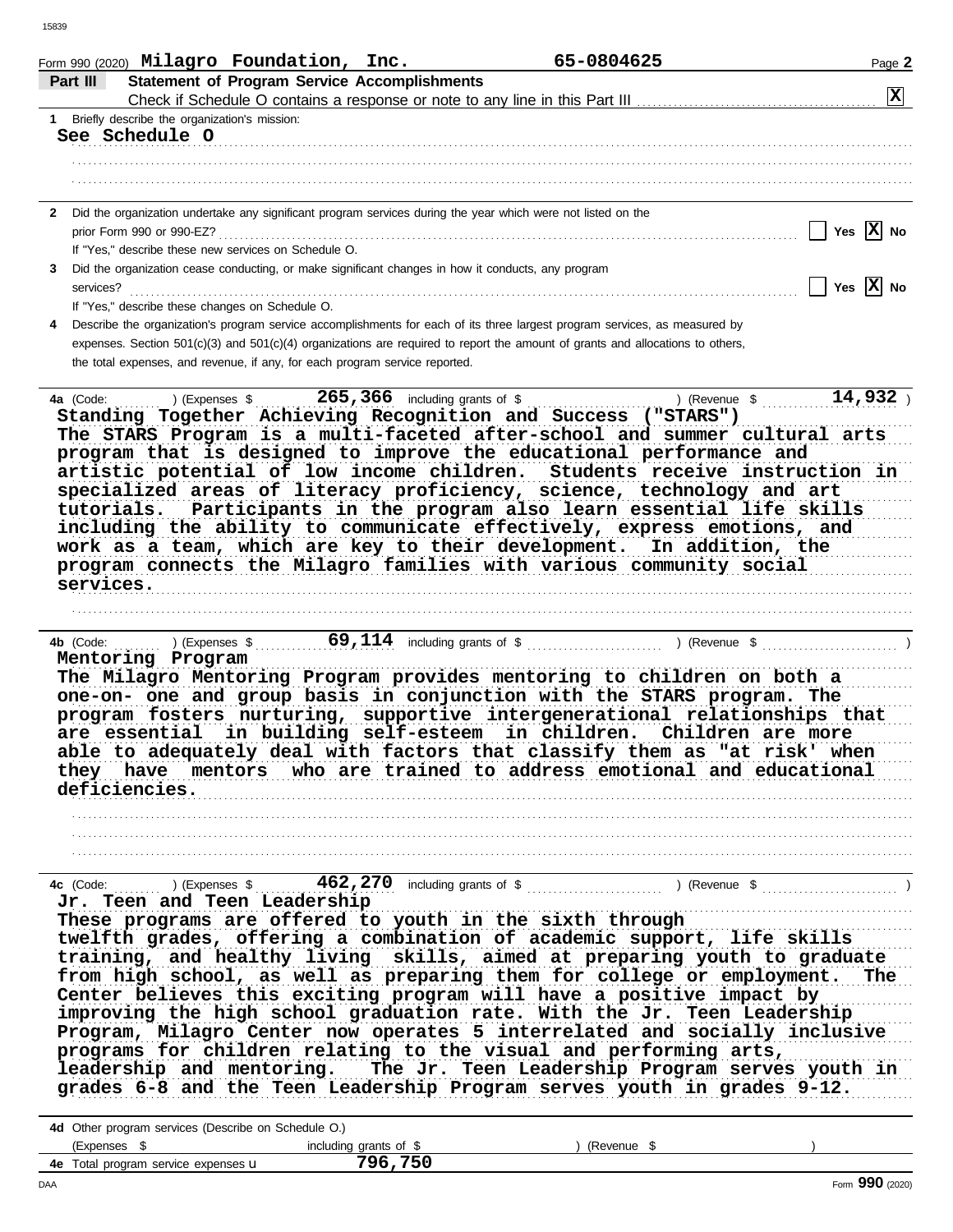15839

Г

|         | Form 990 (2020) $\texttt{Milagro}$ Foundation, | Inc. | 65-0804625 | Page 3 |
|---------|------------------------------------------------|------|------------|--------|
| Part IV | <b>Checklist of Required Schedules</b>         |      |            |        |

|     |                                                                                                                                                                                                                     |                 | Yes         | No |
|-----|---------------------------------------------------------------------------------------------------------------------------------------------------------------------------------------------------------------------|-----------------|-------------|----|
| 1   | Is the organization described in section $501(c)(3)$ or $4947(a)(1)$ (other than a private foundation)? If "Yes,"                                                                                                   |                 |             |    |
|     | complete Schedule A                                                                                                                                                                                                 | 1               | X           |    |
| 2   |                                                                                                                                                                                                                     | $\mathbf{2}$    | $\mathbf x$ |    |
| 3   | Did the organization engage in direct or indirect political campaign activities on behalf of or in opposition to                                                                                                    |                 |             |    |
|     | candidates for public office? If "Yes," complete Schedule C, Part I                                                                                                                                                 | 3               |             | x  |
| 4   | Section 501(c)(3) organizations. Did the organization engage in lobbying activities, or have a section 501(h)                                                                                                       |                 |             |    |
|     |                                                                                                                                                                                                                     | 4               |             | x  |
| 5   | Is the organization a section $501(c)(4)$ , $501(c)(5)$ , or $501(c)(6)$ organization that receives membership dues,                                                                                                |                 |             |    |
|     | assessments, or similar amounts as defined in Revenue Procedure 98-19? If "Yes," complete Schedule C, Part III                                                                                                      | 5               |             | x  |
| 6   | Did the organization maintain any donor advised funds or any similar funds or accounts for which donors                                                                                                             |                 |             |    |
|     | have the right to provide advice on the distribution or investment of amounts in such funds or accounts? If                                                                                                         |                 |             |    |
|     | "Yes," complete Schedule D, Part I                                                                                                                                                                                  | 6               |             | x  |
| 7   | Did the organization receive or hold a conservation easement, including easements to preserve open space,                                                                                                           |                 |             |    |
|     |                                                                                                                                                                                                                     | $\overline{7}$  |             | x  |
| 8   | Did the organization maintain collections of works of art, historical treasures, or other similar assets? If "Yes,"                                                                                                 |                 |             | x  |
|     |                                                                                                                                                                                                                     | 8               |             |    |
| 9   | Did the organization report an amount in Part X, line 21, for escrow or custodial account liability, serve as a                                                                                                     |                 |             |    |
|     | custodian for amounts not listed in Part X; or provide credit counseling, debt management, credit repair, or                                                                                                        | 9               |             | x  |
| 10  | debt negotiation services? If "Yes," complete Schedule D, Part IV [[[[[[[[[[[[[[[[[[[[[[[[]]]]]]]]]<br>Did the organization, directly or through a related organization, hold assets in donor-restricted endowments |                 |             |    |
|     | or in quasi endowments? If "Yes," complete Schedule D, Part V                                                                                                                                                       | 10              |             | x  |
| 11  | If the organization's answer to any of the following questions is "Yes," then complete Schedule D, Parts VI,                                                                                                        |                 |             |    |
|     | VII, VIII, IX, or X as applicable.                                                                                                                                                                                  |                 |             |    |
| a   | Did the organization report an amount for land, buildings, and equipment in Part X, line 10? If "Yes,"                                                                                                              |                 |             |    |
|     | complete Schedule D, Part VI                                                                                                                                                                                        | 11a             | х           |    |
| b   | Did the organization report an amount for investments-other securities in Part X, line 12, that is 5% or more                                                                                                       |                 |             |    |
|     |                                                                                                                                                                                                                     | 11b             |             | x  |
| c   | Did the organization report an amount for investments—program related in Part X, line 13, that is 5% or more                                                                                                        |                 |             |    |
|     |                                                                                                                                                                                                                     | 11c             |             | x  |
| d   | Did the organization report an amount for other assets in Part X, line 15, that is 5% or more of its total assets                                                                                                   |                 |             |    |
|     | reported in Part X, line 16? If "Yes," complete Schedule D, Part IX                                                                                                                                                 | 11d             |             | X  |
|     |                                                                                                                                                                                                                     | 11e             | х           |    |
| f   | Did the organization's separate or consolidated financial statements for the tax year include a footnote that addresses                                                                                             |                 |             |    |
|     | the organization's liability for uncertain tax positions under FIN 48 (ASC 740)? If "Yes," complete Schedule D, Part X                                                                                              | 11f             |             | x  |
| 12a | Did the organization obtain separate, independent audited financial statements for the tax year? If "Yes," complete                                                                                                 |                 |             |    |
|     |                                                                                                                                                                                                                     | 12a             | x           |    |
|     | Was the organization included in consolidated, independent audited financial statements for the tax year? If                                                                                                        |                 |             |    |
|     | "Yes," and if the organization answered "No" to line 12a, then completing Schedule D, Parts XI and XII is optional                                                                                                  | 12 <sub>b</sub> |             | X  |
| 13  |                                                                                                                                                                                                                     | 13              |             | X  |
| 14a |                                                                                                                                                                                                                     | 14a             |             | x  |
| b   | Did the organization have aggregate revenues or expenses of more than \$10,000 from grantmaking,                                                                                                                    |                 |             |    |
|     | fundraising, business, investment, and program service activities outside the United States, or aggregate                                                                                                           |                 |             |    |
|     | foreign investments valued at \$100,000 or more? If "Yes," complete Schedule F, Parts I and IV [[[[[[[[[[[[[[[                                                                                                      | 14b             |             | X  |
| 15  | Did the organization report on Part IX, column (A), line 3, more than \$5,000 of grants or other assistance to or                                                                                                   |                 |             |    |
|     | for any foreign organization? If "Yes," complete Schedule F, Parts II and IV                                                                                                                                        | 15              |             | X  |
| 16  | Did the organization report on Part IX, column (A), line 3, more than \$5,000 of aggregate grants or other                                                                                                          |                 |             |    |
|     |                                                                                                                                                                                                                     | 16              |             | X  |
| 17  | Did the organization report a total of more than \$15,000 of expenses for professional fundraising services on                                                                                                      |                 |             |    |
|     |                                                                                                                                                                                                                     | 17              |             | X  |
| 18  | Did the organization report more than \$15,000 total of fundraising event gross income and contributions on                                                                                                         | 18              | X           |    |
| 19  |                                                                                                                                                                                                                     |                 |             |    |
|     | Did the organization report more than \$15,000 of gross income from gaming activities on Part VIII, line 9a?                                                                                                        | 19              |             | X  |
| 20a |                                                                                                                                                                                                                     | 20a             |             | x  |
| b   |                                                                                                                                                                                                                     | 20 <sub>b</sub> |             |    |
| 21  | Did the organization report more than \$5,000 of grants or other assistance to any domestic organization or                                                                                                         |                 |             |    |
|     |                                                                                                                                                                                                                     | 21              |             | X  |
|     |                                                                                                                                                                                                                     |                 |             |    |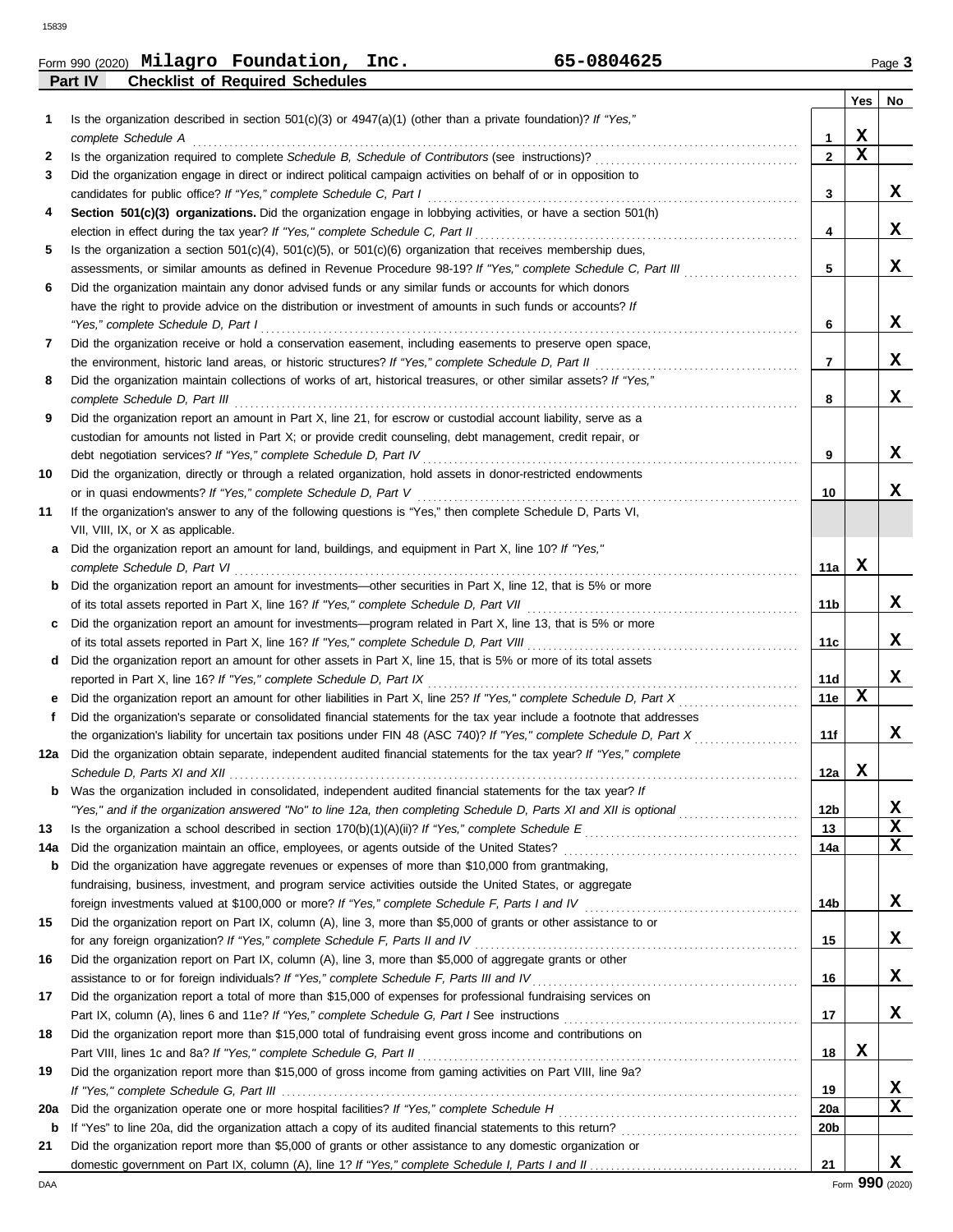|     | 65-0804625<br>Form 990 (2020) Milagro Foundation, Inc.                                                             |                |             |                 |     | Page 4                  |
|-----|--------------------------------------------------------------------------------------------------------------------|----------------|-------------|-----------------|-----|-------------------------|
|     | <b>Checklist of Required Schedules (continued)</b><br>Part IV                                                      |                |             |                 |     |                         |
|     |                                                                                                                    |                |             |                 | Yes | No                      |
| 22  | Did the organization report more than \$5,000 of grants or other assistance to or for domestic individuals on      |                |             |                 |     |                         |
|     | Part IX, column (A), line 2? If "Yes," complete Schedule I, Parts I and III                                        |                |             | 22              |     | X                       |
| 23  | Did the organization answer "Yes" to Part VII, Section A, line 3, 4, or 5 about compensation of the                |                |             |                 |     |                         |
|     | organization's current and former officers, directors, trustees, key employees, and highest compensated            |                |             |                 |     |                         |
|     | employees? If "Yes," complete Schedule J                                                                           |                |             | 23              |     | X                       |
|     | 24a Did the organization have a tax-exempt bond issue with an outstanding principal amount of more than            |                |             |                 |     |                         |
|     | \$100,000 as of the last day of the year, that was issued after December 31, 2002? If "Yes," answer lines 24b      |                |             |                 |     |                         |
|     | through 24d and complete Schedule K. If "No," go to line 25a                                                       |                |             | 24a             |     | x                       |
| b   | Did the organization invest any proceeds of tax-exempt bonds beyond a temporary period exception?                  |                |             | 24b             |     |                         |
| c   | Did the organization maintain an escrow account other than a refunding escrow at any time during the year          |                |             |                 |     |                         |
|     | to defease any tax-exempt bonds?                                                                                   |                |             | 24c             |     |                         |
| d   | Did the organization act as an "on behalf of" issuer for bonds outstanding at any time during the year?            |                |             | 24d             |     |                         |
| 25а | Section 501(c)(3), 501(c)(4), and 501(c)(29) organizations. Did the organization engage in an excess benefit       |                |             |                 |     |                         |
|     | transaction with a disqualified person during the year? If "Yes," complete Schedule L, Part I                      |                |             | 25a             |     | x                       |
| b   | Is the organization aware that it engaged in an excess benefit transaction with a disqualified person in a prior   |                |             |                 |     |                         |
|     | year, and that the transaction has not been reported on any of the organization's prior Forms 990 or 990-EZ?       |                |             |                 |     |                         |
|     | If "Yes," complete Schedule L, Part I                                                                              |                |             | 25b             |     | X                       |
| 26  | Did the organization report any amount on Part X, line 5 or 22, for receivables from or payables to any current    |                |             |                 |     |                         |
|     | or former officer, director, trustee, key employee, creator or founder, substantial contributor, or 35%            |                |             |                 |     |                         |
|     | controlled entity or family member of any of these persons? If "Yes," complete Schedule L, Part II                 |                |             | 26              |     | X                       |
| 27  | Did the organization provide a grant or other assistance to any current or former officer, director, trustee, key  |                |             |                 |     |                         |
|     | employee, creator or founder, substantial contributor or employee thereof, a grant selection committee             |                |             |                 |     |                         |
|     | member, or to a 35% controlled entity (including an employee thereof) or family member of any of these             |                |             |                 |     |                         |
|     | persons? If "Yes," complete Schedule L, Part III                                                                   |                |             | 27              |     | x                       |
| 28  | Was the organization a party to a business transaction with one of the following parties (see Schedule L, Part     |                |             |                 |     |                         |
|     | IV instructions, for applicable filing thresholds, conditions, and exceptions):                                    |                |             |                 |     |                         |
| a   | A current or former officer, director, trustee, key employee, creator or founder, or substantial contributor? If   |                |             |                 |     |                         |
|     | "Yes," complete Schedule L, Part IV                                                                                |                |             | 28a             |     | X                       |
| b   | A family member of any individual described in line 28a? If "Yes," complete Schedule L, Part IV                    |                |             | 28b             |     | X                       |
| c   | A 35% controlled entity of one or more individuals and/or organizations described in lines 28a or 28b? If          |                |             |                 |     |                         |
|     | "Yes," complete Schedule L, Part IV                                                                                |                |             | 28c             |     | X                       |
| 29  | Did the organization receive more than \$25,000 in non-cash contributions? If "Yes," complete Schedule M           |                |             | 29              | X   |                         |
| 30  | Did the organization receive contributions of art, historical treasures, or other similar assets, or qualified     |                |             |                 |     |                         |
|     | conservation contributions? If "Yes," complete Schedule M                                                          |                |             | 30              |     | X                       |
| 31  | Did the organization liquidate, terminate, or dissolve and cease operations? If "Yes," complete Schedule N, Part I |                |             | 31              |     | $\overline{\mathbf{x}}$ |
| 32  | Did the organization sell, exchange, dispose of, or transfer more than 25% of its net assets? If "Yes,"            |                |             |                 |     |                         |
|     | complete Schedule N, Part II                                                                                       |                |             | 32              |     | X                       |
| 33  | Did the organization own 100% of an entity disregarded as separate from the organization under Regulations         |                |             |                 |     |                         |
|     | sections 301.7701-2 and 301.7701-3? If "Yes," complete Schedule R, Part I                                          |                |             | 33              |     | X                       |
| 34  | Was the organization related to any tax-exempt or taxable entity? If "Yes," complete Schedule R, Part II, III,     |                |             |                 |     |                         |
|     | or IV, and Part V, line 1                                                                                          |                |             | 34              |     | X                       |
| 35a | Did the organization have a controlled entity within the meaning of section 512(b)(13)?                            |                |             | 35a             |     | X                       |
| b   | If "Yes" to line 35a, did the organization receive any payment from or engage in any transaction with a            |                |             |                 |     |                         |
|     | controlled entity within the meaning of section 512(b)(13)? If "Yes," complete Schedule R, Part V, line 2          |                |             | 35 <sub>b</sub> |     |                         |
| 36  | Section 501(c)(3) organizations. Did the organization make any transfers to an exempt non-charitable               |                |             |                 |     |                         |
|     | related organization? If "Yes," complete Schedule R, Part V, line 2                                                |                |             | 36              |     | X                       |
| 37  | Did the organization conduct more than 5% of its activities through an entity that is not a related organization   |                |             |                 |     |                         |
|     | and that is treated as a partnership for federal income tax purposes? If "Yes," complete Schedule R, Part VI       |                |             | 37              |     | X                       |
| 38  | Did the organization complete Schedule O and provide explanations in Schedule O for Part VI, lines 11b and         |                |             |                 |     |                         |
|     | 19? Note: All Form 990 filers are required to complete Schedule O.                                                 |                |             | 38              | X   |                         |
|     | Statements Regarding Other IRS Filings and Tax Compliance<br>Part V                                                |                |             |                 |     |                         |
|     | Check if Schedule O contains a response or note to any line in this Part V                                         |                |             |                 |     |                         |
|     |                                                                                                                    |                |             |                 | Yes | No                      |
| 1a  | Enter the number reported in Box 3 of Form 1096. Enter -0- if not applicable<br>.                                  | 1a             | 9           |                 |     |                         |
| b   | Enter the number of Forms W-2G included in line 1a. Enter -0- if not applicable                                    | 1 <sub>b</sub> | $\mathbf 0$ |                 |     |                         |

Did the organization comply with backup withholding rules for reportable payments to vendors and

**c**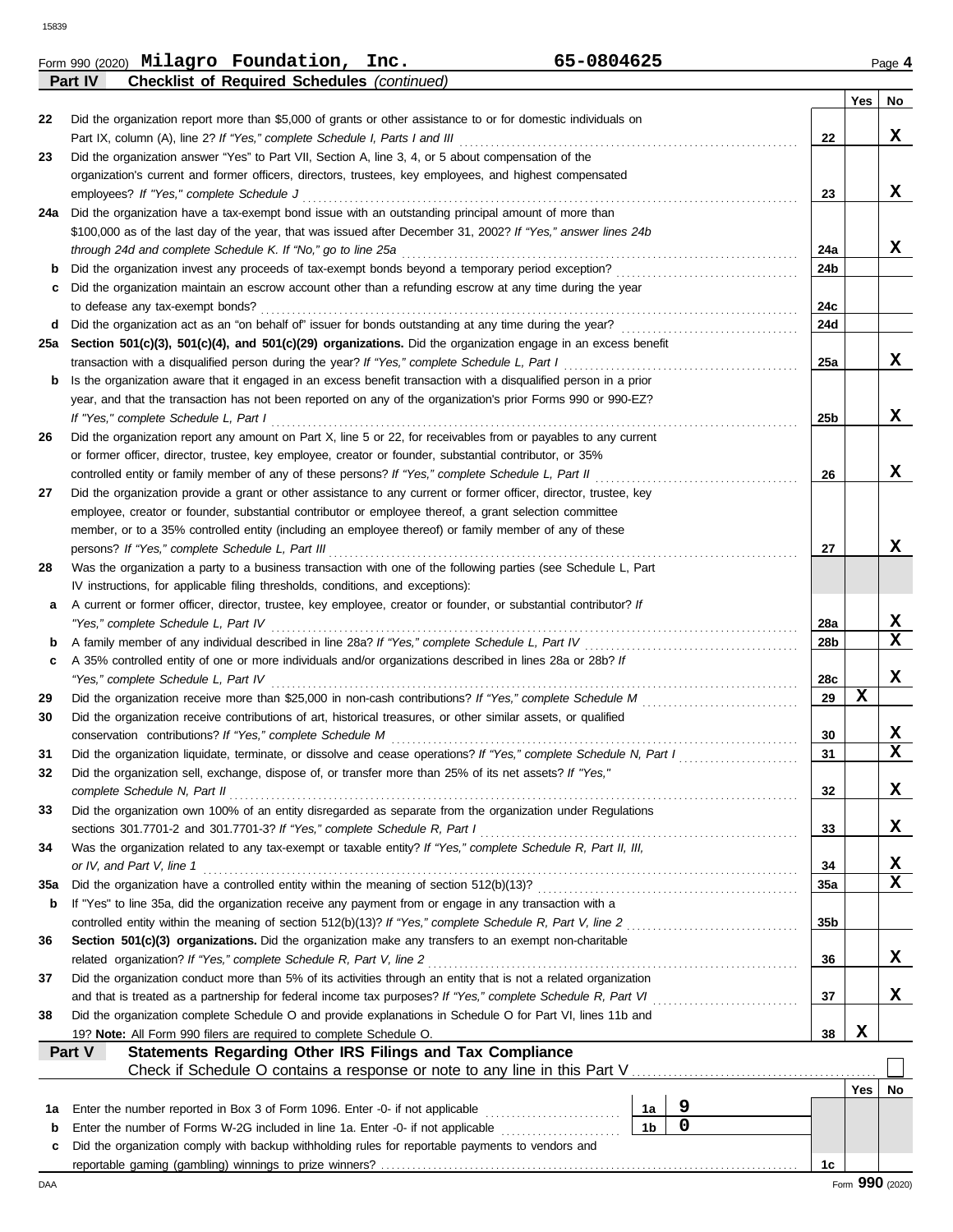|     |                                                                                                                                    |                 |    |                | Yes         | No               |  |
|-----|------------------------------------------------------------------------------------------------------------------------------------|-----------------|----|----------------|-------------|------------------|--|
| 2a  | Enter the number of employees reported on Form W-3, Transmittal of Wage and Tax                                                    |                 |    |                |             |                  |  |
|     | Statements, filed for the calendar year ending with or within the year covered by this return                                      | 2a              | 30 |                |             |                  |  |
| b   |                                                                                                                                    |                 |    | 2 <sub>b</sub> | $\mathbf x$ |                  |  |
|     | Note: If the sum of lines 1a and 2a is greater than 250, you may be required to e-file (see instructions)                          |                 |    |                |             |                  |  |
| За  |                                                                                                                                    |                 |    | За             |             | X                |  |
| b   |                                                                                                                                    |                 |    | 3 <sub>b</sub> |             |                  |  |
| 4a  | At any time during the calendar year, did the organization have an interest in, or a signature or other authority over,            |                 |    |                |             |                  |  |
|     | a financial account in a foreign country (such as a bank account, securities account, or other financial account)?                 |                 |    | 4a             |             | x                |  |
| b   | If "Yes," enter the name of the foreign country <b>u</b>                                                                           |                 |    |                |             |                  |  |
|     | See instructions for filing requirements for FinCEN Form 114, Report of Foreign Bank and Financial Accounts (FBAR).                |                 |    |                |             |                  |  |
| 5a  |                                                                                                                                    |                 |    | 5a             |             | X                |  |
| b   |                                                                                                                                    |                 |    | 5 <sub>b</sub> |             | $\mathbf x$      |  |
| c   |                                                                                                                                    |                 |    | 5c             |             |                  |  |
| 6a  | Does the organization have annual gross receipts that are normally greater than \$100,000, and did the                             |                 |    |                |             |                  |  |
|     |                                                                                                                                    |                 |    | 6a             |             | X                |  |
| b   | If "Yes," did the organization include with every solicitation an express statement that such contributions or                     |                 |    |                |             |                  |  |
|     | gifts were not tax deductible?                                                                                                     |                 |    | 6b             |             |                  |  |
| 7   | Organizations that may receive deductible contributions under section 170(c).                                                      |                 |    |                |             |                  |  |
| а   | Did the organization receive a payment in excess of \$75 made partly as a contribution and partly for goods                        |                 |    |                |             |                  |  |
|     | and services provided to the payor?                                                                                                |                 |    | 7a             | $\mathbf x$ |                  |  |
| b   |                                                                                                                                    |                 |    | 7b             | $\mathbf x$ |                  |  |
| c   | Did the organization sell, exchange, or otherwise dispose of tangible personal property for which it was                           |                 |    |                |             |                  |  |
|     |                                                                                                                                    |                 |    | 7c             |             | X                |  |
| d   |                                                                                                                                    | 7d              |    |                |             |                  |  |
| е   |                                                                                                                                    |                 |    | 7e             |             | X<br>$\mathbf x$ |  |
| f   |                                                                                                                                    |                 |    |                |             |                  |  |
| g   |                                                                                                                                    |                 |    |                |             |                  |  |
| h   | If the organization received a contribution of cars, boats, airplanes, or other vehicles, did the organization file a Form 1098-C? |                 |    |                |             |                  |  |
| 8   | Sponsoring organizations maintaining donor advised funds. Did a donor advised fund maintained by the                               |                 |    |                |             |                  |  |
|     |                                                                                                                                    |                 |    | 8              |             |                  |  |
| 9   | Sponsoring organizations maintaining donor advised funds.                                                                          |                 |    |                |             |                  |  |
| а   | Did the sponsoring organization make any taxable distributions under section 4966?                                                 |                 |    | 9a             |             |                  |  |
| b   |                                                                                                                                    |                 |    | 9b             |             |                  |  |
| 10  | Section 501(c)(7) organizations. Enter:                                                                                            |                 |    |                |             |                  |  |
| а   |                                                                                                                                    | 10a             |    |                |             |                  |  |
| b   | Gross receipts, included on Form 990, Part VIII, line 12, for public use of club facilities                                        | 10 <sub>b</sub> |    |                |             |                  |  |
| 11  | Section 501(c)(12) organizations. Enter:                                                                                           |                 |    |                |             |                  |  |
| а   | Gross income from members or shareholders                                                                                          | 11a             |    |                |             |                  |  |
| b   | Gross income from other sources (Do not net amounts due or paid to other sources                                                   |                 |    |                |             |                  |  |
|     | against amounts due or received from them.)                                                                                        | 11 <sub>b</sub> |    |                |             |                  |  |
| 12a | Section 4947(a)(1) non-exempt charitable trusts. Is the organization filing Form 990 in lieu of Form 1041?                         |                 |    | 12a            |             |                  |  |
| b   |                                                                                                                                    |                 |    |                |             |                  |  |
| 13  | Section 501(c)(29) qualified nonprofit health insurance issuers.                                                                   |                 |    |                |             |                  |  |
| а   |                                                                                                                                    |                 |    | 13a            |             |                  |  |
|     | Note: See the instructions for additional information the organization must report on Schedule O.                                  |                 |    |                |             |                  |  |
| b   | Enter the amount of reserves the organization is required to maintain by the states in which                                       |                 |    |                |             |                  |  |
|     |                                                                                                                                    | 13b             |    |                |             |                  |  |
| c   | Enter the amount of reserves on hand                                                                                               | 13 <sub>c</sub> |    |                |             |                  |  |
| 14a |                                                                                                                                    |                 |    | 14a            |             | X                |  |
| b   |                                                                                                                                    |                 |    | 14b            |             |                  |  |
| 15  | Is the organization subject to the section 4960 tax on payment(s) of more than \$1,000,000 in remuneration or                      |                 |    |                |             |                  |  |
|     |                                                                                                                                    |                 |    | 15             |             | X                |  |
|     | If "Yes," see instructions and file Form 4720, Schedule N.                                                                         |                 |    |                |             |                  |  |
| 16  | Is the organization an educational institution subject to the section 4968 excise tax on net investment income?                    |                 |    | 16             |             | X                |  |
|     | If "Yes," complete Form 4720, Schedule O.                                                                                          |                 |    |                |             |                  |  |

**Part V Statements Regarding Other IRS Filings and Tax Compliance** *(continued)* Form 990 (2020) Page **5 Milagro Foundation, Inc. 65-0804625**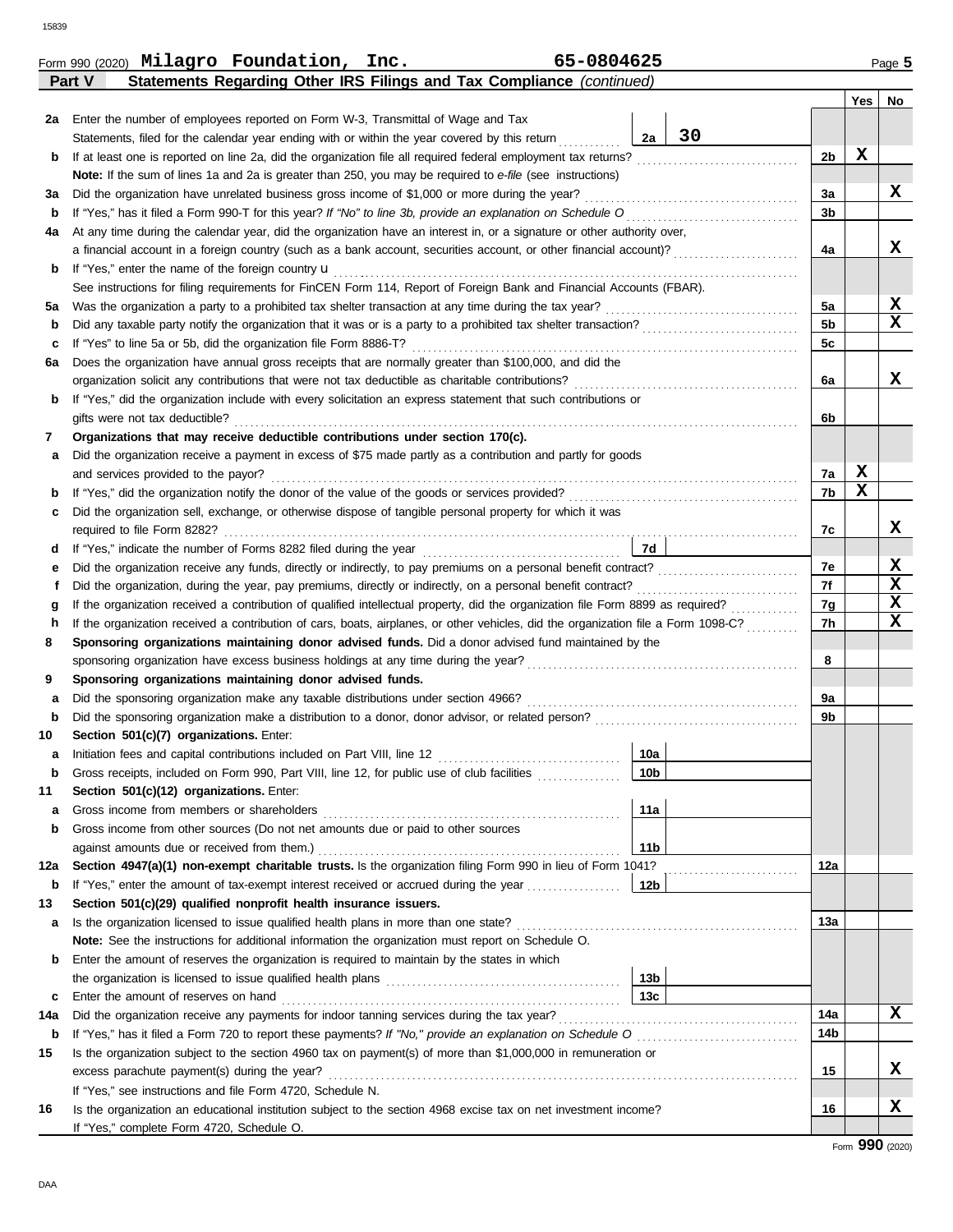|     | response to line 8a, 8b, or 10b below, describe the circumstances, processes, or changes on Schedule O. See instructions.           |    |    |                 |                 |     |
|-----|-------------------------------------------------------------------------------------------------------------------------------------|----|----|-----------------|-----------------|-----|
|     |                                                                                                                                     |    |    |                 |                 | ΙXΙ |
|     | Section A. Governing Body and Management                                                                                            |    |    |                 |                 |     |
|     |                                                                                                                                     |    |    |                 | Yes             | No  |
| 1а  | Enter the number of voting members of the governing body at the end of the tax year                                                 | 1a | 11 |                 |                 |     |
|     | If there are material differences in voting rights among members of the governing body, or                                          |    |    |                 |                 |     |
|     | if the governing body delegated broad authority to an executive committee or similar                                                |    |    |                 |                 |     |
|     | committee, explain on Schedule O.                                                                                                   |    |    |                 |                 |     |
| b   | Enter the number of voting members included on line 1a, above, who are independent                                                  | 1b | 11 |                 |                 |     |
| 2   | Did any officer, director, trustee, or key employee have a family relationship or a business relationship with                      |    |    |                 |                 |     |
|     | any other officer, director, trustee, or key employee?                                                                              |    |    | 2               |                 | x   |
| 3   | Did the organization delegate control over management duties customarily performed by or under the direct                           |    |    |                 |                 |     |
|     | supervision of officers, directors, trustees, or key employees to a management company or other person?                             |    |    | 3               |                 | X   |
| 4   |                                                                                                                                     |    |    | 4               |                 | X   |
| 5   |                                                                                                                                     |    |    | 5               |                 | x   |
| 6   | Did the organization have members or stockholders?                                                                                  |    |    | 6               |                 | x   |
| 7a  | Did the organization have members, stockholders, or other persons who had the power to elect or appoint                             |    |    |                 |                 |     |
|     | one or more members of the governing body?                                                                                          |    |    | 7a              |                 | x   |
| b   | Are any governance decisions of the organization reserved to (or subject to approval by) members,                                   |    |    |                 |                 |     |
|     | stockholders, or persons other than the governing body?                                                                             |    |    | 7b              |                 | x   |
| 8   | Did the organization contemporaneously document the meetings held or written actions undertaken during the year by the following:   |    |    |                 |                 |     |
| а   | The governing body?                                                                                                                 |    |    | 8a              | X               |     |
| b   | Each committee with authority to act on behalf of the governing body?                                                               |    |    | 8b              | x               |     |
| 9   | Is there any officer, director, trustee, or key employee listed in Part VII, Section A, who cannot be reached at                    |    |    |                 |                 |     |
|     |                                                                                                                                     |    |    | 9               |                 | x   |
|     | Section B. Policies (This Section B requests information about policies not required by the Internal Revenue Code.)                 |    |    |                 |                 |     |
|     |                                                                                                                                     |    |    |                 | Yes             | No  |
| 10a | Did the organization have local chapters, branches, or affiliates?                                                                  |    |    | 10a             |                 | x   |
| b   | If "Yes," did the organization have written policies and procedures governing the activities of such chapters,                      |    |    |                 |                 |     |
|     |                                                                                                                                     |    |    | 10b             |                 |     |
| 11a | Has the organization provided a complete copy of this Form 990 to all members of its governing body before filing the form?         |    |    | 11a             | x               |     |
| b   | Describe in Schedule O the process, if any, used by the organization to review this Form 990.                                       |    |    |                 |                 |     |
| 12a | Did the organization have a written conflict of interest policy? If "No," go to line 13                                             |    |    | 12a             | X               |     |
| b   | Were officers, directors, or trustees, and key employees required to disclose annually interests that could give rise to conflicts? |    |    | 12 <sub>b</sub> | х               |     |
| c   | Did the organization regularly and consistently monitor and enforce compliance with the policy? If "Yes,"                           |    |    |                 |                 |     |
|     | describe in Schedule O how this was done                                                                                            |    |    | 12c             | X               |     |
| 13  | Did the organization have a written whistleblower policy?                                                                           |    |    | 13              | X               |     |
|     | Did the organization have a written document retention and destruction policy?                                                      |    |    | 14              | X               |     |
| 15  | Did the process for determining compensation of the following persons include a review and approval by                              |    |    |                 |                 |     |
|     | independent persons, comparability data, and contemporaneous substantiation of the deliberation and decision?                       |    |    |                 |                 |     |
| а   |                                                                                                                                     |    |    | 15a             | X               |     |
| b   | Other officers or key employees of the organization                                                                                 |    |    | 15b             |                 | x   |
|     | If "Yes" to line 15a or 15b, describe the process in Schedule O (see instructions).                                                 |    |    |                 |                 |     |
| 16a | Did the organization invest in, contribute assets to, or participate in a joint venture or similar arrangement                      |    |    |                 |                 |     |
|     | with a taxable entity during the year?                                                                                              |    |    | 16a             |                 | x   |
| b   | If "Yes," did the organization follow a written policy or procedure requiring the organization to evaluate its                      |    |    |                 |                 |     |
|     | participation in joint venture arrangements under applicable federal tax law, and take steps to safeguard the                       |    |    |                 |                 |     |
|     |                                                                                                                                     |    |    | 16b             |                 |     |
|     | <b>Section C. Disclosure</b>                                                                                                        |    |    |                 |                 |     |
| 17  | List the states with which a copy of this Form 990 is required to be filed $\mathbf{u}$ FL                                          |    |    |                 |                 |     |
| 18  | Section 6104 requires an organization to make its Forms 1023 (1024 or 1024-A, if applicable), 990, and 990-T (Section 501(c)        |    |    |                 |                 |     |
|     | (3)s only) available for public inspection. Indicate how you made these available. Check all that apply.                            |    |    |                 |                 |     |
|     | Another's website $ \mathbf{X} $ Upon request<br>Own website<br>Other (explain on Schedule O)                                       |    |    |                 |                 |     |
| 19  | Describe on Schedule O whether (and if so, how) the organization made its governing documents, conflict of interest policy, and     |    |    |                 |                 |     |
|     | financial statements available to the public during the tax year.                                                                   |    |    |                 |                 |     |
| 20  | State the name, address, and telephone number of the person who possesses the organization's books and records u                    |    |    |                 |                 |     |
|     | Barbara Stark<br>695 Auburn Ave                                                                                                     |    |    |                 |                 |     |
|     | FL 33444<br>Delray Beach                                                                                                            |    |    | 561-279-2970    |                 |     |
| DAA |                                                                                                                                     |    |    |                 | Form 990 (2020) |     |

**Part VI Governance, Management, and Disclosure** *For each "Yes" response to lines 2 through 7b below, and for a "No"*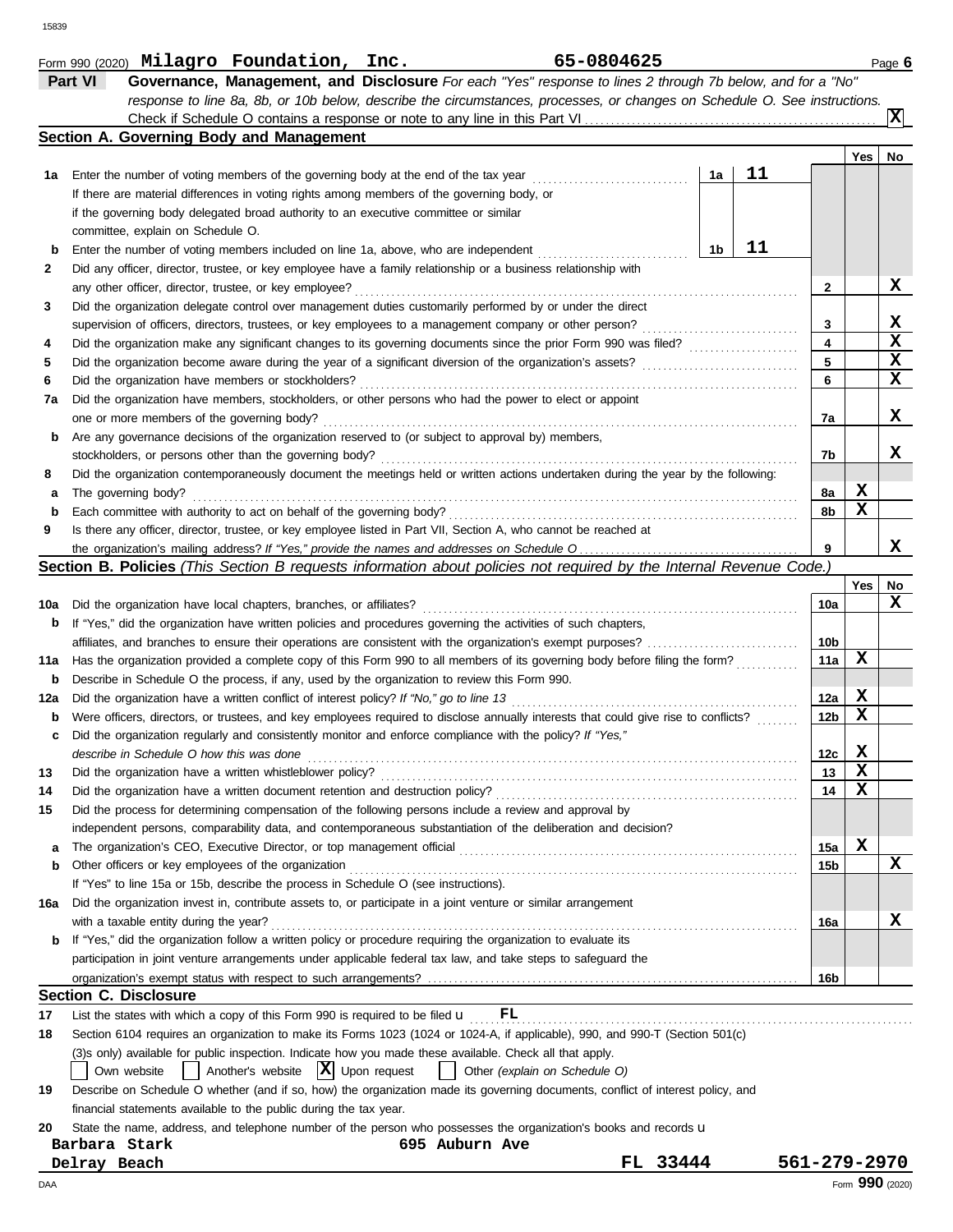|  |  |  | Form 990 (2020) Milagro Foundation, Inc. |  | 65-0804625 |  |
|--|--|--|------------------------------------------|--|------------|--|
|--|--|--|------------------------------------------|--|------------|--|

| Form 990 (2020) Milagro Foundation, Inc.                                                                                                                                                                                                                                                                                      |                                                               |                                        |                         |          |              |                                                                                                 |        | 65-0804625                                                                       |                                                                                       | Page 7                                                                              |
|-------------------------------------------------------------------------------------------------------------------------------------------------------------------------------------------------------------------------------------------------------------------------------------------------------------------------------|---------------------------------------------------------------|----------------------------------------|-------------------------|----------|--------------|-------------------------------------------------------------------------------------------------|--------|----------------------------------------------------------------------------------|---------------------------------------------------------------------------------------|-------------------------------------------------------------------------------------|
| Part VII Compensation of Officers, Directors, Trustees, Key Employees, Highest Compensated Employees, and                                                                                                                                                                                                                     |                                                               |                                        |                         |          |              |                                                                                                 |        |                                                                                  |                                                                                       |                                                                                     |
| <b>Independent Contractors</b>                                                                                                                                                                                                                                                                                                |                                                               |                                        |                         |          |              |                                                                                                 |        |                                                                                  |                                                                                       |                                                                                     |
|                                                                                                                                                                                                                                                                                                                               |                                                               |                                        |                         |          |              |                                                                                                 |        | Check if Schedule O contains a response or note to any line in this Part VII.    |                                                                                       |                                                                                     |
| Section A.                                                                                                                                                                                                                                                                                                                    |                                                               |                                        |                         |          |              |                                                                                                 |        | Officers, Directors, Trustees, Key Employees, and Highest Compensated Employees  |                                                                                       |                                                                                     |
| 1a Complete this table for all persons required to be listed. Report compensation for the calendar year ending with or within the<br>organization's tax year.                                                                                                                                                                 |                                                               |                                        |                         |          |              |                                                                                                 |        |                                                                                  |                                                                                       |                                                                                     |
| • List all of the organization's <b>current</b> officers, directors, trustees (whether individuals or organizations), regardless of amount of<br>compensation. Enter -0- in columns (D), (E), and (F) if no compensation was paid.                                                                                            |                                                               |                                        |                         |          |              |                                                                                                 |        |                                                                                  |                                                                                       |                                                                                     |
| • List all of the organization's current key employees, if any. See instructions for definition of "key employee."                                                                                                                                                                                                            |                                                               |                                        |                         |          |              |                                                                                                 |        |                                                                                  |                                                                                       |                                                                                     |
| • List the organization's five current highest compensated employees (other than an officer, director, trustee, or key employee)<br>who received reportable compensation (Box 5 of Form W-2 and/or Box 7 of Form 1099-MISC) of more than \$100,000 from the<br>organization and any related organizations.                    |                                                               |                                        |                         |          |              |                                                                                                 |        |                                                                                  |                                                                                       |                                                                                     |
| List all of the organization's former officers, key employees, and highest compensated employees who received more than<br>\$100,000 of reportable compensation from the organization and any related organizations.                                                                                                          |                                                               |                                        |                         |          |              |                                                                                                 |        |                                                                                  |                                                                                       |                                                                                     |
| • List all of the organization's former directors or trustees that received, in the capacity as a former director or trustee of the<br>organization, more than \$10,000 of reportable compensation from the organization and any related organizations.<br>See instructions for the order in which to list the persons above. |                                                               |                                        |                         |          |              |                                                                                                 |        |                                                                                  |                                                                                       |                                                                                     |
| Check this box if neither the organization nor any related organization compensated any current officer, director, or trustee.                                                                                                                                                                                                |                                                               |                                        |                         |          |              |                                                                                                 |        |                                                                                  |                                                                                       |                                                                                     |
| (A)<br>Name and title                                                                                                                                                                                                                                                                                                         | (B)<br>Average<br>hours<br>per week<br>(list any<br>hours for |                                        |                         | Position | (C)          | (do not check more than one<br>box, unless person is both an<br>officer and a director/trustee) |        | (D)<br>Reportable<br>compensation<br>from the<br>organization<br>(W-2/1099-MISC) | (E)<br>Reportable<br>compensation<br>from related<br>organizations<br>(W-2/1099-MISC) | (F)<br>Estimated amount<br>of other<br>compensation<br>from the<br>organization and |
|                                                                                                                                                                                                                                                                                                                               | related<br>organizations<br>below<br>dotted line)             | ₫<br>Individual<br>director<br>trustee | nstitutional<br>trustee | Officer  | Key employee | Highest compensated<br>employee                                                                 | Former |                                                                                  |                                                                                       | related organizations                                                               |
| (1) Kurt Knaus                                                                                                                                                                                                                                                                                                                |                                                               |                                        |                         |          |              |                                                                                                 |        |                                                                                  |                                                                                       |                                                                                     |
|                                                                                                                                                                                                                                                                                                                               | 1.00                                                          |                                        |                         |          |              |                                                                                                 |        |                                                                                  |                                                                                       |                                                                                     |
| Chairman                                                                                                                                                                                                                                                                                                                      | 0.00                                                          | X                                      |                         | X        |              |                                                                                                 |        | 0                                                                                | 0                                                                                     | 0                                                                                   |
| $(2)$ Lisa Cody                                                                                                                                                                                                                                                                                                               | 1.00                                                          |                                        |                         |          |              |                                                                                                 |        |                                                                                  |                                                                                       |                                                                                     |
| Secretary                                                                                                                                                                                                                                                                                                                     | 0.00                                                          | $\mathbf x$                            |                         | X        |              |                                                                                                 |        | 0                                                                                | 0                                                                                     | 0                                                                                   |
| (3) Silvia Evans                                                                                                                                                                                                                                                                                                              |                                                               |                                        |                         |          |              |                                                                                                 |        |                                                                                  |                                                                                       |                                                                                     |
|                                                                                                                                                                                                                                                                                                                               | 1.00                                                          |                                        |                         |          |              |                                                                                                 |        |                                                                                  |                                                                                       |                                                                                     |
| Treasurer                                                                                                                                                                                                                                                                                                                     | 0.00                                                          | X                                      |                         | x        |              |                                                                                                 |        | 0                                                                                | 0                                                                                     | 0                                                                                   |
| (4) David Beale                                                                                                                                                                                                                                                                                                               |                                                               |                                        |                         |          |              |                                                                                                 |        |                                                                                  |                                                                                       |                                                                                     |
|                                                                                                                                                                                                                                                                                                                               | 1.00                                                          |                                        |                         |          |              |                                                                                                 |        |                                                                                  |                                                                                       |                                                                                     |
| Director                                                                                                                                                                                                                                                                                                                      | 0.00                                                          | $\mathbf x$                            |                         |          |              |                                                                                                 |        | 0                                                                                | 0                                                                                     | 0                                                                                   |
| (5) Latoya Dixon                                                                                                                                                                                                                                                                                                              |                                                               |                                        |                         |          |              |                                                                                                 |        |                                                                                  |                                                                                       |                                                                                     |
| Director                                                                                                                                                                                                                                                                                                                      | 1.00<br>0.00                                                  | $\mathbf x$                            |                         |          |              |                                                                                                 |        | 0                                                                                | 0                                                                                     | 0                                                                                   |

**0.00 X 0 0 0**

**0.00 X 0 0 0**

| $1 - 1 - 1 - 1 - 1$    |      |   |  |    |   |          |
|------------------------|------|---|--|----|---|----------|
|                        | 1.00 |   |  |    |   |          |
| Director               | 0.00 | X |  | O  | 0 | 0        |
| (8) Joseph Sontz       |      |   |  |    |   |          |
|                        | 1.00 |   |  |    |   |          |
| Director               | 0.00 | X |  | 0  |   | 0        |
| (9) Brad Straka        |      |   |  |    |   |          |
|                        | 1.00 |   |  |    |   |          |
| Director               | 0.00 | x |  | 0  |   | 0        |
| (10) Michael Welsh     |      |   |  |    |   |          |
|                        | 1.00 |   |  |    |   |          |
| Director               | 0.00 | X |  | 0  | 0 | 0        |
| (11) David Worthington |      |   |  |    |   |          |
|                        | 1.00 |   |  |    |   |          |
| Director               | 0.00 | x |  | 01 | 0 |          |
|                        |      |   |  |    |   | $\cdots$ |

**1.00**

**(6) Sarah Santangelo**

. . . . . . . . . . . . . . . . . . . . . . . . . . . . . . . . . . . . . . . . . . . . . . . . . . . . . . . **Director**

**(7) Nancy Singer**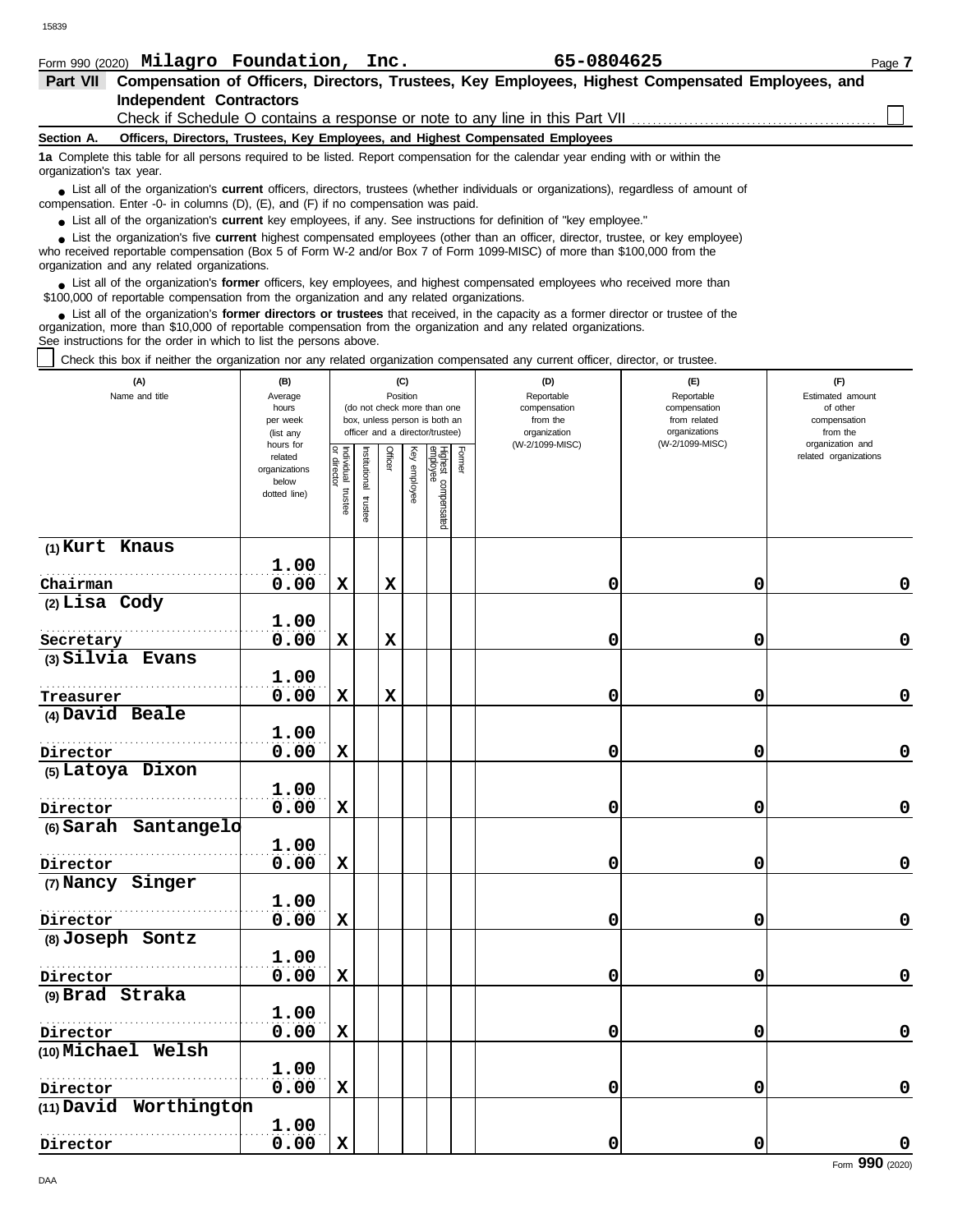| 15839<br>Part VII | Form 990 (2020) Milagro Foundation, Inc.                                                                                                                              |                                                                |                                   |                      |         |                 |                                                                                                 |        | 65-0804625<br>Section A. Officers, Directors, Trustees, Key Employees, and Highest Compensated Employees (continued)                                                                                                                                                                                                                            |                                                                    |  |                                                                 |                     | Page 8 |
|-------------------|-----------------------------------------------------------------------------------------------------------------------------------------------------------------------|----------------------------------------------------------------|-----------------------------------|----------------------|---------|-----------------|-------------------------------------------------------------------------------------------------|--------|-------------------------------------------------------------------------------------------------------------------------------------------------------------------------------------------------------------------------------------------------------------------------------------------------------------------------------------------------|--------------------------------------------------------------------|--|-----------------------------------------------------------------|---------------------|--------|
|                   | (A)<br>Name and title                                                                                                                                                 | (B)<br>Average<br>hours<br>per week<br>(list any               |                                   |                      |         | (C)<br>Position | (do not check more than one<br>box, unless person is both an<br>officer and a director/trustee) |        | (D)<br>Reportable<br>compensation<br>from the<br>organization                                                                                                                                                                                                                                                                                   | (E)<br>Reportable<br>compensation<br>from related<br>organizations |  | (F)<br>Estimated amount<br>of other<br>compensation<br>from the |                     |        |
|                   |                                                                                                                                                                       | hours for<br>related<br>organizations<br>below<br>dotted line) | Individual trustee<br>or director | nstitutional trustee | Officer | Key employee    | Highest compensated<br>employee                                                                 | Former | (W-2/1099-MISC)                                                                                                                                                                                                                                                                                                                                 | (W-2/1099-MISC)                                                    |  | organization and<br>related organizations                       |                     |        |
| (12)              | Barbara Stark                                                                                                                                                         |                                                                |                                   |                      |         |                 |                                                                                                 |        |                                                                                                                                                                                                                                                                                                                                                 |                                                                    |  |                                                                 |                     |        |
|                   | Executive Director                                                                                                                                                    | 40.00<br>0.00                                                  |                                   |                      | X       |                 |                                                                                                 |        | 95,831                                                                                                                                                                                                                                                                                                                                          | 0                                                                  |  |                                                                 |                     | 0      |
|                   |                                                                                                                                                                       |                                                                |                                   |                      |         |                 |                                                                                                 |        |                                                                                                                                                                                                                                                                                                                                                 |                                                                    |  |                                                                 |                     |        |
|                   |                                                                                                                                                                       |                                                                |                                   |                      |         |                 |                                                                                                 |        |                                                                                                                                                                                                                                                                                                                                                 |                                                                    |  |                                                                 |                     |        |
|                   |                                                                                                                                                                       |                                                                |                                   |                      |         |                 |                                                                                                 |        |                                                                                                                                                                                                                                                                                                                                                 |                                                                    |  |                                                                 |                     |        |
|                   |                                                                                                                                                                       |                                                                |                                   |                      |         |                 |                                                                                                 |        |                                                                                                                                                                                                                                                                                                                                                 |                                                                    |  |                                                                 |                     |        |
|                   |                                                                                                                                                                       |                                                                |                                   |                      |         |                 |                                                                                                 |        |                                                                                                                                                                                                                                                                                                                                                 |                                                                    |  |                                                                 |                     |        |
|                   |                                                                                                                                                                       |                                                                |                                   |                      |         |                 |                                                                                                 |        |                                                                                                                                                                                                                                                                                                                                                 |                                                                    |  |                                                                 |                     |        |
|                   |                                                                                                                                                                       |                                                                |                                   |                      |         |                 |                                                                                                 |        |                                                                                                                                                                                                                                                                                                                                                 |                                                                    |  |                                                                 |                     |        |
|                   |                                                                                                                                                                       |                                                                |                                   |                      |         |                 |                                                                                                 | u      | 95,831                                                                                                                                                                                                                                                                                                                                          |                                                                    |  |                                                                 |                     |        |
|                   | c Total from continuation sheets to Part VII, Section A                                                                                                               |                                                                |                                   |                      |         |                 |                                                                                                 | u      |                                                                                                                                                                                                                                                                                                                                                 |                                                                    |  |                                                                 |                     |        |
| d<br>2            |                                                                                                                                                                       |                                                                |                                   |                      |         |                 |                                                                                                 |        | 95,831<br>Total number of individuals (including but not limited to those listed above) who received more than \$100,000 of                                                                                                                                                                                                                     |                                                                    |  |                                                                 |                     |        |
|                   | reportable compensation from the organization $\mathbf{u}$ 0                                                                                                          |                                                                |                                   |                      |         |                 |                                                                                                 |        |                                                                                                                                                                                                                                                                                                                                                 |                                                                    |  |                                                                 |                     |        |
| 3                 |                                                                                                                                                                       |                                                                |                                   |                      |         |                 |                                                                                                 |        | Did the organization list any former officer, director, trustee, key employee, or highest compensated                                                                                                                                                                                                                                           |                                                                    |  |                                                                 | Yes                 | No     |
|                   |                                                                                                                                                                       |                                                                |                                   |                      |         |                 |                                                                                                 |        |                                                                                                                                                                                                                                                                                                                                                 |                                                                    |  | 3                                                               |                     | X      |
| 4                 |                                                                                                                                                                       |                                                                |                                   |                      |         |                 |                                                                                                 |        | For any individual listed on line 1a, is the sum of reportable compensation and other compensation from the<br>organization and related organizations greater than \$150,000? If "Yes," complete Schedule J for such                                                                                                                            |                                                                    |  |                                                                 |                     |        |
| 5                 |                                                                                                                                                                       |                                                                |                                   |                      |         |                 |                                                                                                 |        | individual with a construction of the construction of the construction of the construction of the construction of the construction of the construction of the construction of the construction of the construction of the cons<br>Did any person listed on line 1a receive or accrue compensation from any unrelated organization or individual |                                                                    |  | 4                                                               |                     | X      |
|                   |                                                                                                                                                                       |                                                                |                                   |                      |         |                 |                                                                                                 |        |                                                                                                                                                                                                                                                                                                                                                 |                                                                    |  | 5                                                               |                     | X      |
| $\mathbf 1$       | Section B. Independent Contractors                                                                                                                                    |                                                                |                                   |                      |         |                 |                                                                                                 |        | Complete this table for your five highest compensated independent contractors that received more than \$100,000 of                                                                                                                                                                                                                              |                                                                    |  |                                                                 |                     |        |
|                   |                                                                                                                                                                       |                                                                |                                   |                      |         |                 |                                                                                                 |        | compensation from the organization. Report compensation for the calendar year ending with or within the organization's tax year.                                                                                                                                                                                                                |                                                                    |  |                                                                 |                     |        |
|                   |                                                                                                                                                                       | (A)<br>Name and business address                               |                                   |                      |         |                 |                                                                                                 |        |                                                                                                                                                                                                                                                                                                                                                 | (B)<br>Description of services                                     |  |                                                                 | (C)<br>Compensation |        |
|                   |                                                                                                                                                                       |                                                                |                                   |                      |         |                 |                                                                                                 |        |                                                                                                                                                                                                                                                                                                                                                 |                                                                    |  |                                                                 |                     |        |
|                   |                                                                                                                                                                       |                                                                |                                   |                      |         |                 |                                                                                                 |        |                                                                                                                                                                                                                                                                                                                                                 |                                                                    |  |                                                                 |                     |        |
|                   |                                                                                                                                                                       |                                                                |                                   |                      |         |                 |                                                                                                 |        |                                                                                                                                                                                                                                                                                                                                                 |                                                                    |  |                                                                 |                     |        |
| $\overline{2}$    | Total number of independent contractors (including but not limited to those listed above) who<br>received more than \$100,000 of compensation from the organization u |                                                                |                                   |                      |         |                 |                                                                                                 |        |                                                                                                                                                                                                                                                                                                                                                 | 0                                                                  |  |                                                                 |                     |        |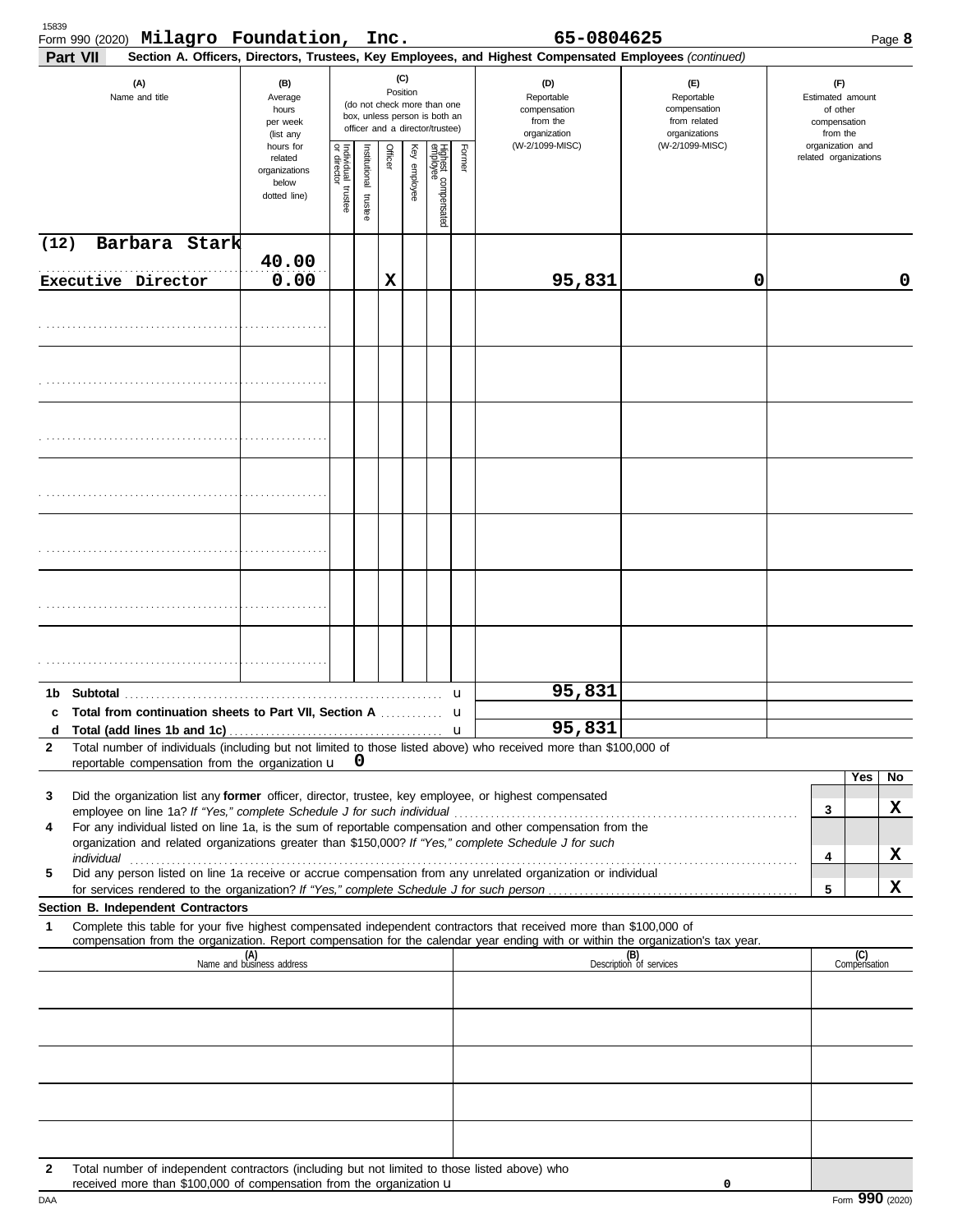**Part VIII Statement of Revenue**

# Form 990 (2020) Page **9 Milagro Foundation, Inc. 65-0804625**

|                                                                  |     |                                                                                                                     |    |                                                     |                 |  |                      | (A)<br>Total revenue | (B)<br>Related or exempt | (C)<br>Unrelated | (D)<br>Revenue excluded |
|------------------------------------------------------------------|-----|---------------------------------------------------------------------------------------------------------------------|----|-----------------------------------------------------|-----------------|--|----------------------|----------------------|--------------------------|------------------|-------------------------|
|                                                                  |     |                                                                                                                     |    |                                                     |                 |  |                      |                      | function revenue         | business revenue | from tax under          |
|                                                                  |     |                                                                                                                     |    |                                                     |                 |  |                      |                      |                          |                  | sections 512-514        |
|                                                                  |     | 1a Federated campaigns                                                                                              |    | <u> 1986 - Johann Stoff, Amerikaansk kanton en </u> | 1a              |  |                      |                      |                          |                  |                         |
|                                                                  |     | <b>b</b> Membership dues                                                                                            |    | . <b>.</b> .                                        | 1 <sub>b</sub>  |  |                      |                      |                          |                  |                         |
|                                                                  |     | c Fundraising events                                                                                                |    |                                                     | 1 <sub>c</sub>  |  |                      |                      |                          |                  |                         |
|                                                                  |     | d Related organizations                                                                                             |    |                                                     | 1 <sub>d</sub>  |  |                      |                      |                          |                  |                         |
|                                                                  |     | <b>e</b> Government grants (contributions)                                                                          |    |                                                     | 1e              |  | 291,192              |                      |                          |                  |                         |
|                                                                  |     | f All other contributions, gifts, grants,                                                                           |    |                                                     |                 |  |                      |                      |                          |                  |                         |
|                                                                  |     | and similar amounts not included above                                                                              |    |                                                     | 1f              |  | 952,052              |                      |                          |                  |                         |
|                                                                  |     | Noncash contributions included in lines 1a-1f                                                                       |    |                                                     | 1a   \$         |  | 43,514               |                      |                          |                  |                         |
| <b>Contributions, Gifts, Grants</b><br>and Other Similar Amounts |     |                                                                                                                     |    |                                                     |                 |  | $\mathbf u$          | 1,243,244            |                          |                  |                         |
|                                                                  |     |                                                                                                                     |    |                                                     |                 |  | <b>Business Code</b> |                      |                          |                  |                         |
|                                                                  | 2a  | Tuition                                                                                                             |    |                                                     |                 |  | 611600               | 14,932               | 14,932                   |                  |                         |
| Program Service<br>Revenue                                       | b   |                                                                                                                     |    |                                                     |                 |  |                      |                      |                          |                  |                         |
|                                                                  |     |                                                                                                                     |    |                                                     |                 |  |                      |                      |                          |                  |                         |
|                                                                  |     |                                                                                                                     |    |                                                     |                 |  |                      |                      |                          |                  |                         |
|                                                                  |     |                                                                                                                     |    |                                                     |                 |  |                      |                      |                          |                  |                         |
|                                                                  |     | f All other program service revenue $\ldots$ , $\ldots$ , $\ldots$                                                  |    |                                                     |                 |  |                      |                      |                          |                  |                         |
|                                                                  |     |                                                                                                                     |    |                                                     |                 |  | u                    | 14,932               |                          |                  |                         |
|                                                                  | 3   | Investment income (including dividends, interest, and                                                               |    |                                                     |                 |  |                      |                      |                          |                  |                         |
|                                                                  |     | other similar amounts)                                                                                              |    |                                                     |                 |  | u                    | 3,349                | 3,349                    |                  |                         |
|                                                                  | 4   | Income from investment of tax-exempt bond proceeds                                                                  |    |                                                     |                 |  | u                    |                      |                          |                  |                         |
|                                                                  | 5   |                                                                                                                     |    |                                                     |                 |  | u                    |                      |                          |                  |                         |
|                                                                  |     |                                                                                                                     |    | (i) Real                                            |                 |  | (ii) Personal        |                      |                          |                  |                         |
|                                                                  | 6a  | Gross rents                                                                                                         | 6а |                                                     |                 |  |                      |                      |                          |                  |                         |
|                                                                  |     | Less: rental expenses                                                                                               | 6b |                                                     |                 |  |                      |                      |                          |                  |                         |
|                                                                  |     | Rental inc. or (loss)                                                                                               | 6c |                                                     |                 |  |                      |                      |                          |                  |                         |
|                                                                  | d   |                                                                                                                     |    |                                                     |                 |  | u                    |                      |                          |                  |                         |
|                                                                  |     | <b>7a</b> Gross amount from<br>(i) Securities                                                                       |    |                                                     |                 |  | (ii) Other           |                      |                          |                  |                         |
|                                                                  |     | sales of assets<br>7а<br>other than inventory                                                                       |    |                                                     |                 |  |                      |                      |                          |                  |                         |
|                                                                  |     | <b>b</b> Less: cost or other                                                                                        |    |                                                     |                 |  |                      |                      |                          |                  |                         |
| Revenue                                                          |     | basis and sales exps.                                                                                               | 7b |                                                     |                 |  |                      |                      |                          |                  |                         |
|                                                                  |     | <b>c</b> Gain or (loss)                                                                                             | 7c |                                                     |                 |  |                      |                      |                          |                  |                         |
|                                                                  |     |                                                                                                                     |    |                                                     |                 |  | u                    |                      |                          |                  |                         |
| Other                                                            |     | 8a Gross income from fundraising events                                                                             |    |                                                     |                 |  |                      |                      |                          |                  |                         |
|                                                                  |     | $\begin{minipage}[c]{0.9\linewidth} (not including \quad $${\$}\quad \  \  \, \ldots {\color{red}1} \end{minipage}$ |    |                                                     |                 |  |                      |                      |                          |                  |                         |
|                                                                  |     | of contributions reported on line 1c).                                                                              |    |                                                     |                 |  |                      |                      |                          |                  |                         |
|                                                                  |     | See Part IV, line 18                                                                                                |    |                                                     | 8а              |  | 39,004               |                      |                          |                  |                         |
|                                                                  |     | <b>b</b> Less: direct expenses                                                                                      |    |                                                     | 8b              |  | 11,748               |                      |                          |                  |                         |
|                                                                  |     | c Net income or (loss) from fundraising events                                                                      |    |                                                     |                 |  | $\mathbf{u}$         | 27,256               |                          |                  |                         |
|                                                                  |     | 9a Gross income from gaming activities.                                                                             |    |                                                     |                 |  |                      |                      |                          |                  |                         |
|                                                                  |     | See Part IV, line 19                                                                                                |    |                                                     | 9а              |  |                      |                      |                          |                  |                         |
|                                                                  |     | <b>b</b> Less: direct expenses                                                                                      |    |                                                     | 9 <sub>b</sub>  |  |                      |                      |                          |                  |                         |
|                                                                  |     |                                                                                                                     |    |                                                     |                 |  |                      |                      |                          |                  |                         |
|                                                                  |     | 10a Gross sales of inventory, less                                                                                  |    |                                                     |                 |  |                      |                      |                          |                  |                         |
|                                                                  |     | returns and allowances                                                                                              |    |                                                     | 10a             |  |                      |                      |                          |                  |                         |
|                                                                  |     | <b>b</b> Less: cost of goods sold                                                                                   |    |                                                     | 10 <sub>b</sub> |  |                      |                      |                          |                  |                         |
|                                                                  |     |                                                                                                                     |    |                                                     |                 |  |                      |                      |                          |                  |                         |
|                                                                  |     |                                                                                                                     |    |                                                     |                 |  | <b>Business Code</b> |                      |                          |                  |                         |
| Miscellaneous<br>Revenue                                         | 11a |                                                                                                                     |    |                                                     |                 |  |                      |                      |                          |                  |                         |
|                                                                  | b   |                                                                                                                     |    |                                                     |                 |  |                      |                      |                          |                  |                         |
|                                                                  |     |                                                                                                                     |    |                                                     |                 |  |                      |                      |                          |                  |                         |
|                                                                  |     | <b>d</b> All other revenue $\ldots, \ldots, \ldots, \ldots, \ldots, \ldots, \ldots, \ldots, \ldots, \ldots$         |    |                                                     |                 |  |                      |                      |                          |                  |                         |
|                                                                  |     |                                                                                                                     |    |                                                     |                 |  |                      |                      |                          |                  |                         |
|                                                                  | 12  |                                                                                                                     |    |                                                     |                 |  |                      | 1,288,781            | 18,281                   | 0                | 0                       |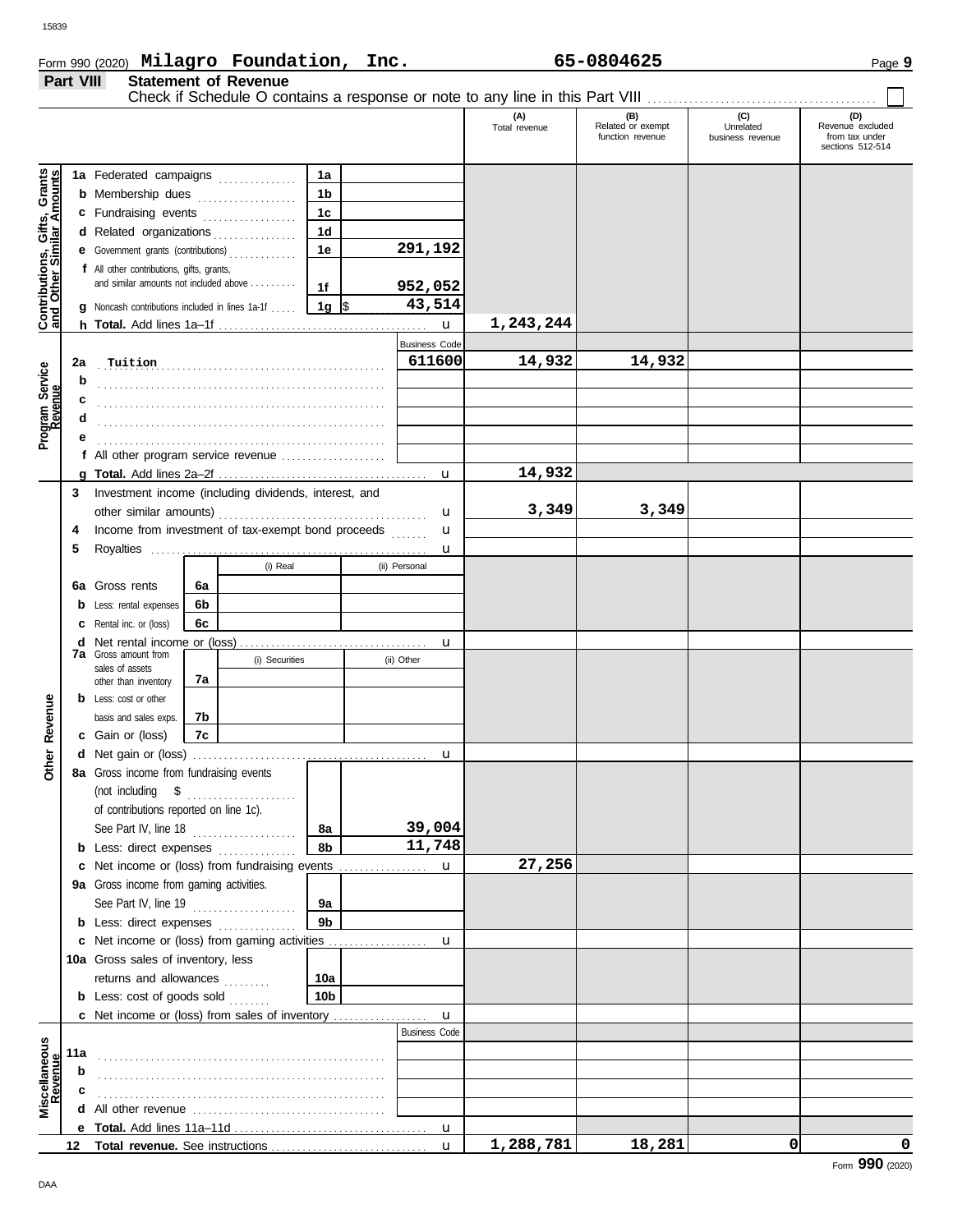#### **Part IX Statement of Functional Expenses** Form 990 (2020) Page **10 Milagro Foundation, Inc. 65-0804625** *Section 501(c)(3) and 501(c)(4) organizations must complete all columns. All other organizations must complete column (A). Do not include amounts reported on lines 6b, 7b, 8b, 9b, and 10b of Part VIII.* **1 2 3** Grants and other assistance to domestic organizations and domestic governments. See Part IV, line 21 . . . . . . . . . . . Grants and other assistance to domestic individuals. See Part IV, line  $22$  .............. Grants and other assistance to foreign **(A) (B) (C) (D)** Total expenses Program service Management and expenses general expenses (D)<br>Fundraising expenses Check if Schedule O contains a response or note to any line in this Part IX

|    | and domestic governments. See Part IV, line 21 $\ldots$                                                                                                                                                                         |           |         |         |                    |
|----|---------------------------------------------------------------------------------------------------------------------------------------------------------------------------------------------------------------------------------|-----------|---------|---------|--------------------|
| 2  | Grants and other assistance to domestic                                                                                                                                                                                         |           |         |         |                    |
|    | individuals. See Part IV, line 22                                                                                                                                                                                               |           |         |         |                    |
| 3  | Grants and other assistance to foreign                                                                                                                                                                                          |           |         |         |                    |
|    | organizations, foreign governments, and foreign                                                                                                                                                                                 |           |         |         |                    |
|    | individuals. See Part IV, lines 15 and 16                                                                                                                                                                                       |           |         |         |                    |
| 4  | Benefits paid to or for members                                                                                                                                                                                                 |           |         |         |                    |
| 5  | Compensation of current officers, directors,                                                                                                                                                                                    |           |         |         |                    |
|    | trustees, and key employees                                                                                                                                                                                                     | 95,831    | 67,082  | 23,957  | 4,792              |
| 6  | Compensation not included above to disqualified                                                                                                                                                                                 |           |         |         |                    |
|    | persons (as defined under section 4958(f)(1)) and                                                                                                                                                                               |           |         |         |                    |
|    | persons described in section 4958(c)(3)(B)                                                                                                                                                                                      |           |         |         |                    |
| 7  | Other salaries and wages                                                                                                                                                                                                        | 583,379   | 387,989 | 166,222 | 29,168             |
| 8  | Pension plan accruals and contributions (include                                                                                                                                                                                |           |         |         |                    |
|    | section 401(k) and 403(b) employer contributions)                                                                                                                                                                               |           |         |         |                    |
| 9  | Other employee benefits                                                                                                                                                                                                         | 30,639    | 20,528  | 8,579   |                    |
| 10 |                                                                                                                                                                                                                                 | 47,796    | 32,023  | 13,383  | 1,532<br>2,390     |
| 11 | Fees for services (nonemployees):                                                                                                                                                                                               |           |         |         |                    |
|    | a Management                                                                                                                                                                                                                    |           |         |         |                    |
|    | <b>b</b> Legal                                                                                                                                                                                                                  |           |         |         |                    |
|    |                                                                                                                                                                                                                                 |           |         |         |                    |
|    | <b>d</b> Lobbying                                                                                                                                                                                                               |           |         |         |                    |
|    | e Professional fundraising services. See Part IV, line 17                                                                                                                                                                       |           |         |         |                    |
| f  | Investment management fees                                                                                                                                                                                                      |           |         |         |                    |
|    | g Other. (If line 11g amount exceeds 10% of line 25, column                                                                                                                                                                     |           |         |         |                    |
|    |                                                                                                                                                                                                                                 | 13,912    | 4,584   | 8,968   | 360                |
|    | 12 Advertising and promotion                                                                                                                                                                                                    | 27,274    |         |         | 27,274             |
| 13 |                                                                                                                                                                                                                                 | 24,407    | 14,771  | 5,588   | $\overline{4,048}$ |
| 14 |                                                                                                                                                                                                                                 |           |         |         |                    |
| 15 |                                                                                                                                                                                                                                 |           |         |         |                    |
| 16 |                                                                                                                                                                                                                                 | 94,348    | 85,502  | 7,277   | 1,569              |
| 17 | Travel                                                                                                                                                                                                                          |           |         |         |                    |
| 18 | Payments of travel or entertainment expenses                                                                                                                                                                                    |           |         |         |                    |
|    | for any federal, state, or local public officials                                                                                                                                                                               |           |         |         |                    |
| 19 | Conferences, conventions, and meetings                                                                                                                                                                                          |           |         |         |                    |
| 20 | $Interest$                                                                                                                                                                                                                      | 19,568    | 17,612  | 1,565   | 391                |
| 21 | Payments to affiliates                                                                                                                                                                                                          |           |         |         |                    |
|    | 22 Depreciation, depletion, and amortization                                                                                                                                                                                    | 47,184    | 42,278  | 3,925   | 981                |
| 23 | Insurance                                                                                                                                                                                                                       |           |         |         |                    |
| 24 | Other expenses. Itemize expenses not covered                                                                                                                                                                                    |           |         |         |                    |
|    | above (List miscellaneous expenses on line 24e. If                                                                                                                                                                              |           |         |         |                    |
|    | line 24e amount exceeds 10% of line 25, column                                                                                                                                                                                  |           |         |         |                    |
|    | (A) amount, list line 24e expenses on Schedule O.)                                                                                                                                                                              |           |         |         |                    |
| a  | Program Supplies                                                                                                                                                                                                                | 70,169    | 70,169  |         |                    |
| b  | Artist Expenses                                                                                                                                                                                                                 | 19,687    | 19,687  |         |                    |
| c  | Other program expenses                                                                                                                                                                                                          | 18,585    | 18,585  |         |                    |
| d  | Program transportation                                                                                                                                                                                                          | 8,901     | 8,901   |         |                    |
| е  | All other expenses                                                                                                                                                                                                              | 12,981    | 7,039   | 5,042   | 900                |
| 25 | Total functional expenses. Add lines 1 through 24e                                                                                                                                                                              | 1,114,661 | 796,750 | 244,506 | 73,405             |
| 26 | Joint costs. Complete this line only if the<br>organization reported in column (B) joint costs<br>from a combined educational campaign and<br>fundraising solicitation. Check here u<br>if<br>following SOP 98-2 (ASC 958-720). |           |         |         |                    |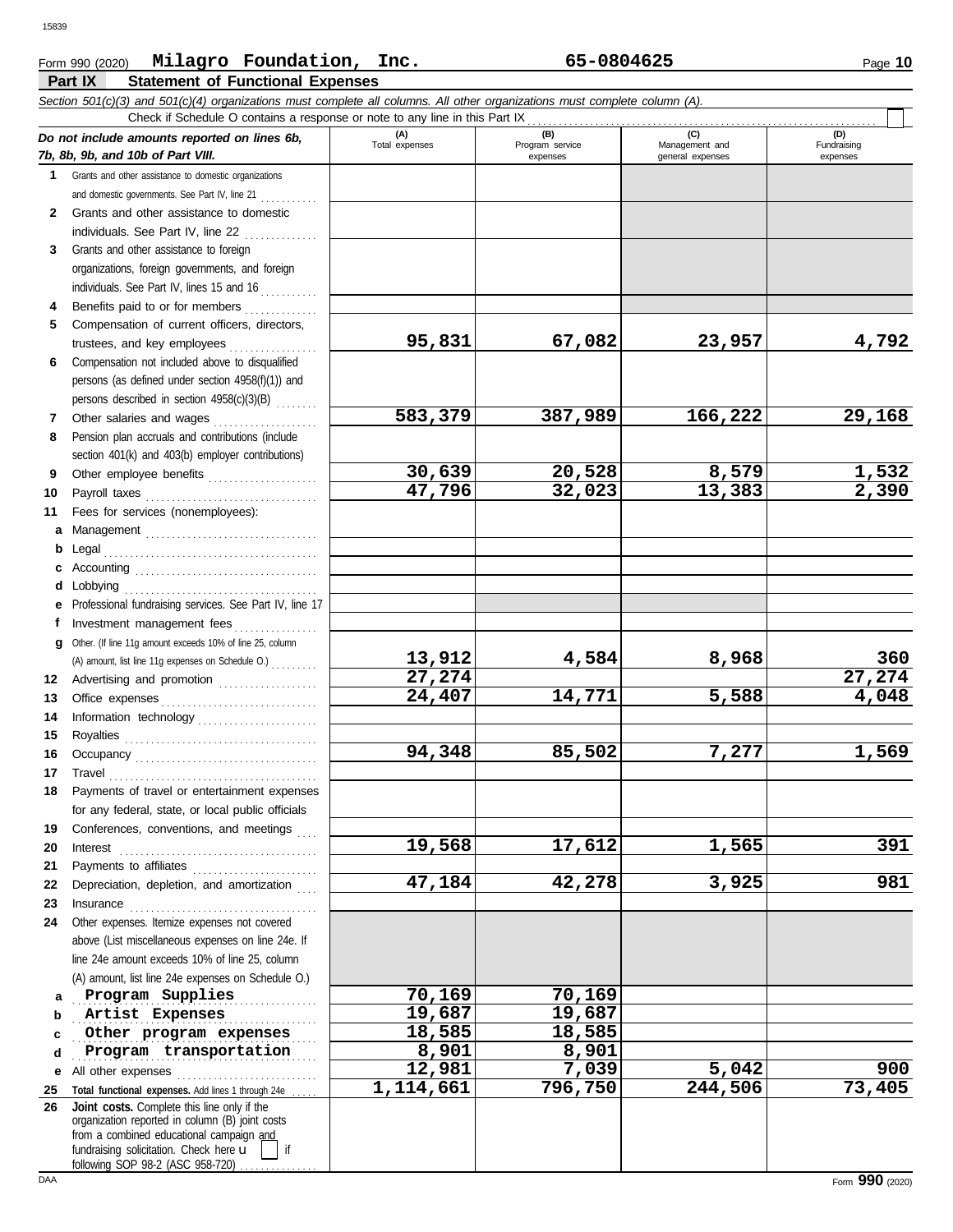|                      | Part X | Milagro Foundation, Inc.<br>Form 990 (2020)<br><b>Balance Sheet</b>            |                 |           | 65-0804625        |                 | Page 11          |
|----------------------|--------|--------------------------------------------------------------------------------|-----------------|-----------|-------------------|-----------------|------------------|
|                      |        |                                                                                |                 |           |                   |                 |                  |
|                      |        |                                                                                |                 |           | (A)               |                 | (B)              |
|                      |        |                                                                                |                 |           | Beginning of year |                 | End of year      |
|                      | 1.     | Cash-non-interest-bearing                                                      |                 |           | 109,169           | $\mathbf{1}$    | 311,509          |
|                      | 2      |                                                                                |                 |           |                   | $\overline{2}$  |                  |
|                      | 3      |                                                                                |                 |           | 218,244           | 3               | 222,999          |
|                      | 4      | Accounts receivable, net                                                       |                 |           | 3,814             | 4               | 272              |
|                      | 5      | Loans and other receivables from any current or former officer, director,      |                 |           |                   |                 |                  |
|                      |        | trustee, key employee, creator or founder, substantial contributor, or 35%     |                 |           |                   |                 |                  |
|                      |        | controlled entity or family member of any of these persons                     |                 |           |                   | 5               |                  |
|                      | 6      | Loans and other receivables from other disqualified persons (as defined        |                 |           |                   |                 |                  |
|                      |        | under section $4958(f)(1)$ ), and persons described in section $4958(c)(3)(B)$ |                 |           |                   | 6               |                  |
| Assets               | 7      |                                                                                |                 |           |                   | $\overline{7}$  |                  |
|                      | 8      | Inventories for sale or use                                                    |                 |           |                   | 8               |                  |
|                      | 9      | Prepaid expenses and deferred charges                                          |                 |           | 9,969             | 9               | 12,101           |
|                      |        | 10a Land, buildings, and equipment: cost or other                              |                 |           |                   |                 |                  |
|                      |        |                                                                                |                 | 1,263,896 |                   |                 |                  |
|                      |        |                                                                                | 10 <sub>b</sub> | 495,776   | 795,322           | 10 <sub>c</sub> | 768,120          |
|                      | 11     | Investments-publicly traded securities                                         |                 |           | 73,283            | 11              | 245,218          |
|                      | 12     |                                                                                |                 |           |                   | 12              |                  |
|                      | 13     |                                                                                |                 |           |                   | 13              |                  |
|                      | 14     | Intangible assets                                                              |                 |           |                   | 14              |                  |
|                      | 15     | Other assets. See Part IV, line 11                                             |                 |           | 2,392             | 15              | 1,955            |
|                      | 16     |                                                                                |                 |           | 1,212,193         | 16              | 1,562,174        |
|                      | 17     |                                                                                |                 |           | 50,262            | 17              | 44,793           |
|                      | 18     | Grants payable                                                                 |                 |           |                   | 18              |                  |
|                      | 19     |                                                                                |                 |           |                   | 19              |                  |
|                      | 20     | Tax-exempt bond liabilities                                                    |                 |           |                   | 20              |                  |
|                      | 21     | Escrow or custodial account liability. Complete Part IV of Schedule D          |                 | .         |                   | 21              |                  |
|                      | 22     | Loans and other payables to any current or former officer, director,           |                 |           |                   |                 |                  |
| Liabilities          |        | trustee, key employee, creator or founder, substantial contributor, or 35%     |                 |           |                   |                 |                  |
|                      |        | controlled entity or family member of any of these persons                     |                 |           |                   | 22              |                  |
|                      | 23     |                                                                                |                 |           | 337,392           | 23              | 310,850          |
|                      | 24     | Unsecured notes and loans payable to unrelated third parties                   |                 |           |                   | 24              |                  |
|                      | 25     | Other liabilities (including federal income tax, payables to related third     |                 |           |                   |                 |                  |
|                      |        | parties, and other liabilities not included on lines 17-24). Complete Part X   |                 |           |                   |                 |                  |
|                      |        | of Schedule D                                                                  |                 |           |                   | 25              | 200,279          |
|                      | 26     |                                                                                |                 |           | 387,654           | 26              | 555,922          |
|                      |        | Organizations that follow FASB ASC 958, check here $\mathbf{u}$  X             |                 |           |                   |                 |                  |
| <b>Fund Balances</b> |        | and complete lines 27, 28, 32, and 33.                                         |                 |           |                   |                 |                  |
|                      | 27     | Net assets without donor restrictions                                          |                 |           | 538,009           | 27              | 680,293          |
|                      | 28     | Net assets with donor restrictions                                             |                 |           | 286,530           | 28              | 325,959          |
|                      |        | Organizations that do not follow FASB ASC 958, check here u                    |                 |           |                   |                 |                  |
|                      |        | and complete lines 29 through 33.                                              |                 |           |                   |                 |                  |
|                      | 29     | Capital stock or trust principal, or current funds                             |                 |           |                   | 29              |                  |
| Assets or            | 30     |                                                                                |                 |           |                   | 30              |                  |
|                      | 31     | Retained earnings, endowment, accumulated income, or other funds               |                 |           |                   | 31              |                  |
| ğ                    | 32     |                                                                                |                 |           | 824,539           | 32              | <u>1,006,252</u> |
|                      |        |                                                                                |                 |           |                   |                 |                  |

Form **990** (2020)

**824,539 1,006,252**

**1,212,193 1,562,174**

Total liabilities and net assets/fund balances ...

DAA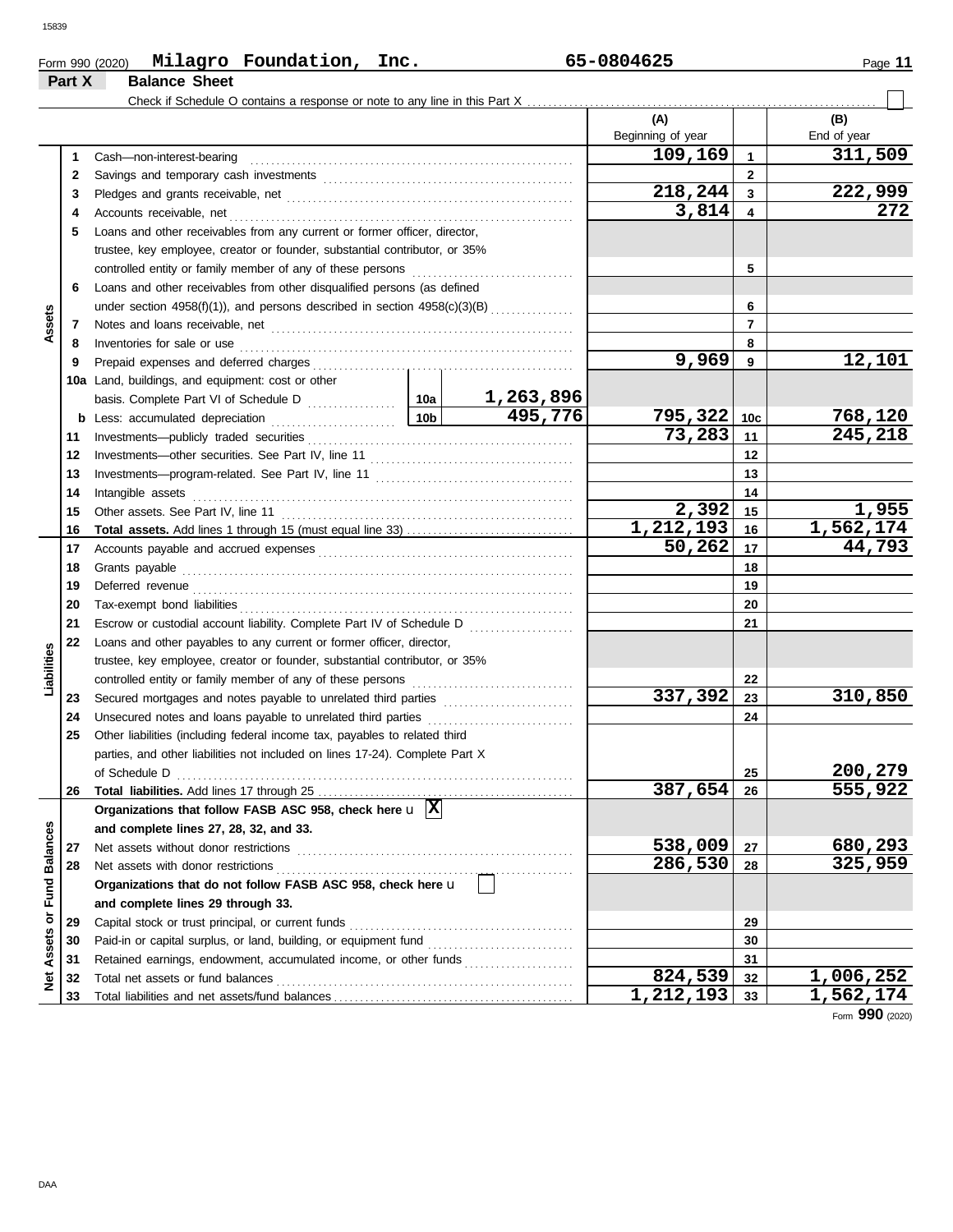|    | 65-0804625<br>Form 990 (2020) Milagro Foundation, Inc.                                                                                                                                                                         |                         |                |     | Page 12   |
|----|--------------------------------------------------------------------------------------------------------------------------------------------------------------------------------------------------------------------------------|-------------------------|----------------|-----|-----------|
|    | Part XI<br><b>Reconciliation of Net Assets</b>                                                                                                                                                                                 |                         |                |     |           |
|    |                                                                                                                                                                                                                                |                         |                |     |           |
| 1  |                                                                                                                                                                                                                                | $\mathbf{1}$            | 1,288,781      |     |           |
| 2  |                                                                                                                                                                                                                                | $\overline{2}$          | 1,114,661      |     |           |
| 3  |                                                                                                                                                                                                                                | $\overline{\mathbf{3}}$ |                |     | 174,120   |
| 4  |                                                                                                                                                                                                                                | $\overline{\mathbf{4}}$ |                |     | 824,539   |
| 5  |                                                                                                                                                                                                                                | 5                       |                |     | 7,593     |
| 6  | Donated services and use of facilities <b>constants and interview of a constant of the services</b> and use of facilities                                                                                                      | 6                       |                |     |           |
| 7  | Investment expenses <b>contract and the expenses</b>                                                                                                                                                                           | $\overline{7}$          |                |     |           |
| 8  | Prior period adjustments [11, 12] and the contract of the contract of the contract of the contract of the contract of the contract of the contract of the contract of the contract of the contract of the contract of the cont | 8                       |                |     |           |
| 9  |                                                                                                                                                                                                                                | 9                       |                |     |           |
| 10 | Net assets or fund balances at end of year. Combine lines 3 through 9 (must equal Part X, line                                                                                                                                 |                         |                |     |           |
|    |                                                                                                                                                                                                                                | 10                      | 1,006,252      |     |           |
|    | Part XII<br><b>Financial Statements and Reporting</b>                                                                                                                                                                          |                         |                |     |           |
|    |                                                                                                                                                                                                                                |                         |                |     |           |
|    |                                                                                                                                                                                                                                |                         |                | Yes | <b>No</b> |
| 1. | IXI<br>Accounting method used to prepare the Form 990:<br>Cash<br>Accrual<br>Other                                                                                                                                             |                         |                |     |           |
|    | If the organization changed its method of accounting from a prior year or checked "Other," explain in                                                                                                                          |                         |                |     |           |
|    | Schedule O.                                                                                                                                                                                                                    |                         |                |     |           |
|    | 2a Were the organization's financial statements compiled or reviewed by an independent accountant?                                                                                                                             |                         | 2a             |     | x         |
|    | If "Yes," check a box below to indicate whether the financial statements for the year were compiled or                                                                                                                         |                         |                |     |           |
|    | reviewed on a separate basis, consolidated basis, or both:                                                                                                                                                                     |                         |                |     |           |
|    | Consolidated basis<br>Separate basis<br>Both consolidated and separate basis                                                                                                                                                   |                         |                |     |           |
|    | <b>b</b> Were the organization's financial statements audited by an independent accountant?                                                                                                                                    |                         | 2 <sub>b</sub> | х   |           |
|    | If "Yes," check a box below to indicate whether the financial statements for the year were audited on a                                                                                                                        |                         |                |     |           |
|    | separate basis, consolidated basis, or both:                                                                                                                                                                                   |                         |                |     |           |
|    | x <br>Separate basis<br>Consolidated basis<br>Both consolidated and separate basis                                                                                                                                             |                         |                |     |           |
|    | c If "Yes" to line 2a or 2b, does the organization have a committee that assumes responsibility for oversight of                                                                                                               |                         |                |     |           |
|    |                                                                                                                                                                                                                                |                         | 2c             | x   |           |
|    | If the organization changed either its oversight process or selection process during the tax year, explain on                                                                                                                  |                         |                |     |           |
|    | Schedule O.                                                                                                                                                                                                                    |                         |                |     |           |
|    | 3a As a result of a federal award, was the organization required to undergo an audit or audits as set forth in the                                                                                                             |                         |                |     |           |
|    | Single Audit Act and OMB Circular A-133?                                                                                                                                                                                       |                         | За             |     | x         |
|    | <b>b</b> If "Yes," did the organization undergo the required audit or audits? If the organization did not undergo the                                                                                                          |                         |                |     |           |
|    | required audit or audits, explain why on Schedule O and describe any steps taken to undergo such audits                                                                                                                        |                         | 3b             |     |           |

Form **990** (2020)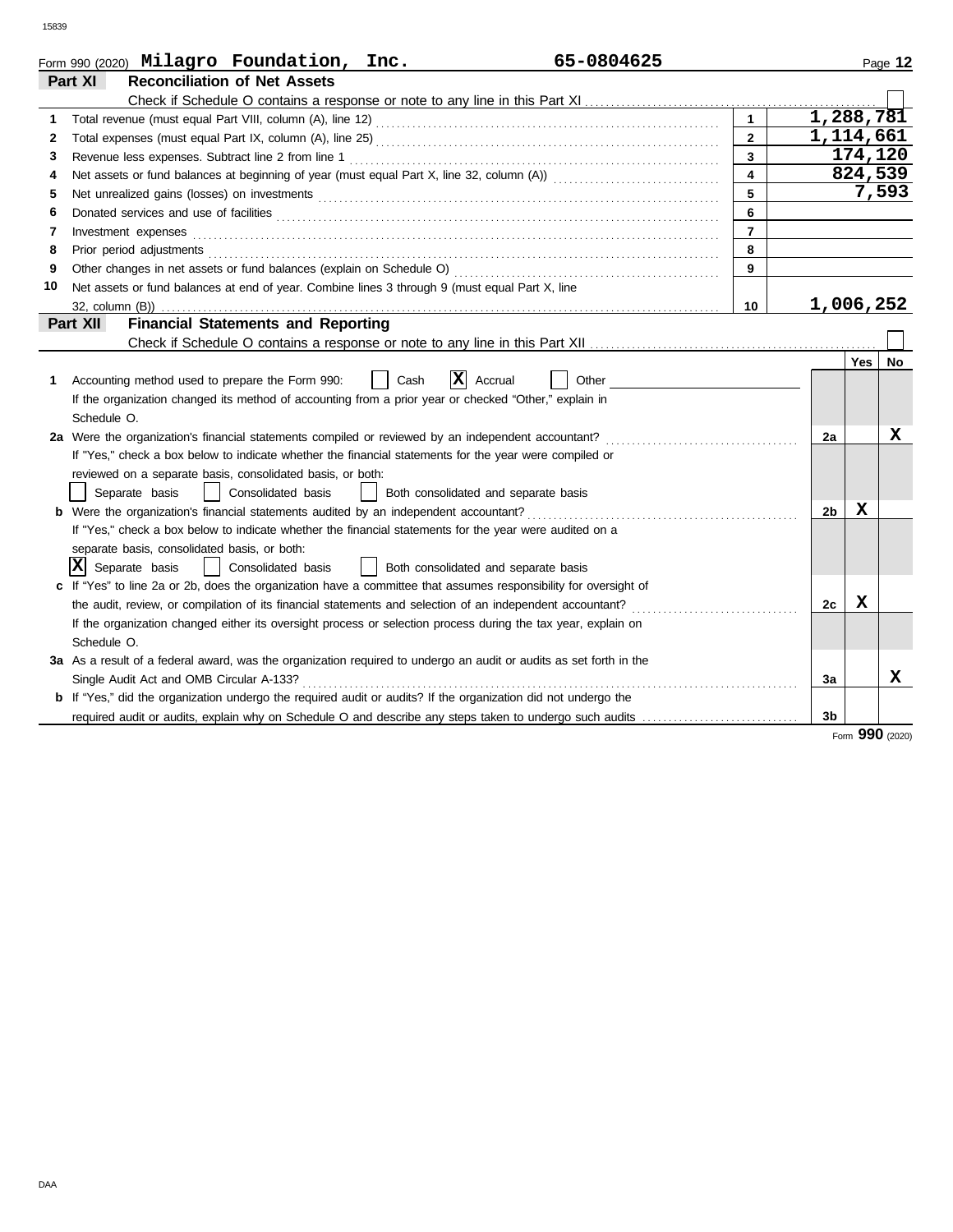|       | <b>Public Charity Status and Public Support</b><br><b>SCHEDULE A</b><br>OMB No. 1545-0047<br>(Form 990 or 990-EZ)                                                                                                  |  |                                                            |                                                                                                                                                                                                                                                     |     |                                                      |                                              |                                      |  |  |  |  |
|-------|--------------------------------------------------------------------------------------------------------------------------------------------------------------------------------------------------------------------|--|------------------------------------------------------------|-----------------------------------------------------------------------------------------------------------------------------------------------------------------------------------------------------------------------------------------------------|-----|------------------------------------------------------|----------------------------------------------|--------------------------------------|--|--|--|--|
|       |                                                                                                                                                                                                                    |  |                                                            | Complete if the organization is a section 501(c)(3) organization or a section $4947(a)(1)$ nonexempt charitable trust.                                                                                                                              |     |                                                      |                                              |                                      |  |  |  |  |
|       | Department of the Treasury                                                                                                                                                                                         |  |                                                            | u Attach to Form 990 or Form 990-EZ.                                                                                                                                                                                                                |     |                                                      |                                              | Open to Public                       |  |  |  |  |
|       | Internal Revenue Service                                                                                                                                                                                           |  |                                                            | <b>u</b> Go to <i>www.irs.gov/Form990</i> for instructions and the latest information.                                                                                                                                                              |     |                                                      |                                              | <b>Inspection</b>                    |  |  |  |  |
|       | Name of the organization                                                                                                                                                                                           |  |                                                            | Milagro Foundation, Inc.                                                                                                                                                                                                                            |     |                                                      | Employer identification number<br>65-0804625 |                                      |  |  |  |  |
|       | Part I                                                                                                                                                                                                             |  |                                                            | Reason for Public Charity Status. (All organizations must complete this part.) See instructions.                                                                                                                                                    |     |                                                      |                                              |                                      |  |  |  |  |
|       |                                                                                                                                                                                                                    |  |                                                            | The organization is not a private foundation because it is: (For lines 1 through 12, check only one box.)                                                                                                                                           |     |                                                      |                                              |                                      |  |  |  |  |
| 1     |                                                                                                                                                                                                                    |  |                                                            | A church, convention of churches, or association of churches described in section 170(b)(1)(A)(i).                                                                                                                                                  |     |                                                      |                                              |                                      |  |  |  |  |
| 2     |                                                                                                                                                                                                                    |  |                                                            | A school described in section 170(b)(1)(A)(ii). (Attach Schedule E (Form 990 or 990-EZ).)                                                                                                                                                           |     |                                                      |                                              |                                      |  |  |  |  |
| 3     |                                                                                                                                                                                                                    |  |                                                            | A hospital or a cooperative hospital service organization described in section 170(b)(1)(A)(iii).                                                                                                                                                   |     |                                                      |                                              |                                      |  |  |  |  |
| 4     |                                                                                                                                                                                                                    |  |                                                            | A medical research organization operated in conjunction with a hospital described in section 170(b)(1)(A)(iii). Enter the hospital's name,                                                                                                          |     |                                                      |                                              |                                      |  |  |  |  |
|       | city, and state:                                                                                                                                                                                                   |  |                                                            |                                                                                                                                                                                                                                                     |     |                                                      |                                              |                                      |  |  |  |  |
| 5     |                                                                                                                                                                                                                    |  | section 170(b)(1)(A)(iv). (Complete Part II.)              | An organization operated for the benefit of a college or university owned or operated by a governmental unit described in                                                                                                                           |     |                                                      |                                              |                                      |  |  |  |  |
| 6     |                                                                                                                                                                                                                    |  |                                                            | A federal, state, or local government or governmental unit described in section 170(b)(1)(A)(v).                                                                                                                                                    |     |                                                      |                                              |                                      |  |  |  |  |
| 7     |                                                                                                                                                                                                                    |  |                                                            | An organization that normally receives a substantial part of its support from a governmental unit or from the general public                                                                                                                        |     |                                                      |                                              |                                      |  |  |  |  |
|       |                                                                                                                                                                                                                    |  | described in section 170(b)(1)(A)(vi). (Complete Part II.) |                                                                                                                                                                                                                                                     |     |                                                      |                                              |                                      |  |  |  |  |
| 8     |                                                                                                                                                                                                                    |  |                                                            | A community trust described in section 170(b)(1)(A)(vi). (Complete Part II.)                                                                                                                                                                        |     |                                                      |                                              |                                      |  |  |  |  |
| 9     |                                                                                                                                                                                                                    |  |                                                            | An agricultural research organization described in section 170(b)(1)(A)(ix) operated in conjunction with a land-grant college                                                                                                                       |     |                                                      |                                              |                                      |  |  |  |  |
|       | or university or a non-land-grant college of agriculture (see instructions). Enter the name, city, and state of the college or<br>university:                                                                      |  |                                                            |                                                                                                                                                                                                                                                     |     |                                                      |                                              |                                      |  |  |  |  |
| 10    | X<br>An organization that normally receives: (1) more than 33 1/3% of its support from contributions, membership fees, and gross                                                                                   |  |                                                            |                                                                                                                                                                                                                                                     |     |                                                      |                                              |                                      |  |  |  |  |
|       | receipts from activities related to its exempt functions, subject to certain exceptions; and (2) no more than 331/3% of its                                                                                        |  |                                                            |                                                                                                                                                                                                                                                     |     |                                                      |                                              |                                      |  |  |  |  |
|       | support from gross investment income and unrelated business taxable income (less section 511 tax) from businesses<br>acquired by the organization after June 30, 1975. See section 509(a)(2). (Complete Part III.) |  |                                                            |                                                                                                                                                                                                                                                     |     |                                                      |                                              |                                      |  |  |  |  |
| 11    | An organization organized and operated exclusively to test for public safety. See section 509(a)(4).                                                                                                               |  |                                                            |                                                                                                                                                                                                                                                     |     |                                                      |                                              |                                      |  |  |  |  |
| 12    | An organization organized and operated exclusively for the benefit of, to perform the functions of, or to carry out the purposes                                                                                   |  |                                                            |                                                                                                                                                                                                                                                     |     |                                                      |                                              |                                      |  |  |  |  |
|       |                                                                                                                                                                                                                    |  |                                                            | of one or more publicly supported organizations described in section $509(a)(1)$ or section $509(a)(2)$ . See section $509(a)(3)$ .                                                                                                                 |     |                                                      |                                              |                                      |  |  |  |  |
|       |                                                                                                                                                                                                                    |  |                                                            | Check the box in lines 12a through 12d that describes the type of supporting organization and complete lines 12e, 12f, and 12g.                                                                                                                     |     |                                                      |                                              |                                      |  |  |  |  |
|       | a                                                                                                                                                                                                                  |  |                                                            | Type I. A supporting organization operated, supervised, or controlled by its supported organization(s), typically by giving<br>the supported organization(s) the power to regularly appoint or elect a majority of the directors or trustees of the |     |                                                      |                                              |                                      |  |  |  |  |
|       |                                                                                                                                                                                                                    |  |                                                            | supporting organization. You must complete Part IV, Sections A and B.                                                                                                                                                                               |     |                                                      |                                              |                                      |  |  |  |  |
|       | b                                                                                                                                                                                                                  |  |                                                            | Type II. A supporting organization supervised or controlled in connection with its supported organization(s), by having                                                                                                                             |     |                                                      |                                              |                                      |  |  |  |  |
|       |                                                                                                                                                                                                                    |  |                                                            | control or management of the supporting organization vested in the same persons that control or manage the supported                                                                                                                                |     |                                                      |                                              |                                      |  |  |  |  |
|       | c                                                                                                                                                                                                                  |  |                                                            | organization(s). You must complete Part IV, Sections A and C.<br>Type III functionally integrated. A supporting organization operated in connection with, and functionally integrated with,                                                         |     |                                                      |                                              |                                      |  |  |  |  |
|       |                                                                                                                                                                                                                    |  |                                                            | its supported organization(s) (see instructions). You must complete Part IV, Sections A, D, and E.                                                                                                                                                  |     |                                                      |                                              |                                      |  |  |  |  |
|       | d                                                                                                                                                                                                                  |  |                                                            | Type III non-functionally integrated. A supporting organization operated in connection with its supported organization(s)                                                                                                                           |     |                                                      |                                              |                                      |  |  |  |  |
|       |                                                                                                                                                                                                                    |  |                                                            | that is not functionally integrated. The organization generally must satisfy a distribution requirement and an attentiveness<br>requirement (see instructions). You must complete Part IV, Sections A and D, and Part V.                            |     |                                                      |                                              |                                      |  |  |  |  |
|       | е                                                                                                                                                                                                                  |  |                                                            | Check this box if the organization received a written determination from the IRS that it is a Type I, Type II, Type III                                                                                                                             |     |                                                      |                                              |                                      |  |  |  |  |
|       |                                                                                                                                                                                                                    |  |                                                            | functionally integrated, or Type III non-functionally integrated supporting organization.                                                                                                                                                           |     |                                                      |                                              |                                      |  |  |  |  |
|       | f                                                                                                                                                                                                                  |  | Enter the number of supported organizations                |                                                                                                                                                                                                                                                     |     |                                                      |                                              |                                      |  |  |  |  |
|       | g                                                                                                                                                                                                                  |  |                                                            | Provide the following information about the supported organization(s).                                                                                                                                                                              |     |                                                      |                                              |                                      |  |  |  |  |
|       | (i) Name of supported<br>organization                                                                                                                                                                              |  | (ii) EIN                                                   | (iii) Type of organization<br>(described on lines 1-10                                                                                                                                                                                              |     | (iv) Is the organization<br>listed in your governing | (v) Amount of monetary<br>support (see       | (vi) Amount of<br>other support (see |  |  |  |  |
|       |                                                                                                                                                                                                                    |  |                                                            | above (see instructions))                                                                                                                                                                                                                           |     | document?                                            | instructions)                                | instructions)                        |  |  |  |  |
|       |                                                                                                                                                                                                                    |  |                                                            |                                                                                                                                                                                                                                                     | Yes | No                                                   |                                              |                                      |  |  |  |  |
| (A)   |                                                                                                                                                                                                                    |  |                                                            |                                                                                                                                                                                                                                                     |     |                                                      |                                              |                                      |  |  |  |  |
|       |                                                                                                                                                                                                                    |  |                                                            |                                                                                                                                                                                                                                                     |     |                                                      |                                              |                                      |  |  |  |  |
| (B)   |                                                                                                                                                                                                                    |  |                                                            |                                                                                                                                                                                                                                                     |     |                                                      |                                              |                                      |  |  |  |  |
| (C)   |                                                                                                                                                                                                                    |  |                                                            |                                                                                                                                                                                                                                                     |     |                                                      |                                              |                                      |  |  |  |  |
|       |                                                                                                                                                                                                                    |  |                                                            |                                                                                                                                                                                                                                                     |     |                                                      |                                              |                                      |  |  |  |  |
| (D)   |                                                                                                                                                                                                                    |  |                                                            |                                                                                                                                                                                                                                                     |     |                                                      |                                              |                                      |  |  |  |  |
|       |                                                                                                                                                                                                                    |  |                                                            |                                                                                                                                                                                                                                                     |     |                                                      |                                              |                                      |  |  |  |  |
| (E)   |                                                                                                                                                                                                                    |  |                                                            |                                                                                                                                                                                                                                                     |     |                                                      |                                              |                                      |  |  |  |  |
| Total |                                                                                                                                                                                                                    |  |                                                            |                                                                                                                                                                                                                                                     |     |                                                      |                                              |                                      |  |  |  |  |

**For Paperwork Reduction Act Notice, see the Instructions for Form 990 or 990-EZ.**

**Schedule A (Form 990 or 990-EZ) 2020**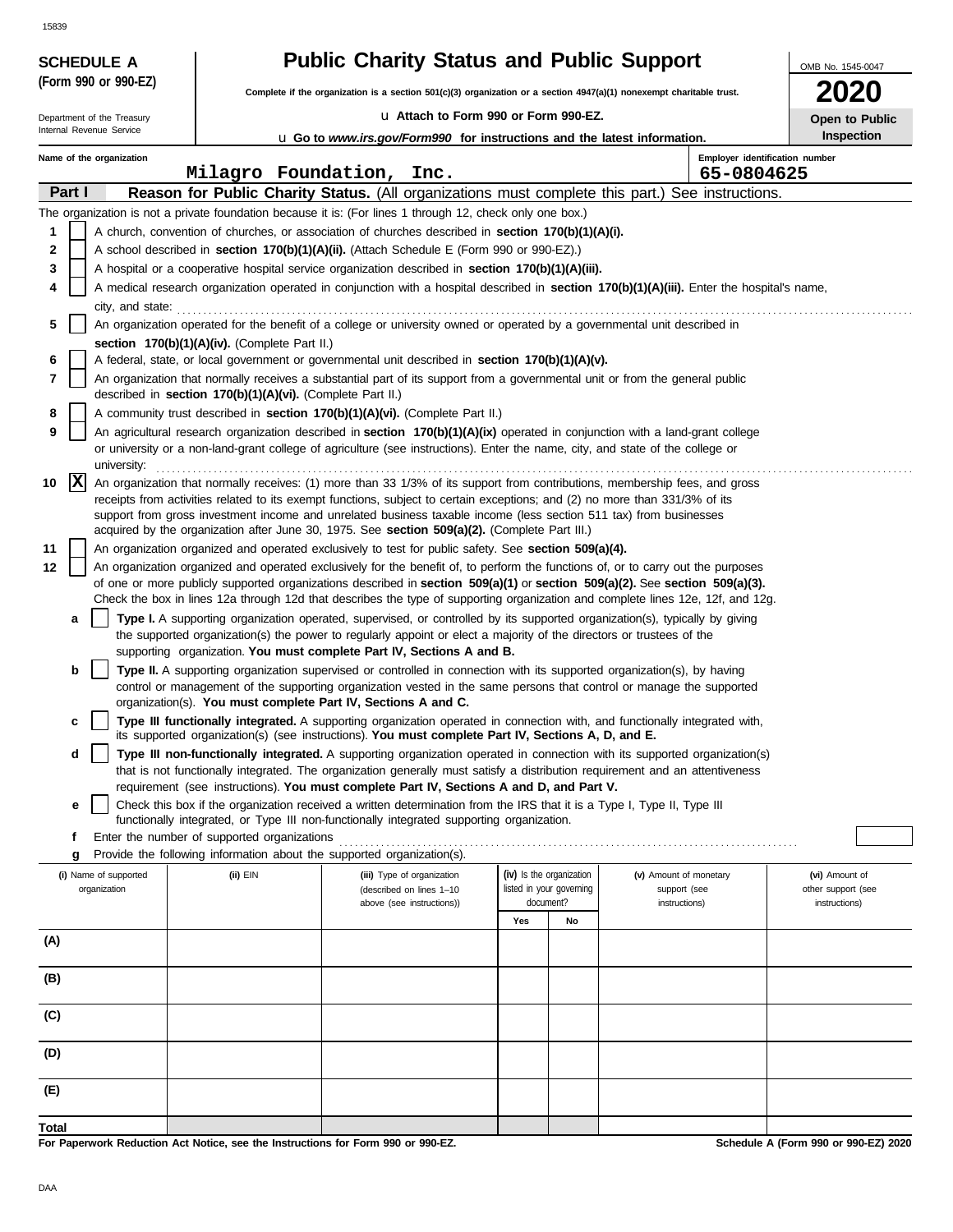|              | Schedule A (Form 990 or 990-EZ) 2020                                                                                                                                                                                          | Milagro Foundation, Inc. |          |            |            | 65-0804625 | Page 2    |
|--------------|-------------------------------------------------------------------------------------------------------------------------------------------------------------------------------------------------------------------------------|--------------------------|----------|------------|------------|------------|-----------|
|              | Support Schedule for Organizations Described in Sections 170(b)(1)(A)(iv) and 170(b)(1)(A)(vi)<br>Part II                                                                                                                     |                          |          |            |            |            |           |
|              | (Complete only if you checked the box on line 5, 7, or 8 of Part I or if the organization failed to qualify under                                                                                                             |                          |          |            |            |            |           |
|              | Part III. If the organization fails to qualify under the tests listed below, please complete Part III.)                                                                                                                       |                          |          |            |            |            |           |
|              | <b>Section A. Public Support</b>                                                                                                                                                                                              |                          |          |            |            |            |           |
|              | Calendar year (or fiscal year beginning in)<br>$\mathbf{u}$                                                                                                                                                                   | (a) 2016                 | (b) 2017 | $(c)$ 2018 | $(d)$ 2019 | (e) $2020$ | (f) Total |
|              | Gifts, grants, contributions, and                                                                                                                                                                                             |                          |          |            |            |            |           |
| 1            | membership fees received. (Do not                                                                                                                                                                                             |                          |          |            |            |            |           |
|              | include any "unusual grants.")                                                                                                                                                                                                | 625,626                  | 780,442  | 1,001,960  | 1,186,010  | 1,243,244  | 4,837,282 |
| $\mathbf{2}$ | Tax revenues levied for the                                                                                                                                                                                                   |                          |          |            |            |            |           |
|              | organization's benefit and either paid                                                                                                                                                                                        |                          |          |            |            |            |           |
|              | to or expended on its behalf                                                                                                                                                                                                  |                          |          |            |            |            |           |
| 3            | The value of services or facilities                                                                                                                                                                                           |                          |          |            |            |            |           |
|              | furnished by a governmental unit to the                                                                                                                                                                                       |                          |          |            |            |            |           |
|              | organization without charge                                                                                                                                                                                                   |                          |          |            |            |            |           |
| 4            | Total. Add lines 1 through 3                                                                                                                                                                                                  | 625,626                  | 780,442  | 1,001,960  | 1,186,010  | 1,243,244  | 4,837,282 |
| 5            | The portion of total contributions by                                                                                                                                                                                         |                          |          |            |            |            |           |
|              | each person (other than a<br>governmental unit or publicly                                                                                                                                                                    |                          |          |            |            |            |           |
|              | supported organization) included on                                                                                                                                                                                           |                          |          |            |            |            |           |
|              | line 1 that exceeds 2% of the amount                                                                                                                                                                                          |                          |          |            |            |            |           |
|              | shown on line 11, column $(f)$                                                                                                                                                                                                |                          |          |            |            |            | 226,760   |
| 6            | Public support. Subtract line 5 from line 4                                                                                                                                                                                   |                          |          |            |            |            | 4,610,522 |
|              | <b>Section B. Total Support</b>                                                                                                                                                                                               |                          |          |            |            |            |           |
|              | Calendar year (or fiscal year beginning in)<br>$\mathbf{u}$                                                                                                                                                                   | (a) 2016                 | (b) 2017 | $(c)$ 2018 | $(d)$ 2019 | (e) $2020$ | (f) Total |
| 7            | Amounts from line 4                                                                                                                                                                                                           | 625,626                  | 780,442  | 1,001,960  | 1,186,010  | 1,243,244  | 4,837,282 |
| 8            | Gross income from interest, dividends,<br>payments received on securities loans,                                                                                                                                              |                          |          |            |            |            |           |
|              | rents, royalties, and income from                                                                                                                                                                                             |                          |          |            |            |            |           |
|              | similar sources                                                                                                                                                                                                               | 26,348                   | 11,808   | 4,436      | 4,259      | 3,349      | 50,200    |
| 9            | Net income from unrelated business                                                                                                                                                                                            |                          |          |            |            |            |           |
|              | activities, whether or not the business                                                                                                                                                                                       |                          |          |            |            |            |           |
|              | is regularly carried on                                                                                                                                                                                                       |                          |          |            |            |            |           |
| 10           | Other income. Do not include gain or                                                                                                                                                                                          |                          |          |            |            |            |           |
|              | loss from the sale of capital assets                                                                                                                                                                                          |                          |          |            |            |            |           |
|              |                                                                                                                                                                                                                               |                          |          |            |            |            |           |
| 11           | Total support. Add lines 7 through 10                                                                                                                                                                                         |                          |          |            |            |            | 4,887,482 |
| 12           |                                                                                                                                                                                                                               |                          |          |            |            | 12         | 610,173   |
| 13           | First 5 years. If the Form 990 is for the organization's first, second, third, fourth, or fifth tax year as a section 501(c)(3)                                                                                               |                          |          |            |            |            |           |
|              | organization, check this box and stop here<br>Section C. Computation of Public Support Percentage                                                                                                                             |                          |          |            |            |            |           |
| 14           | Public support percentage for 2020 (line 6, column (f) divided by line 11, column (f)) [[[[[[[[[[[[[[[[[[[[[[                                                                                                                 |                          |          |            |            | 14         | 94.33%    |
| 15           | Public support percentage from 2019 Schedule A, Part II, line 14                                                                                                                                                              |                          |          |            |            | 15         | $86.94\%$ |
| 16a          | 33 1/3% support test-2020. If the organization did not check the box on line 13, and line 14 is 33 1/3% or more, check this                                                                                                   |                          |          |            |            |            |           |
|              |                                                                                                                                                                                                                               |                          |          |            |            |            | <u> x</u> |
| b            | 33 1/3% support test-2019. If the organization did not check a box on line 13 or 16a, and line 15 is 33 1/3% or more, check                                                                                                   |                          |          |            |            |            |           |
|              | this box and stop here. The organization qualifies as a publicly supported organization [11] content content content content content of the content of the state of the content of the content of the state or content of the |                          |          |            |            |            |           |
| 17a          | 10%-facts-and-circumstances test-2020. If the organization did not check a box on line 13, 16a, or 16b, and line 14 is                                                                                                        |                          |          |            |            |            |           |
|              | 10% or more, and if the organization meets the "facts-and-circumstances" test, check this box and stop here. Explain in                                                                                                       |                          |          |            |            |            |           |
|              | Part VI how the organization meets the "facts-and-circumstances" test. The organization qualifies as a publicly supported                                                                                                     |                          |          |            |            |            |           |
|              | organization                                                                                                                                                                                                                  |                          |          |            |            |            |           |
| b            | 10%-facts-and-circumstances test-2019. If the organization did not check a box on line 13, 16a, 16b, or 17a, and line                                                                                                         |                          |          |            |            |            |           |
|              | 15 is 10% or more, and if the organization meets the "facts-and-circumstances" test, check this box and stop here. Explain                                                                                                    |                          |          |            |            |            |           |
|              | in Part VI how the organization meets the "facts-and-circumstances" test. The organization qualifies as a publicly supported                                                                                                  |                          |          |            |            |            |           |

**18 Private foundation.** If the organization did not check a box on line 13, 16a, 16b, 17a, or 17b, check this box and see organization . . . . . . . . . . . . . . . . . . . . . . . . . . . . . . . . . . . . . . . . . . . . . . . . . . . . . . . . . . . . . . . . . . . . . . . . . . . . . . . . . . . . . . . . . . . . . . . . . . . . . . . . . . . . . . . . . . . . . . . . . . . . . . . . . . . . . . . . . . . instructions<br>
<sub>contr</sub>ettions<br>
and the contract of the contract of the contract of the contract of the contract of the contract of the contract of the contract of the contract of the contract of the contract of the contract

**Schedule A (Form 990 or 990-EZ) 2020**

 $\blacktriangleright \Box$ 

 $\blacktriangleright \Box$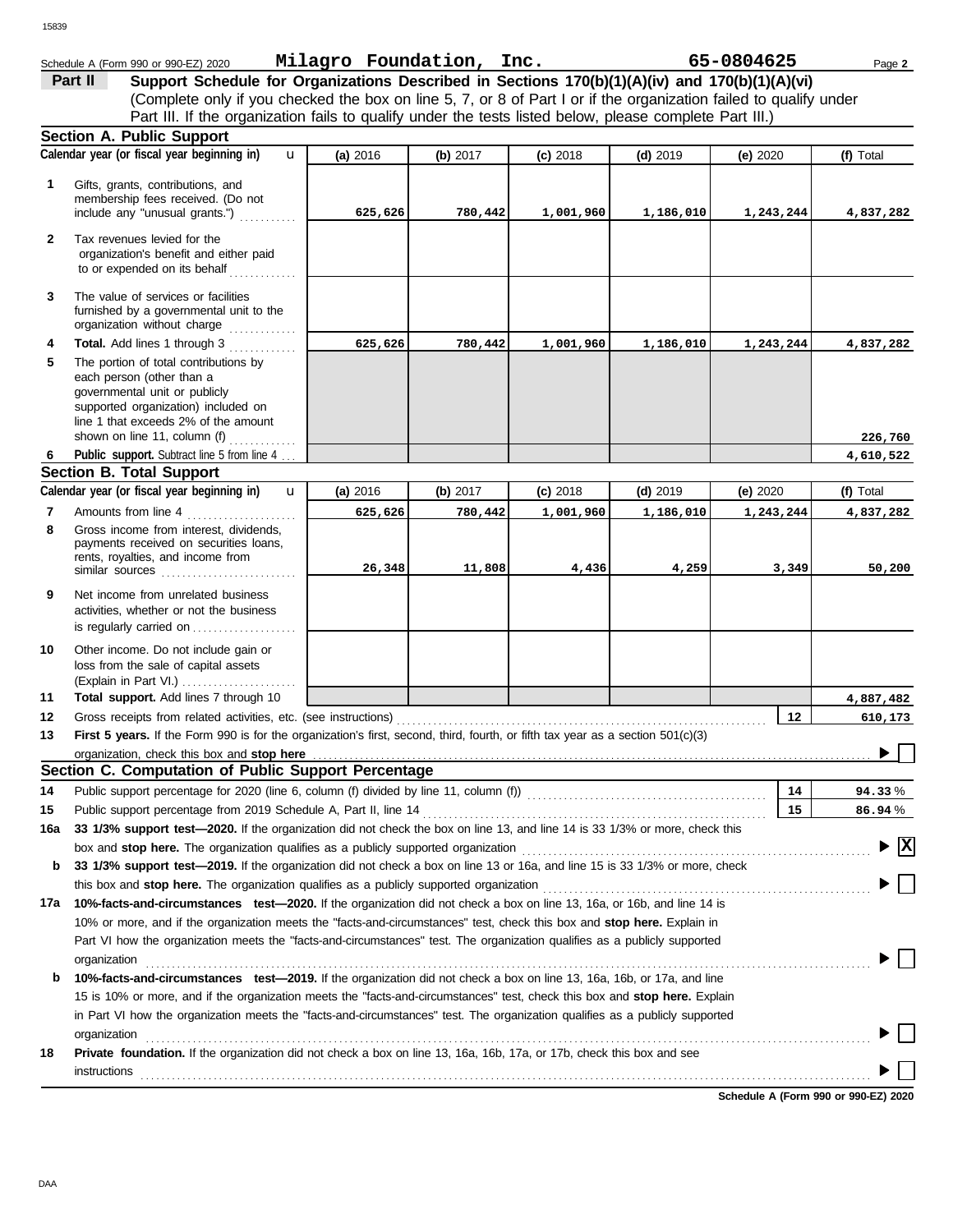|              | If the organization fails to qualify under the tests listed below, please complete Part II.)                                      |          |          |            |            |                                      |                                    |
|--------------|-----------------------------------------------------------------------------------------------------------------------------------|----------|----------|------------|------------|--------------------------------------|------------------------------------|
|              | <b>Section A. Public Support</b>                                                                                                  |          |          |            |            |                                      |                                    |
|              | Calendar year (or fiscal year beginning in)<br>$\mathbf{u}$                                                                       | (a) 2016 | (b) 2017 | $(c)$ 2018 | $(d)$ 2019 | (e) 2020                             | (f) Total                          |
| 1            | Gifts, grants, contributions, and membership fees                                                                                 |          |          |            |            |                                      |                                    |
|              | received. (Do not include any "unusual grants.")                                                                                  | 625,626  | 780,442  | 1,001,960  | 1,186,010  | 1,243,244                            | 4,837,282                          |
| $\mathbf{2}$ | Gross receipts from admissions, merchandise                                                                                       |          |          |            |            |                                      |                                    |
|              | sold or services performed, or facilities<br>furnished in any activity that is related to the                                     |          |          |            |            |                                      |                                    |
|              | organization's tax-exempt purpose                                                                                                 | 129,602  | 150,560  | 162,431    | 110,295    | 57,285                               | 610,173                            |
| 3            | Gross receipts from activities that are not an<br>unrelated trade or business under section 513                                   |          |          |            |            |                                      |                                    |
| 4            | Tax revenues levied for the                                                                                                       |          |          |            |            |                                      |                                    |
|              | organization's benefit and either paid<br>to or expended on its behalf<br><u>.</u>                                                |          |          |            |            |                                      |                                    |
| 5            | The value of services or facilities                                                                                               |          |          |            |            |                                      |                                    |
|              | furnished by a governmental unit to the<br>organization without charge                                                            |          |          |            |            |                                      |                                    |
| 6            | Total. Add lines 1 through 5                                                                                                      | 755,228  | 931,002  | 1,164,391  | 1,296,305  | 1,300,529                            | 5,447,455                          |
|              | 7a Amounts included on lines 1, 2, and 3<br>received from disqualified persons                                                    |          |          |            |            |                                      |                                    |
| b            | Amounts included on lines 2 and 3                                                                                                 |          |          |            |            |                                      |                                    |
|              | received from other than disqualified                                                                                             |          |          |            |            |                                      |                                    |
|              | persons that exceed the greater of \$5,000                                                                                        |          |          |            |            |                                      |                                    |
|              | or 1% of the amount on line 13 for the year $\ldots$<br>Add lines 7a and 7b                                                       |          |          |            |            |                                      |                                    |
| c<br>8       | Public support. (Subtract line 7c from                                                                                            |          |          |            |            |                                      |                                    |
|              | line $6.$ )                                                                                                                       |          |          |            |            |                                      | 5,447,455                          |
|              | <b>Section B. Total Support</b>                                                                                                   |          |          |            |            |                                      |                                    |
|              | Calendar year (or fiscal year beginning in)<br>$\mathbf{u}$                                                                       | (a) 2016 | (b) 2017 | $(c)$ 2018 | $(d)$ 2019 | (e) $2020$                           | (f) Total                          |
| 9            | Amounts from line 6                                                                                                               | 755,228  | 931,002  | 1,164,391  | 1,296,305  | 1,300,529                            | 5,447,455                          |
|              | Gross income from interest, dividends,                                                                                            |          |          |            |            |                                      |                                    |
| 10a          | payments received on securities loans, rents,                                                                                     |          |          |            |            |                                      |                                    |
|              | royalties, and income from similar sources                                                                                        | 26,348   | 11,808   | 4,436      | 4,259      | 3,349                                | 50,200                             |
| b            | Unrelated business taxable income (less                                                                                           |          |          |            |            |                                      |                                    |
|              | section 511 taxes) from businesses                                                                                                |          |          |            |            |                                      |                                    |
|              | acquired after June 30, 1975                                                                                                      |          |          |            |            |                                      |                                    |
| c            | Add lines 10a and 10b                                                                                                             | 26,348   | 11,808   | 4,436      | 4,259      | 3,349                                | 50,200                             |
| 11           | Net income from unrelated business                                                                                                |          |          |            |            |                                      |                                    |
|              | activities not included in line 10b, whether<br>or not the business is regularly carried on                                       |          |          |            |            |                                      |                                    |
| 12           | Other income. Do not include gain or<br>loss from the sale of capital assets                                                      |          |          |            |            |                                      |                                    |
|              | (Explain in Part VI.)                                                                                                             |          |          |            |            |                                      |                                    |
| 13           | Total support. (Add lines 9, 10c, 11,                                                                                             |          |          |            |            |                                      |                                    |
|              | and 12.)                                                                                                                          | 781,576  | 942,810  | 1,168,827  | 1,300,564  | 1,303,878                            | 5,497,655                          |
| 14           | First 5 years. If the Form 990 is for the organization's first, second, third, fourth, or fifth tax year as a section 501(c)(3)   |          |          |            |            |                                      |                                    |
|              | organization, check this box and stop here                                                                                        |          |          |            |            |                                      |                                    |
|              | Section C. Computation of Public Support Percentage                                                                               |          |          |            |            |                                      |                                    |
| 15           |                                                                                                                                   |          |          |            |            | 15                                   | 99.09%                             |
| 16           |                                                                                                                                   |          |          |            |            | 16                                   | 98.27%                             |
|              | Section D. Computation of Investment Income Percentage                                                                            |          |          |            |            |                                      |                                    |
| 17           |                                                                                                                                   |          |          |            |            | 17                                   | 1%                                 |
| 18           | Investment income percentage from 2019 Schedule A, Part III, line 17                                                              |          |          |            |            | 18                                   | $2\%$                              |
| 19a          | 33 1/3% support tests-2020. If the organization did not check the box on line 14, and line 15 is more than 33 1/3%, and line      |          |          |            |            |                                      | $\blacktriangleright$ $\mathbf{X}$ |
|              |                                                                                                                                   |          |          |            |            |                                      |                                    |
| b            | 33 1/3% support tests-2019. If the organization did not check a box on line 14 or line 19a, and line 16 is more than 33 1/3%, and |          |          |            |            |                                      |                                    |
|              |                                                                                                                                   |          |          |            |            |                                      |                                    |
| 20           |                                                                                                                                   |          |          |            |            | Schedule A (Form 990 or 990-F7) 2020 |                                    |

**Schedule A (Form 990 or 990-EZ) 2020**

15839

**Part III Support Schedule for Organizations Described in Section 509(a)(2)** Schedule A (Form 990 or 990-EZ) 2020 Page **3 Milagro Foundation, Inc. 65-0804625**

(Complete only if you checked the box on line 10 of Part I or if the organization failed to qualify under Part II.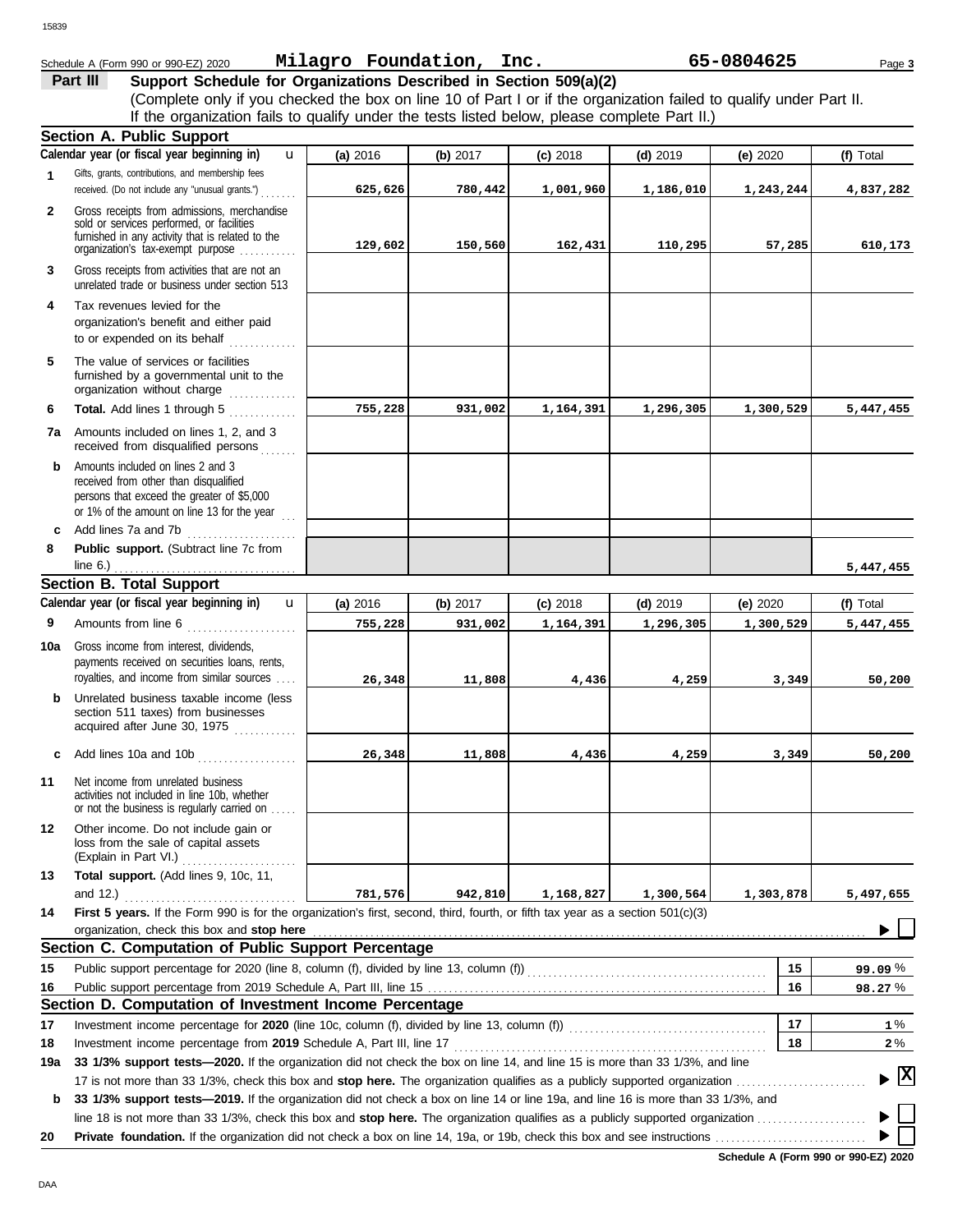|     | Milagro Foundation, Inc.<br>Schedule A (Form 990 or 990-EZ) 2020                                                                                                                                                                   | 65-0804625        |                | Page 4 |
|-----|------------------------------------------------------------------------------------------------------------------------------------------------------------------------------------------------------------------------------------|-------------------|----------------|--------|
|     | <b>Supporting Organizations</b><br>Part IV                                                                                                                                                                                         |                   |                |        |
|     | (Complete only if you checked a box in line 12 on Part I. If you checked box 12a, Part I, complete Sections A                                                                                                                      |                   |                |        |
|     | and B. If you checked box 12b, Part I, complete Sections A and C. If you checked box 12c, Part I, complete                                                                                                                         |                   |                |        |
|     | Sections A, D, and E. If you checked box 12d, Part I, complete Sections A and D, and complete Part V.)                                                                                                                             |                   |                |        |
|     | Section A. All Supporting Organizations                                                                                                                                                                                            |                   |                |        |
|     |                                                                                                                                                                                                                                    |                   | <b>Yes</b>     | No     |
| 1   | Are all of the organization's supported organizations listed by name in the organization's governing                                                                                                                               |                   |                |        |
|     | documents? If "No," describe in Part VI how the supported organizations are designated. If designated by<br>class or purpose, describe the designation. If historic and continuing relationship, explain.                          | 1                 |                |        |
| 2   | Did the organization have any supported organization that does not have an IRS determination of status                                                                                                                             |                   |                |        |
|     | under section 509(a)(1) or (2)? If "Yes," explain in Part VI how the organization determined that the supported                                                                                                                    |                   |                |        |
|     | organization was described in section 509(a)(1) or (2).                                                                                                                                                                            | $\mathbf{2}$      |                |        |
| За  | Did the organization have a supported organization described in section 501(c)(4), (5), or (6)? If "Yes," answer                                                                                                                   |                   |                |        |
|     | lines 3b and 3c below.                                                                                                                                                                                                             | 3a                |                |        |
| b   | Did the organization confirm that each supported organization qualified under section $501(c)(4)$ , (5), or (6) and                                                                                                                |                   |                |        |
|     | satisfied the public support tests under section $509(a)(2)?$ If "Yes," describe in Part VI when and how the                                                                                                                       |                   |                |        |
|     | organization made the determination.                                                                                                                                                                                               | 3b                |                |        |
| c   | Did the organization ensure that all support to such organizations was used exclusively for section $170(c)(2)(B)$                                                                                                                 |                   |                |        |
|     | purposes? If "Yes," explain in Part VI what controls the organization put in place to ensure such use.                                                                                                                             | 3c                |                |        |
| 4a  | Was any supported organization not organized in the United States ("foreign supported organization")? If                                                                                                                           |                   |                |        |
|     | "Yes," and if you checked 12a or 12b in Part I, answer (b) and (c) below.                                                                                                                                                          | 4a                |                |        |
| b   | Did the organization have ultimate control and discretion in deciding whether to make grants to the foreign                                                                                                                        |                   |                |        |
|     | supported organization? If "Yes," describe in Part VI how the organization had such control and discretion                                                                                                                         |                   |                |        |
|     | despite being controlled or supervised by or in connection with its supported organizations.                                                                                                                                       | 4b                |                |        |
| c   | Did the organization support any foreign supported organization that does not have an IRS determination                                                                                                                            |                   |                |        |
|     | under sections $501(c)(3)$ and $509(a)(1)$ or (2)? If "Yes," explain in Part VI what controls the organization used                                                                                                                |                   |                |        |
|     | to ensure that all support to the foreign supported organization was used exclusively for section $170(c)(2)(B)$                                                                                                                   |                   |                |        |
|     | purposes.                                                                                                                                                                                                                          | 4c                |                |        |
| 5a  | Did the organization add, substitute, or remove any supported organizations during the tax year? If "Yes,"                                                                                                                         |                   |                |        |
|     | answer lines 5b and 5c below (if applicable). Also, provide detail in Part VI, including (i) the names and EIN                                                                                                                     |                   |                |        |
|     | numbers of the supported organizations added, substituted, or removed; (ii) the reasons for each such action;<br>(iii) the authority under the organization's organizing document authorizing such action; and (iv) how the action |                   |                |        |
|     | was accomplished (such as by amendment to the organizing document).                                                                                                                                                                | 5a                |                |        |
| b   | Type I or Type II only. Was any added or substituted supported organization part of a class already                                                                                                                                |                   |                |        |
|     | designated in the organization's organizing document?                                                                                                                                                                              | 5b                |                |        |
| c   | <b>Substitutions only.</b> Was the substitution the result of an event beyond the organization's control?                                                                                                                          | 5 <sub>c</sub>    |                |        |
| 6   | Did the organization provide support (whether in the form of grants or the provision of services or facilities) to                                                                                                                 |                   |                |        |
|     | anyone other than (i) its supported organizations, (ii) individuals that are part of the charitable class benefited                                                                                                                |                   |                |        |
|     | by one or more of its supported organizations, or (iii) other supporting organizations that also support or                                                                                                                        |                   |                |        |
|     | benefit one or more of the filing organization's supported organizations? If "Yes," provide detail in Part VI.                                                                                                                     | 6                 |                |        |
| 7   | Did the organization provide a grant, loan, compensation, or other similar payment to a substantial contributor                                                                                                                    |                   |                |        |
|     | (as defined in section 4958(c)(3)(C)), a family member of a substantial contributor, or a 35% controlled entity                                                                                                                    |                   |                |        |
|     | with regard to a substantial contributor? If "Yes," complete Part I of Schedule L (Form 990 or 990-EZ).                                                                                                                            | 7                 |                |        |
| 8   | Did the organization make a loan to a disqualified person (as defined in section 4958) not described in line 7?                                                                                                                    |                   |                |        |
|     | If "Yes," complete Part I of Schedule L (Form 990 or 990-EZ).                                                                                                                                                                      | 8                 |                |        |
| 9a  | Was the organization controlled directly or indirectly at any time during the tax year by one or more                                                                                                                              |                   |                |        |
|     | disqualified persons, as defined in section 4946 (other than foundation managers and organizations                                                                                                                                 |                   |                |        |
|     | described in section 509(a)(1) or (2))? If "Yes," provide detail in Part VI.                                                                                                                                                       | 9а                |                |        |
| b   | Did one or more disqualified persons (as defined in line 9a) hold a controlling interest in any entity in which                                                                                                                    |                   |                |        |
|     | the supporting organization had an interest? If "Yes," provide detail in Part VI.                                                                                                                                                  | 9b                |                |        |
| c   | Did a disqualified person (as defined in line 9a) have an ownership interest in, or derive any personal benefit                                                                                                                    |                   |                |        |
| 10a | from, assets in which the supporting organization also had an interest? If "Yes," provide detail in Part VI.<br>Was the organization subject to the excess business holdings rules of section 4943 because of section              | 9с                |                |        |
|     | 4943(f) (regarding certain Type II supporting organizations, and all Type III non-functionally integrated                                                                                                                          |                   |                |        |
|     | supporting organizations)? If "Yes," answer line 10b below.                                                                                                                                                                        | 10a               |                |        |
| b   | Did the organization have any excess business holdings in the tax year? (Use Schedule C, Form 4720, to                                                                                                                             |                   |                |        |
|     | determine whether the organization had excess business holdings.)                                                                                                                                                                  | 10b               |                |        |
|     |                                                                                                                                                                                                                                    | $\Delta$ $\Gamma$ | $000 - 000 FZ$ |        |

**Schedule A (Form 990 or 990-EZ) 2020**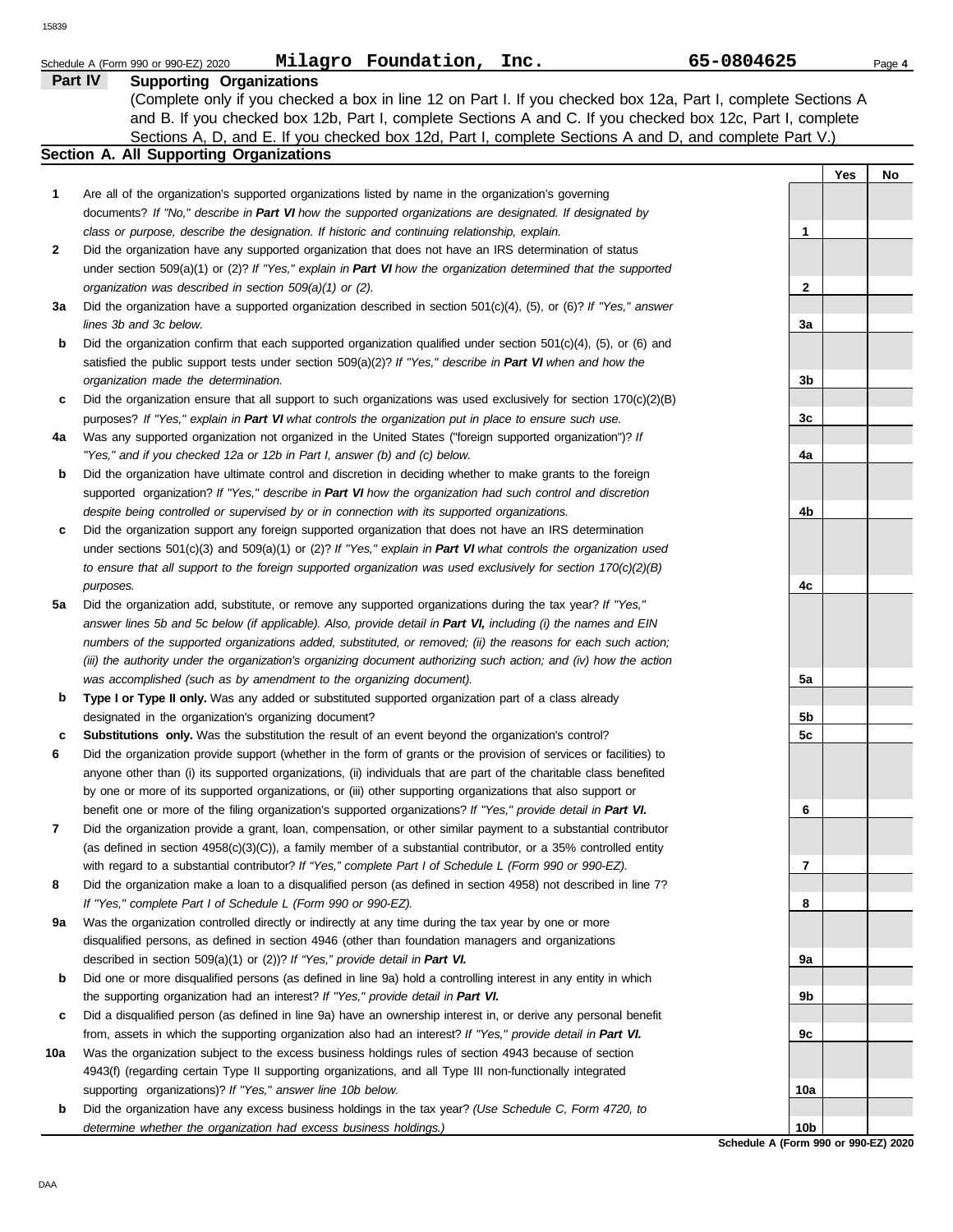|    | Milagro Foundation,<br>65-0804625<br>Inc.                                                                                                                                                                 |                 |            |        |
|----|-----------------------------------------------------------------------------------------------------------------------------------------------------------------------------------------------------------|-----------------|------------|--------|
|    | Schedule A (Form 990 or 990-EZ) 2020<br>Part IV<br><b>Supporting Organizations (continued)</b>                                                                                                            |                 |            | Page 5 |
|    |                                                                                                                                                                                                           |                 | Yes        | No     |
| 11 | Has the organization accepted a gift or contribution from any of the following persons?                                                                                                                   |                 |            |        |
| а  | A person who directly or indirectly controls, either alone or together with persons described in lines 11b and                                                                                            |                 |            |        |
|    | 11c below, the governing body of a supported organization?                                                                                                                                                | 11a             |            |        |
| b  | A family member of a person described in line 11a above?                                                                                                                                                  | 11 <sub>b</sub> |            |        |
|    | A 35% controlled entity of a person described in line 11a or 11b above? If "Yes" to line 11a, 11b, or 11c, provide                                                                                        |                 |            |        |
|    | detail in Part VI.                                                                                                                                                                                        | 11c             |            |        |
|    | Section B. Type I Supporting Organizations                                                                                                                                                                |                 |            |        |
|    |                                                                                                                                                                                                           |                 | Yes        | No     |
| 1  | Did the governing body, members of the governing body, officers acting in their official capacity, or membership of one or                                                                                |                 |            |        |
|    | more supported organizations have the power to regularly appoint or elect at least a majority of the organization's officers,                                                                             |                 |            |        |
|    | directors, or trustees at all times during the tax year? If "No," describe in Part VI how the supported organization(s)                                                                                   |                 |            |        |
|    | effectively operated, supervised, or controlled the organization's activities. If the organization had more than one supported                                                                            |                 |            |        |
|    | organization, describe how the powers to appoint and/or remove officers, directors, or trustees were allocated among the                                                                                  |                 |            |        |
|    | supported organizations and what conditions or restrictions, if any, applied to such powers during the tax year.                                                                                          | 1               |            |        |
| 2  | Did the organization operate for the benefit of any supported organization other than the supported                                                                                                       |                 |            |        |
|    | organization(s) that operated, supervised, or controlled the supporting organization? If "Yes," explain in Part                                                                                           |                 |            |        |
|    | VI how providing such benefit carried out the purposes of the supported organization(s) that operated,                                                                                                    |                 |            |        |
|    | supervised, or controlled the supporting organization.                                                                                                                                                    | $\mathbf{2}$    |            |        |
|    | Section C. Type II Supporting Organizations                                                                                                                                                               |                 |            |        |
|    |                                                                                                                                                                                                           |                 | <b>Yes</b> | No     |
| 1  | Were a majority of the organization's directors or trustees during the tax year also a majority of the directors                                                                                          |                 |            |        |
|    | or trustees of each of the organization's supported organization(s)? If "No," describe in Part VI how control                                                                                             |                 |            |        |
|    | or management of the supporting organization was vested in the same persons that controlled or managed                                                                                                    |                 |            |        |
|    | the supported organization(s).                                                                                                                                                                            | 1               |            |        |
|    | Section D. All Type III Supporting Organizations                                                                                                                                                          |                 |            |        |
|    |                                                                                                                                                                                                           |                 |            |        |
|    |                                                                                                                                                                                                           |                 | <b>Yes</b> | No     |
| 1  | Did the organization provide to each of its supported organizations, by the last day of the fifth month of the                                                                                            |                 |            |        |
|    | organization's tax year, (i) a written notice describing the type and amount of support provided during the prior tax                                                                                     |                 |            |        |
|    | year, (ii) a copy of the Form 990 that was most recently filed as of the date of notification, and (iii) copies of the                                                                                    |                 |            |        |
|    | organization's governing documents in effect on the date of notification, to the extent not previously provided?                                                                                          | 1               |            |        |
| 2  | Were any of the organization's officers, directors, or trustees either (i) appointed or elected by the supported                                                                                          |                 |            |        |
|    | organization(s) or (ii) serving on the governing body of a supported organization? If "No," explain in Part VI how                                                                                        |                 |            |        |
|    | the organization maintained a close and continuous working relationship with the supported organization(s).                                                                                               | 2               |            |        |
| 3  | By reason of the relationship described in line 2, above, did the organization's supported organizations have                                                                                             |                 |            |        |
|    | a significant voice in the organization's investment policies and in directing the use of the organization's                                                                                              |                 |            |        |
|    | income or assets at all times during the tax year? If "Yes," describe in Part VI the role the organization's                                                                                              |                 |            |        |
|    | supported organizations played in this regard.                                                                                                                                                            | 3               |            |        |
| 1  | Section E. Type III Functionally-Integrated Supporting Organizations<br>Check the box next to the method that the organization used to satisfy the Integral Part Test during the year (see instructions). |                 |            |        |

The organization is the parent of each of its supported organizations. *Complete line 3 below.* **b**

The organization supported a governmental entity. *Describe in Part VI how you supported a governmental entity (see instructions).* **c**

- **2** Activities Test. *Answer lines 2a and 2b below.*
- **a** Did substantially all of the organization's activities during the tax year directly further the exempt purposes of the supported organization(s) to which the organization was responsive? *If "Yes," then in Part VI identify those supported organizations and explain how these activities directly furthered their exempt purposes, how the organization was responsive to those supported organizations, and how the organization determined that these activities constituted substantially all of its activities.*
- **b** Did the activities described in line 2a, above, constitute activities that, but for the organization's involvement, one or more of the organization's supported organization(s) would have been engaged in? If "Yes," explain in *Part VI the reasons for the organization's position that its supported organization(s) would have engaged in these activities but for the organization's involvement.*
- **3** Parent of Supported Organizations. *Answer lines 3a and 3b below.*
- **a** Did the organization have the power to regularly appoint or elect a majority of the officers, directors, or trustees of each of the supported organizations? *If "Yes" or "No," provide details in Part VI.*
- **b** Did the organization exercise a substantial degree of direction over the policies, programs, and activities of each of its supported organizations? *If "Yes," describe in Part VI the role played by the organization in this regard.*

DAA **Schedule A (Form 990 or 990-EZ) 2020 3b**

**2a**

**2b**

**3a**

**Yes No**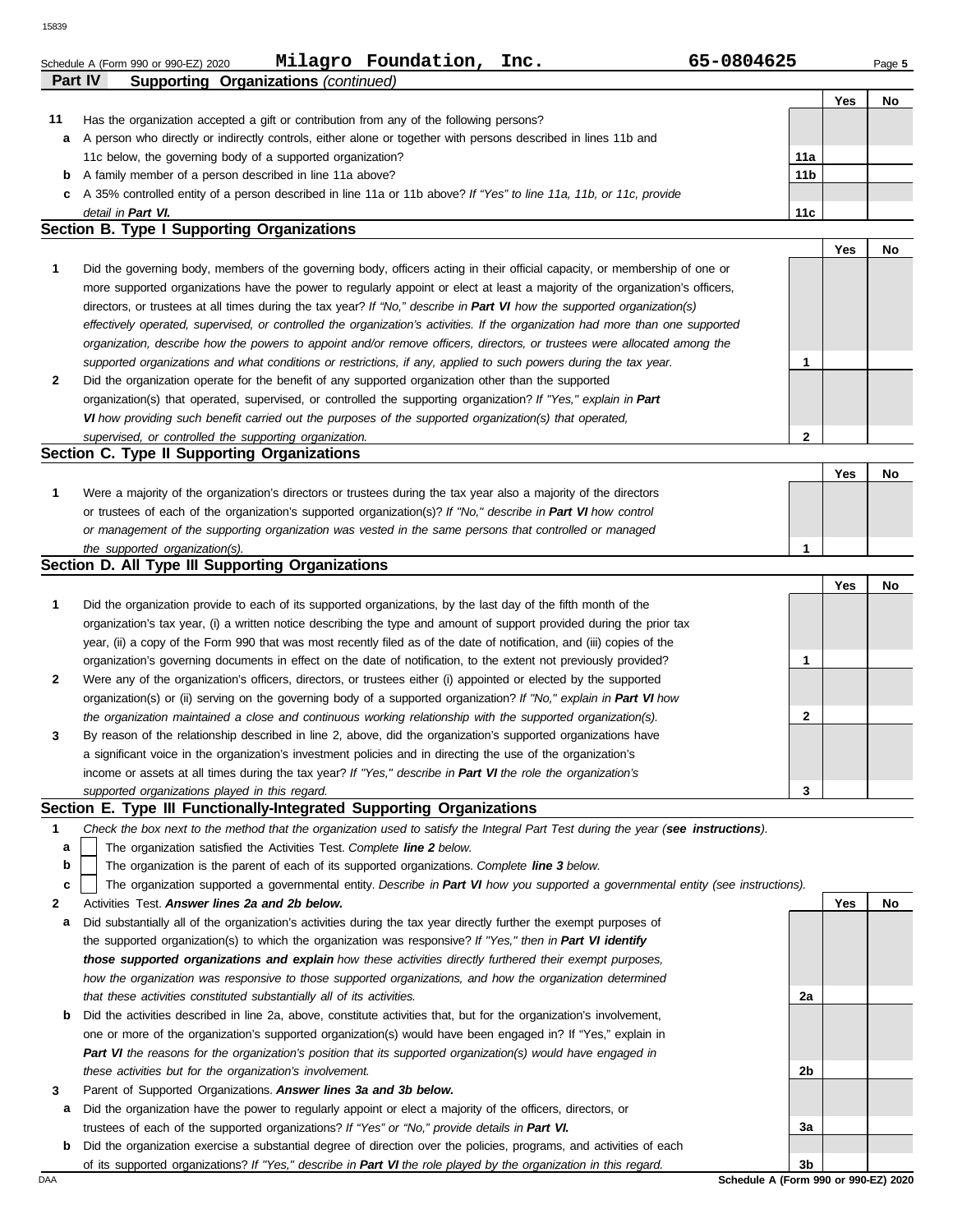|              | Milagro Foundation, Inc.<br>Schedule A (Form 990 or 990-EZ) 2020                                                                 |                | 65-0804625     | Page 6                         |
|--------------|----------------------------------------------------------------------------------------------------------------------------------|----------------|----------------|--------------------------------|
| Part V       | Type III Non-Functionally Integrated 509(a)(3) Supporting Organizations                                                          |                |                |                                |
| 1            | Check here if the organization satisfied the Integral Part Test as a qualifying trust on Nov. 20, 1970 (explain in Part VI). See |                |                |                                |
|              | instructions. All other Type III non-functionally integrated supporting organizations must complete Sections A through E.        |                |                |                                |
|              | Section A - Adjusted Net Income                                                                                                  |                | (A) Prior Year | (B) Current Year<br>(optional) |
|              | Net short-term capital gain                                                                                                      | 1              |                |                                |
| 2            | Recoveries of prior-year distributions                                                                                           | 2              |                |                                |
| 3            | Other gross income (see instructions)                                                                                            | 3              |                |                                |
| 4            | Add lines 1 through 3.                                                                                                           | 4              |                |                                |
| 5            | Depreciation and depletion                                                                                                       | 5              |                |                                |
| 6            | Portion of operating expenses paid or incurred for production or collection of                                                   |                |                |                                |
|              | gross income or for management, conservation, or maintenance of property                                                         |                |                |                                |
|              | held for production of income (see instructions)                                                                                 | 6              |                |                                |
| $\mathbf{7}$ | Other expenses (see instructions)                                                                                                | $\overline{7}$ |                |                                |
| 8            | Adjusted Net Income (subtract lines 5, 6, and 7 from line 4)                                                                     | 8              |                |                                |
|              | Section B - Minimum Asset Amount                                                                                                 |                | (A) Prior Year | (B) Current Year<br>(optional) |
| 1            | Aggregate fair market value of all non-exempt-use assets (see                                                                    |                |                |                                |
|              | instructions for short tax year or assets held for part of year):                                                                |                |                |                                |
|              | a Average monthly value of securities                                                                                            | 1a             |                |                                |
|              | <b>b</b> Average monthly cash balances                                                                                           | 1 <sub>b</sub> |                |                                |
|              | c Fair market value of other non-exempt-use assets                                                                               | 1 <sub>c</sub> |                |                                |
|              | <b>d Total</b> (add lines 1a, 1b, and 1c)                                                                                        | 1d             |                |                                |
|              | <b>e</b> Discount claimed for blockage or other factors                                                                          |                |                |                                |
|              | (explain in detail in Part VI):                                                                                                  |                |                |                                |
| 2            | Acquisition indebtedness applicable to non-exempt-use assets                                                                     | 2              |                |                                |
| 3            | Subtract line 2 from line 1d.                                                                                                    | 3              |                |                                |
| 4            | Cash deemed held for exempt use. Enter 0.015 of line 3 (for greater amount,                                                      |                |                |                                |
|              | see instructions).                                                                                                               | 4              |                |                                |
| 5.           | Net value of non-exempt-use assets (subtract line 4 from line 3)                                                                 | 5              |                |                                |
| 6            | Multiply line 5 by 0.035.                                                                                                        | 6              |                |                                |
| 7            | Recoveries of prior-year distributions                                                                                           | $\overline{7}$ |                |                                |
| 8            | Minimum Asset Amount (add line 7 to line 6)                                                                                      | 8              |                |                                |
|              | Section C - Distributable Amount                                                                                                 |                |                | <b>Current Year</b>            |

**Distributable Amount.** Subtract line 5 from line 4, unless subject to emergency temporary reduction (see instructions). Check here if the current year is the organization's first as a non-functionally integrated Type III supporting organization **6**

**3 2 1**

**5 4**

**Schedule A (Form 990 or 990-EZ) 2020**

**7**

**6**

**4 3**

**5** Income tax imposed in prior year

(see instructions).

Enter greater of line 2 or line 3.

**1** Adjusted net income for prior year (from Section A, line 8, column A)

Minimum asset amount for prior year (from Section B, line 8, column A)

**2** Enter 0.85 of line 1.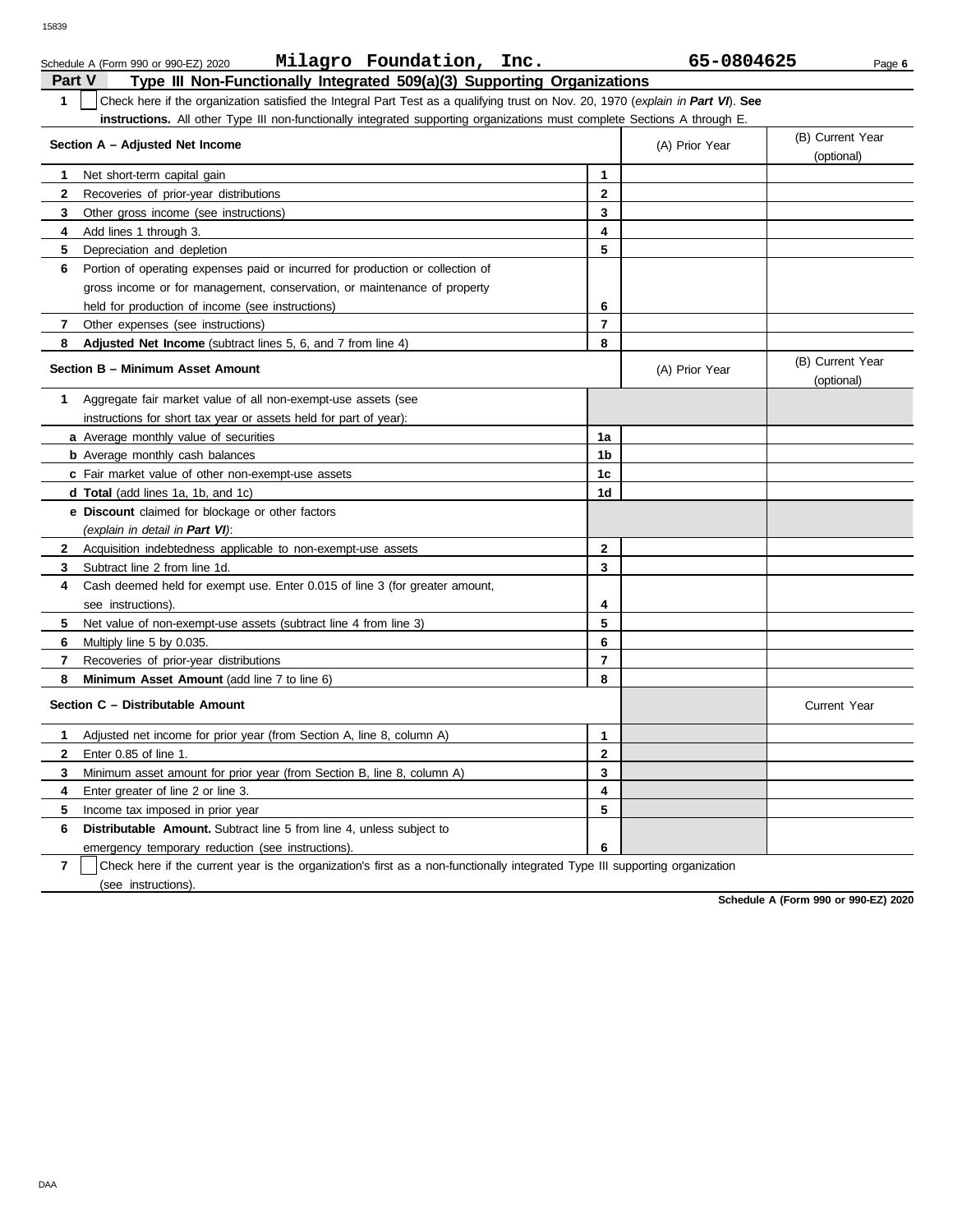| Part V       | Type III Non-Functionally Integrated 509(a)(3) Supporting Organizations (continued)           |                             |                           |                      |
|--------------|-----------------------------------------------------------------------------------------------|-----------------------------|---------------------------|----------------------|
|              | Section D - Distributions                                                                     |                             |                           | <b>Current Year</b>  |
| 1            | Amounts paid to supported organizations to accomplish exempt purposes                         |                             |                           |                      |
| $\mathbf{2}$ | Amounts paid to perform activity that directly furthers exempt purposes of supported          |                             |                           |                      |
|              | organizations, in excess of income from activity                                              |                             |                           |                      |
| 3            | Administrative expenses paid to accomplish exempt purposes of supported organizations         |                             |                           |                      |
| 4            | Amounts paid to acquire exempt-use assets                                                     |                             |                           |                      |
| 5            | Qualified set-aside amounts (prior IRS approval required— <i>provide details in Part VI</i> ) |                             |                           |                      |
| 6            | Other distributions ( <i>describe in Part VI</i> ). See instructions.                         |                             |                           |                      |
| 7            | Total annual distributions. Add lines 1 through 6.                                            |                             |                           |                      |
| 8            | Distributions to attentive supported organizations to which the organization is responsive    |                             |                           |                      |
|              | (provide details in Part VI). See instructions.                                               |                             |                           |                      |
| 9            | Distributable amount for 2020 from Section C, line 6                                          |                             |                           |                      |
| 10           | Line 8 amount divided by line 9 amount                                                        |                             |                           |                      |
|              |                                                                                               | (i)                         | (iii)                     | (iii)                |
|              | <b>Section E - Distribution Allocations (see instructions)</b>                                | <b>Excess Distributions</b> | <b>Underdistributions</b> | <b>Distributable</b> |
|              |                                                                                               |                             | Pre-2020                  | Amount for 2020      |
| 1            | Distributable amount for 2020 from Section C, line 6                                          |                             |                           |                      |
| $\mathbf{2}$ | Underdistributions, if any, for years prior to 2020                                           |                             |                           |                      |
|              | (reasonable cause required-explain in Part VI). See                                           |                             |                           |                      |
|              | instructions.                                                                                 |                             |                           |                      |
| 3            | Excess distributions carryover, if any, to 2020                                               |                             |                           |                      |
|              |                                                                                               |                             |                           |                      |
|              |                                                                                               |                             |                           |                      |
|              |                                                                                               |                             |                           |                      |
|              |                                                                                               |                             |                           |                      |
|              |                                                                                               |                             |                           |                      |
|              | f Total of lines 3a through 3e                                                                |                             |                           |                      |
|              | <b>g</b> Applied to underdistributions of prior years                                         |                             |                           |                      |
|              | <b>h</b> Applied to 2020 distributable amount                                                 |                             |                           |                      |
|              | Carryover from 2015 not applied (see instructions)                                            |                             |                           |                      |
|              | Remainder. Subtract lines 3g, 3h, and 3i from line 3f.                                        |                             |                           |                      |
| 4            | Distributions for 2020 from                                                                   |                             |                           |                      |
|              | \$<br>Section D, line 7:                                                                      |                             |                           |                      |
|              | <b>a</b> Applied to underdistributions of prior years                                         |                             |                           |                      |
|              | <b>b</b> Applied to 2020 distributable amount                                                 |                             |                           |                      |
|              | <b>c</b> Remainder. Subtract lines 4a and 4b from line 4.                                     |                             |                           |                      |
| 5            | Remaining underdistributions for years prior to 2020, if                                      |                             |                           |                      |
|              | any. Subtract lines 3g and 4a from line 2. For result                                         |                             |                           |                      |
|              | greater than zero, explain in Part VI. See instructions.                                      |                             |                           |                      |
| 6            | Remaining underdistributions for 2020 Subtract lines 3h                                       |                             |                           |                      |
|              | and 4b from line 1. For result greater than zero, explain in                                  |                             |                           |                      |
|              | Part VI. See instructions.                                                                    |                             |                           |                      |
| 7            | Excess distributions carryover to 2021. Add lines 3j                                          |                             |                           |                      |
|              | and 4c.                                                                                       |                             |                           |                      |
| 8            | Breakdown of line 7:                                                                          |                             |                           |                      |
|              | <b>a</b> Excess from 2016                                                                     |                             |                           |                      |
|              |                                                                                               |                             |                           |                      |
|              |                                                                                               |                             |                           |                      |
|              | <b>d</b> Excess from 2019                                                                     |                             |                           |                      |
|              | e Excess from 2020                                                                            |                             |                           |                      |

**Schedule A (Form 990 or 990-EZ) 2020**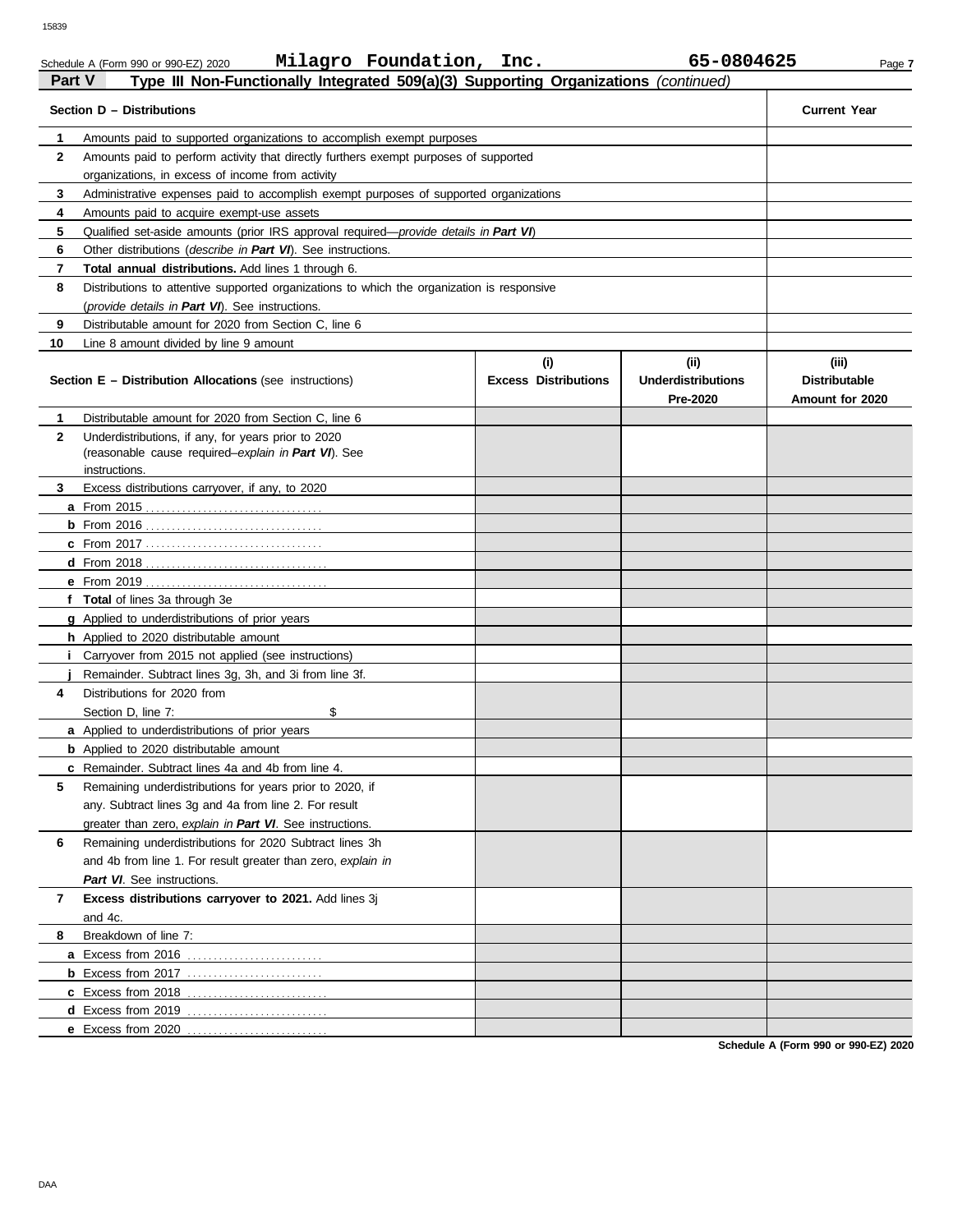|         | Schedule A (Form 990 or 990-EZ) 2020 | Milagro Foundation, Inc. | 65-0804625                                                                                                                                                                                                                                                                                                                                                                                                                                                                                                                                                                                  | Page 8 |
|---------|--------------------------------------|--------------------------|---------------------------------------------------------------------------------------------------------------------------------------------------------------------------------------------------------------------------------------------------------------------------------------------------------------------------------------------------------------------------------------------------------------------------------------------------------------------------------------------------------------------------------------------------------------------------------------------|--------|
| Part VI |                                      |                          | Supplemental Information. Provide the explanations required by Part II, line 10; Part II, line 17a or 17b; Part<br>III, line 12; Part IV, Section A, lines 1, 2, 3b, 3c, 4b, 4c, 5a, 6, 9a, 9b, 9c, 11a, 11b, and 11c; Part IV, Section<br>B, lines 1 and 2; Part IV, Section C, line 1; Part IV, Section D, lines 2 and 3; Part IV, Section E, lines 1c, 2a, 2b,<br>3a, and 3b; Part V, line 1; Part V, Section B, line 1e; Part V, Section D, lines 5, 6, and 8; and Part V, Section E,<br>lines 2, 5, and 6. Also complete this part for any additional information. (See instructions.) |        |
|         |                                      |                          |                                                                                                                                                                                                                                                                                                                                                                                                                                                                                                                                                                                             |        |
|         |                                      |                          |                                                                                                                                                                                                                                                                                                                                                                                                                                                                                                                                                                                             |        |
|         |                                      |                          |                                                                                                                                                                                                                                                                                                                                                                                                                                                                                                                                                                                             |        |
|         |                                      |                          |                                                                                                                                                                                                                                                                                                                                                                                                                                                                                                                                                                                             |        |
|         |                                      |                          |                                                                                                                                                                                                                                                                                                                                                                                                                                                                                                                                                                                             |        |
|         |                                      |                          |                                                                                                                                                                                                                                                                                                                                                                                                                                                                                                                                                                                             |        |
|         |                                      |                          |                                                                                                                                                                                                                                                                                                                                                                                                                                                                                                                                                                                             |        |
|         |                                      |                          |                                                                                                                                                                                                                                                                                                                                                                                                                                                                                                                                                                                             |        |
|         |                                      |                          |                                                                                                                                                                                                                                                                                                                                                                                                                                                                                                                                                                                             |        |
|         |                                      |                          |                                                                                                                                                                                                                                                                                                                                                                                                                                                                                                                                                                                             |        |
|         |                                      |                          |                                                                                                                                                                                                                                                                                                                                                                                                                                                                                                                                                                                             |        |
|         |                                      |                          |                                                                                                                                                                                                                                                                                                                                                                                                                                                                                                                                                                                             |        |
|         |                                      |                          |                                                                                                                                                                                                                                                                                                                                                                                                                                                                                                                                                                                             |        |
|         |                                      |                          |                                                                                                                                                                                                                                                                                                                                                                                                                                                                                                                                                                                             |        |
|         |                                      |                          |                                                                                                                                                                                                                                                                                                                                                                                                                                                                                                                                                                                             |        |
|         |                                      |                          |                                                                                                                                                                                                                                                                                                                                                                                                                                                                                                                                                                                             |        |
|         |                                      |                          |                                                                                                                                                                                                                                                                                                                                                                                                                                                                                                                                                                                             |        |
|         |                                      |                          |                                                                                                                                                                                                                                                                                                                                                                                                                                                                                                                                                                                             |        |
|         |                                      |                          |                                                                                                                                                                                                                                                                                                                                                                                                                                                                                                                                                                                             |        |
|         |                                      |                          |                                                                                                                                                                                                                                                                                                                                                                                                                                                                                                                                                                                             |        |
|         |                                      |                          |                                                                                                                                                                                                                                                                                                                                                                                                                                                                                                                                                                                             |        |
|         |                                      |                          |                                                                                                                                                                                                                                                                                                                                                                                                                                                                                                                                                                                             |        |
|         |                                      |                          |                                                                                                                                                                                                                                                                                                                                                                                                                                                                                                                                                                                             |        |
|         |                                      |                          |                                                                                                                                                                                                                                                                                                                                                                                                                                                                                                                                                                                             |        |
|         |                                      |                          |                                                                                                                                                                                                                                                                                                                                                                                                                                                                                                                                                                                             |        |
|         |                                      |                          |                                                                                                                                                                                                                                                                                                                                                                                                                                                                                                                                                                                             |        |
|         |                                      |                          |                                                                                                                                                                                                                                                                                                                                                                                                                                                                                                                                                                                             |        |
|         |                                      |                          |                                                                                                                                                                                                                                                                                                                                                                                                                                                                                                                                                                                             |        |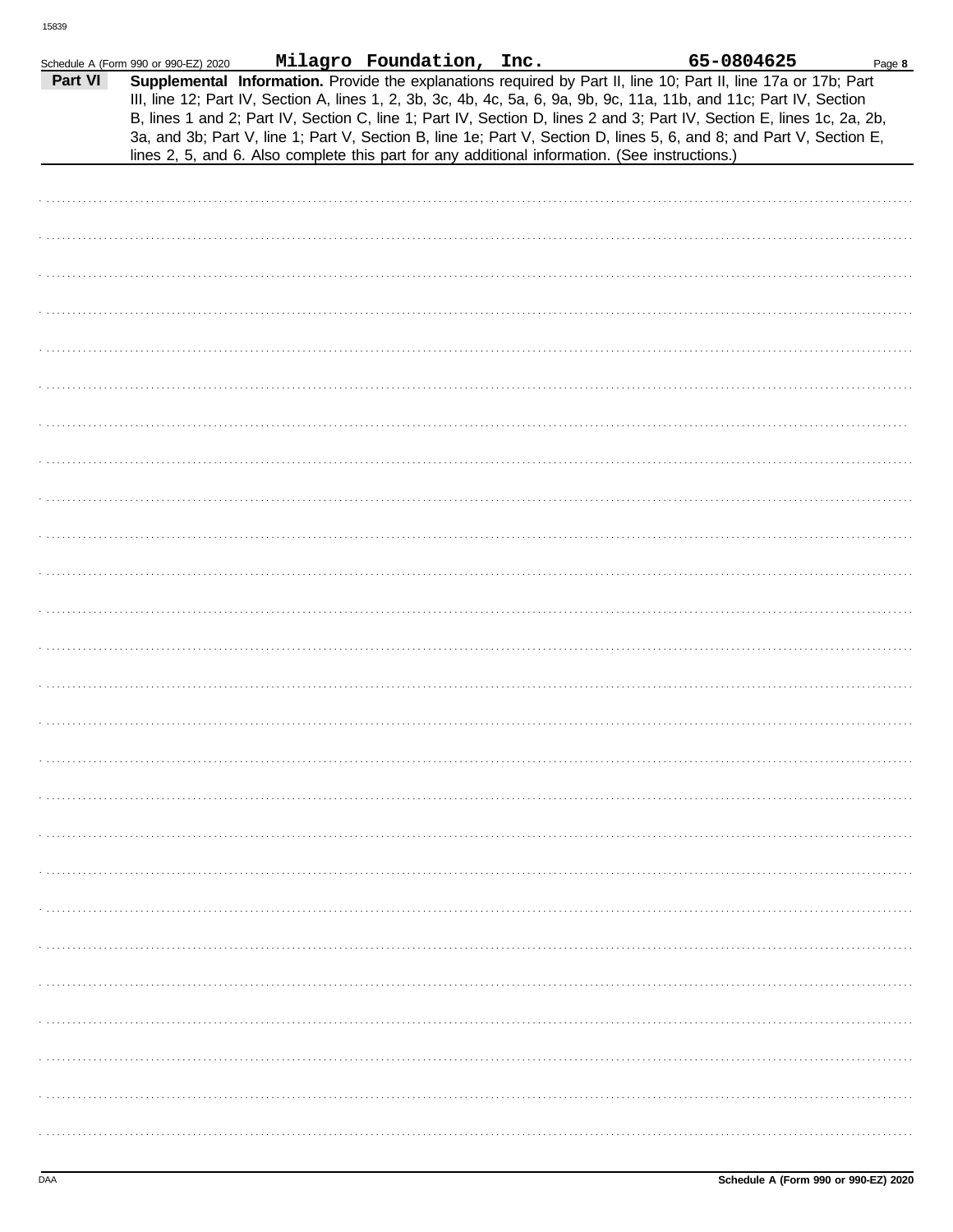### 15839

Department of the Treasury Internal Revenue Service **(Form 990, 990-EZ,**

Name of the organization

#### **Milagro Foundation, Inc. 65-0804625**

**Organization type** (check one):

**Filers of: Section:**

| Schedule B               | <b>Schedule of Contributors</b> |
|--------------------------|---------------------------------|
| $T_{\rm arm}$ 000 000.57 |                                 |

**or 990-PF)** u **Attach to Form 990, Form 990-EZ, or Form 990-PF.** u **Go to** *www.irs.gov/Form990* **for the latest information.** OMB No. 1545-0047

**2020**

**Employer identification number**

| Form 990 or 990-EZ                 | X<br>3 ) (enter number) organization<br>501(c)                                                                                                                                                                                                                                                                                                                                                                                                                                                                                                                                                                                                                        |
|------------------------------------|-----------------------------------------------------------------------------------------------------------------------------------------------------------------------------------------------------------------------------------------------------------------------------------------------------------------------------------------------------------------------------------------------------------------------------------------------------------------------------------------------------------------------------------------------------------------------------------------------------------------------------------------------------------------------|
|                                    | $4947(a)(1)$ nonexempt charitable trust not treated as a private foundation                                                                                                                                                                                                                                                                                                                                                                                                                                                                                                                                                                                           |
|                                    | 527 political organization                                                                                                                                                                                                                                                                                                                                                                                                                                                                                                                                                                                                                                            |
| Form 990-PF                        | $501(c)(3)$ exempt private foundation                                                                                                                                                                                                                                                                                                                                                                                                                                                                                                                                                                                                                                 |
|                                    | 4947(a)(1) nonexempt charitable trust treated as a private foundation                                                                                                                                                                                                                                                                                                                                                                                                                                                                                                                                                                                                 |
|                                    | $501(c)(3)$ taxable private foundation                                                                                                                                                                                                                                                                                                                                                                                                                                                                                                                                                                                                                                |
|                                    |                                                                                                                                                                                                                                                                                                                                                                                                                                                                                                                                                                                                                                                                       |
| instructions.                      | Check if your organization is covered by the General Rule or a Special Rule.<br><b>Note:</b> Only a section 501(c)(7), (8), or (10) organization can check boxes for both the General Rule and a Special Rule. See                                                                                                                                                                                                                                                                                                                                                                                                                                                    |
| <b>General Rule</b>                |                                                                                                                                                                                                                                                                                                                                                                                                                                                                                                                                                                                                                                                                       |
| contributor's total contributions. | For an organization filing Form 990, 990-EZ, or 990-PF that received, during the year, contributions totaling \$5,000<br>or more (in money or property) from any one contributor. Complete Parts I and II. See instructions for determining a                                                                                                                                                                                                                                                                                                                                                                                                                         |
| <b>Special Rules</b>               |                                                                                                                                                                                                                                                                                                                                                                                                                                                                                                                                                                                                                                                                       |
| X                                  | For an organization described in section $501(c)(3)$ filing Form 990 or 990-EZ that met the 33 <sup>1</sup> /3% support test of the<br>regulations under sections $509(a)(1)$ and $170(b)(1)(A)(vi)$ , that checked Schedule A (Form 990 or 990-EZ), Part II, line<br>13, 16a, or 16b, and that received from any one contributor, during the year, total contributions of the greater of (1)<br>\$5,000; or (2) 2% of the amount on (i) Form 990, Part VIII, line 1h; or (ii) Form 990-EZ, line 1. Complete Parts I and II.                                                                                                                                          |
|                                    | For an organization described in section 501(c)(7), (8), or (10) filing Form 990 or 990-EZ that received from any one<br>contributor, during the year, total contributions of more than \$1,000 exclusively for religious, charitable, scientific,<br>literary, or educational purposes, or for the prevention of cruelty to children or animals. Complete Parts I (entering<br>"N/A" in column (b) instead of the contributor name and address), II, and III.                                                                                                                                                                                                        |
|                                    | For an organization described in section 501(c)(7), (8), or (10) filing Form 990 or 990-EZ that received from any one<br>contributor, during the year, contributions exclusively for religious, charitable, etc., purposes, but no such<br>contributions totaled more than \$1,000. If this box is checked, enter here the total contributions that were received<br>during the year for an exclusively religious, charitable, etc., purpose. Don't complete any of the parts unless the<br>General Rule applies to this organization because it received nonexclusively religious, charitable, etc., contributions<br>\$<br>totaling \$5,000 or more during the year |
|                                    | Caution: An organization that isn't covered by the General Rule and/or the Special Rules doesn't file Schedule B (Form 990,<br>990-EZ, or 990-PF), but it must answer "No" on Part IV, line 2, of its Form 990; or check the box on line H of its Form 990-EZ or on its                                                                                                                                                                                                                                                                                                                                                                                               |

**For Paperwork Reduction Act Notice, see the instructions for Form 990, 990-EZ, or 990-PF.**

Form 990-PF, Part I, line 2, to certify that it doesn't meet the filing requirements of Schedule B (Form 990, 990-EZ, or 990-PF).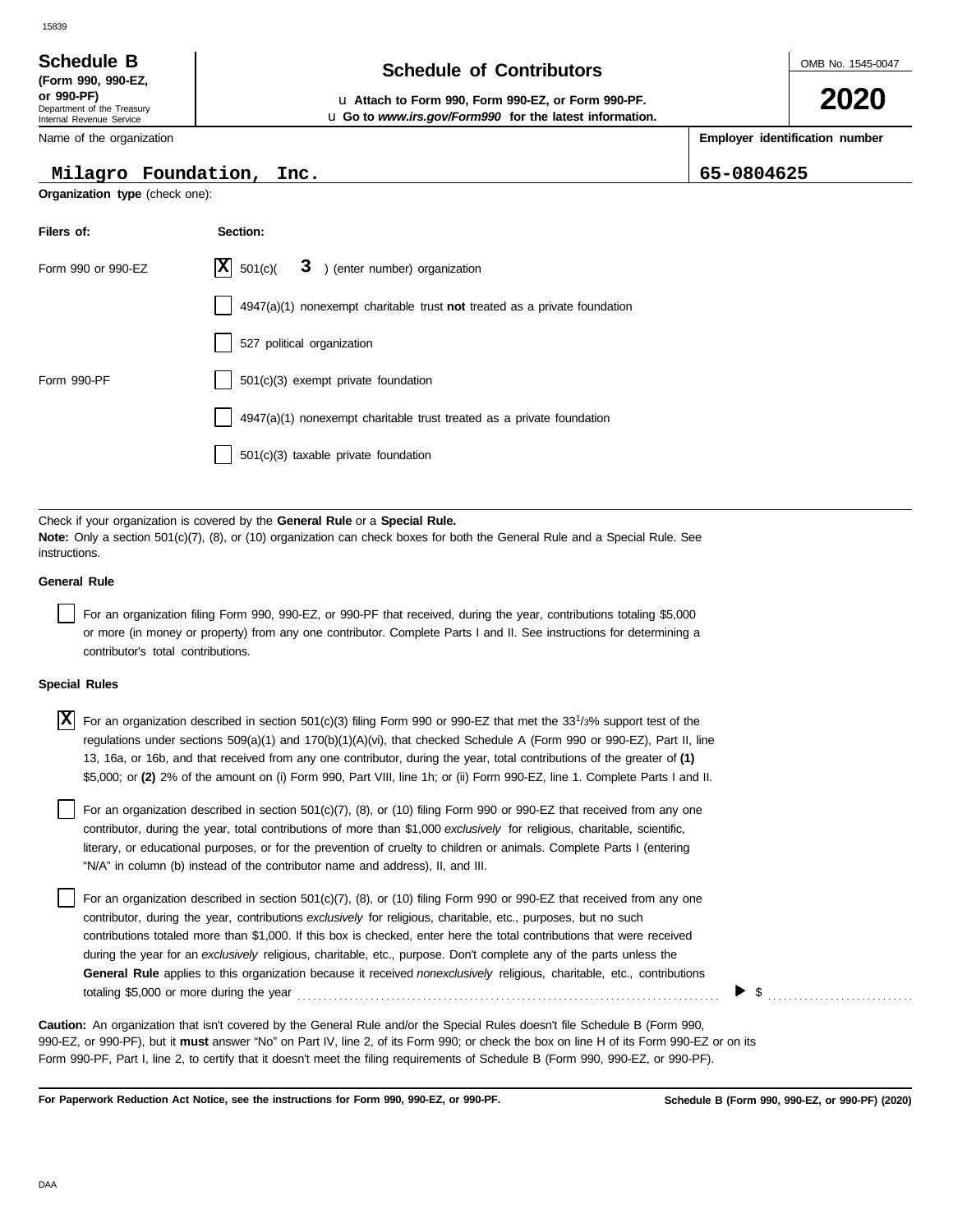| Schedule B (Form 990, 990-EZ, or 990-PF) (2020)  | Page 1 of 2 |            | Page $2$                              |
|--------------------------------------------------|-------------|------------|---------------------------------------|
| Name of organization<br>Milagro Foundation, Inc. |             | 65-0804625 | <b>Employer identification number</b> |

| Part I         | <b>Contributors</b> (see instructions). Use duplicate copies of Part I if additional space is needed.        |                                   |                                                                                              |
|----------------|--------------------------------------------------------------------------------------------------------------|-----------------------------------|----------------------------------------------------------------------------------------------|
| (a)            | (b)                                                                                                          | (c)                               | (d)                                                                                          |
| No.            | Name, address, and ZIP + 4                                                                                   | <b>Total contributions</b>        | Type of contribution                                                                         |
| 1              | United Way of Palm Beach<br>2600 Quantum Boulevard<br>Boynton Beach<br>FL 33426                              | 223,234<br>$\mathsf{\$}$          | X<br>Person<br>Payroll<br><b>Noncash</b><br>(Complete Part II for<br>noncash contributions.) |
| (a)            | (b)                                                                                                          | (c)                               | (d)                                                                                          |
| No.            | Name, address, and ZIP + 4                                                                                   | <b>Total contributions</b>        | Type of contribution                                                                         |
| $2_{\ldots}$   | Early Leaning Coalition<br>2051 M.L.K. Jr. Blvd<br>Riviera Beach<br>FL 33404                                 | 117,845<br>\$                     | X<br>Person<br>Payroll<br><b>Noncash</b><br>(Complete Part II for<br>noncash contributions.) |
| (a)            | (b)                                                                                                          | (c)                               | (d)                                                                                          |
| No.            | Name, address, and ZIP + 4                                                                                   | <b>Total contributions</b>        | Type of contribution                                                                         |
| 3              | Community Foundation<br>700 South Dixie Highway<br>West Palm Beach<br>FL 33420                               | 110,000<br>$\frac{1}{2}$          | X<br>Person<br>Payroll<br><b>Noncash</b><br>(Complete Part II for<br>noncash contributions.) |
| (a)            | (b)                                                                                                          | (c)                               | (d)                                                                                          |
| No.            | Name, address, and ZIP + 4                                                                                   | <b>Total contributions</b>        | Type of contribution                                                                         |
| $\frac{4}{1}$  | PBC Board of County Commissioners<br>301 N. Olive Ave<br>West Palm Beach<br><b>FL 33401</b>                  | 99,501<br>$\mathsf{S}$            | X<br>Person<br>Payroll<br><b>Noncash</b><br>(Complete Part II for<br>noncash contributions.) |
| (a)<br>No.     | (b)<br>Name, address, and ZIP + 4                                                                            | (c)<br><b>Total contributions</b> | (d)<br>Type of contribution                                                                  |
| 5 <sub>1</sub> | Town of Palm Beach United Way<br>44 Coconut Row<br>Palm Beach<br>FL 33480                                    | 93,194<br>$\frac{1}{2}$           | X<br>Person<br>Payroll<br><b>Noncash</b><br>(Complete Part II for<br>noncash contributions.) |
| (a)<br>No.     | (b)<br>Name, address, and ZIP + 4                                                                            | (c)<br><b>Total contributions</b> | (d)<br>Type of contribution                                                                  |
| 6              | Celia Lipton & Victor Farris Found.<br>250 South Australian Ave<br>Suite 1403<br>West Palm Beach<br>FL 33401 | 25,000<br>\$                      | Χ<br>Person<br>Payroll<br>Noncash<br>(Complete Part II for<br>noncash contributions.)        |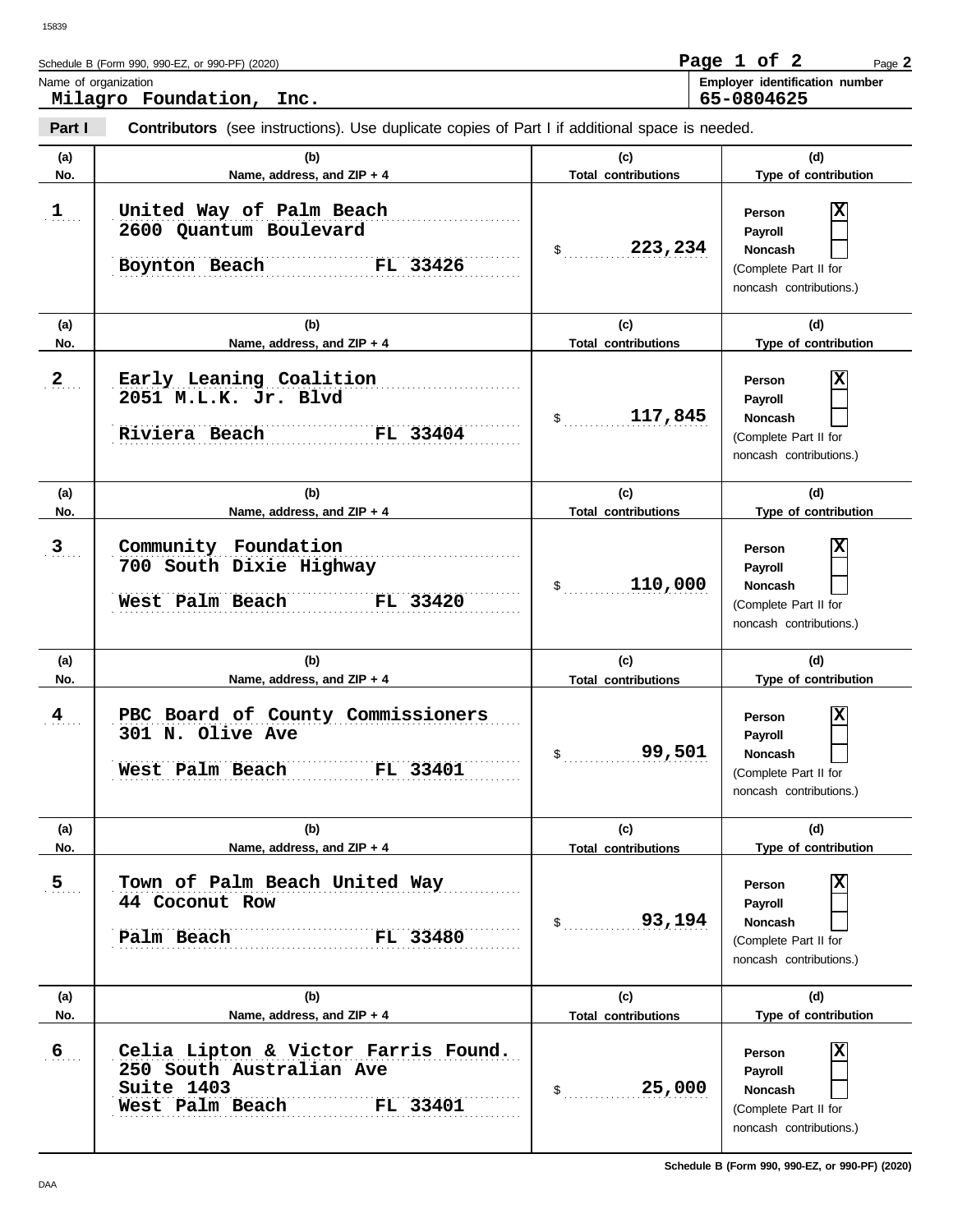| Schedule B (Form 990, 990-EZ, or 990-PF) (2020) | Page 2 of 2 |  | Page 2                                |
|-------------------------------------------------|-------------|--|---------------------------------------|
| Name of organization                            |             |  | <b>Employer identification number</b> |
| Milagro Foundation,<br>Inc.                     | 65-0804625  |  |                                       |

| Part I     | <b>Contributors</b> (see instructions). Use duplicate copies of Part I if additional space is needed.                          |                                                        |                                                                                                               |
|------------|--------------------------------------------------------------------------------------------------------------------------------|--------------------------------------------------------|---------------------------------------------------------------------------------------------------------------|
| (a)<br>No. | (b)<br>Name, address, and ZIP + 4                                                                                              | (c)<br><b>Total contributions</b>                      | (d)<br>Type of contribution                                                                                   |
| 7          | Irvin Stern Foundation<br>213 West Institute Place<br>Suite 210<br>IL 60610<br>Chicago                                         | 50,000<br>$\frac{1}{2}$                                | X<br>Person<br>Payroll<br>Noncash<br>(Complete Part II for<br>noncash contributions.)                         |
| (a)<br>No. | (b)<br>Name, address, and ZIP + 4                                                                                              | (c)<br><b>Total contributions</b>                      | (d)<br>Type of contribution                                                                                   |
| 8          | City of Delray Beach<br>100 NW 1st Ave<br>Delray Beach<br>FL 33444                                                             | 45,000<br>$\mathfrak s$                                | X<br>Person<br>Payroll<br>Noncash<br>(Complete Part II for<br>noncash contributions.)                         |
| (a)<br>No. | (b)<br>Name, address, and ZIP + 4                                                                                              | (c)<br><b>Total contributions</b>                      | (d)<br>Type of contribution                                                                                   |
| 9          | Hands on Tzedakah, Inc.<br>2001 Clint Moore Road<br>Number 318<br>FL 33496<br>Boca Raton                                       | 26,200<br>$\mathfrak{S}$                               | X<br>Person<br>Payroll<br>Noncash<br>(Complete Part II for<br>noncash contributions.)                         |
| (a)<br>No. | (b)                                                                                                                            | (c)                                                    | (d)                                                                                                           |
| 10         | Name, address, and ZIP + 4<br>Frederick A. DeLuca Foundation<br>500 E Broward Blvd<br>Suite 2300<br>Ft. Lauderdale<br>FL 33394 | <b>Total contributions</b><br>100,000<br>$\frac{1}{2}$ | Type of contribution<br>X<br>Person<br>Payroll<br>Noncash<br>(Complete Part II for<br>noncash contributions.) |
| (a)<br>No. | (b)<br>Name, address, and ZIP + 4                                                                                              | (c)<br><b>Total contributions</b>                      | (d)<br>Type of contribution                                                                                   |
| 11         | Best Buy Foundation<br>300 Brickstone Square<br>Suite 601<br>MA 01810<br>Andover                                               | 30,000<br>\$                                           | X<br>Person<br>Payroll<br><b>Noncash</b><br>(Complete Part II for<br>noncash contributions.)                  |
| (a)<br>No. | (b)<br>Name, address, and ZIP + 4                                                                                              | (c)<br><b>Total contributions</b>                      | (d)<br>Type of contribution                                                                                   |
|            |                                                                                                                                | \$                                                     | Person<br>Payroll<br><b>Noncash</b><br>(Complete Part II for<br>noncash contributions.)                       |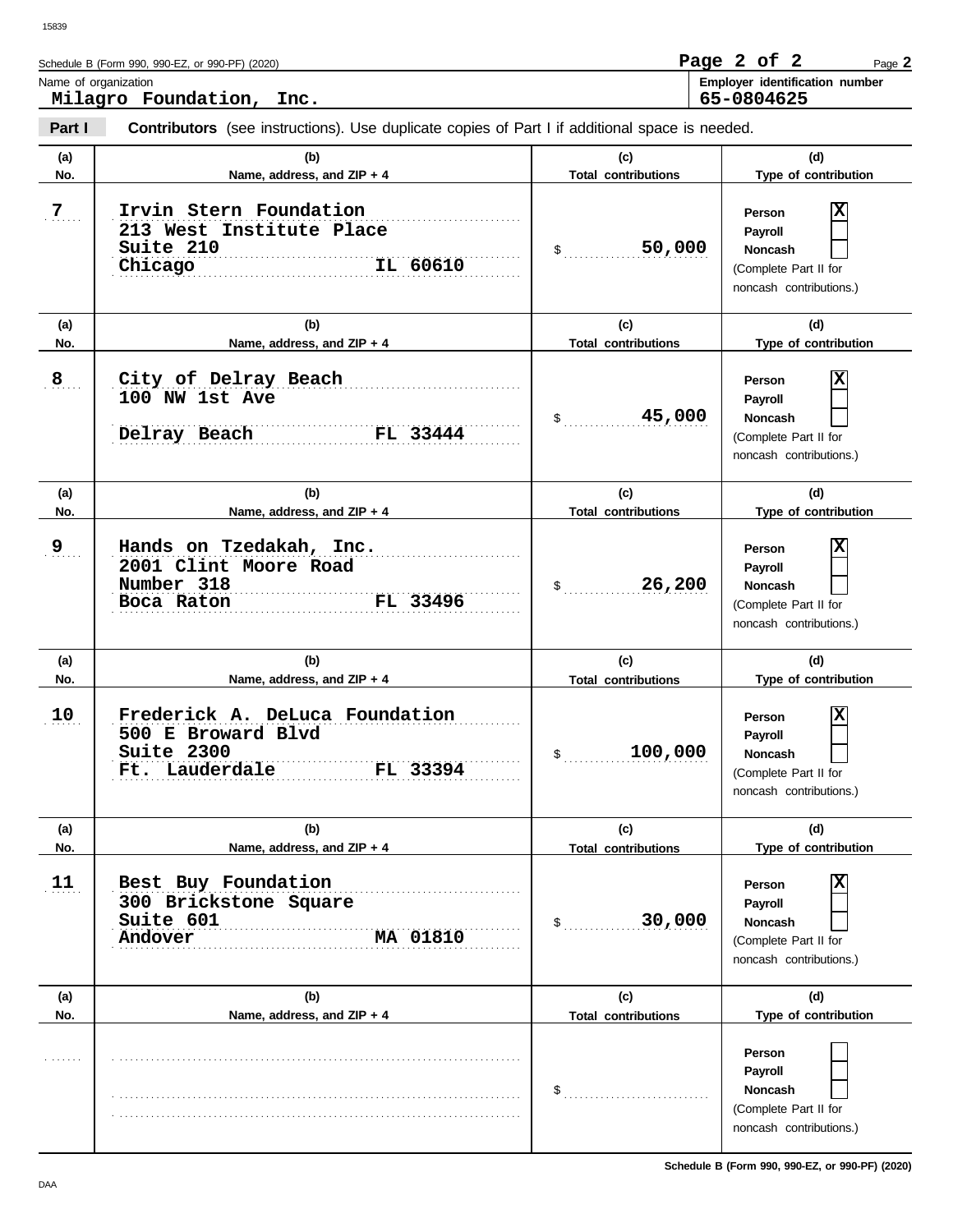|    | (Form 990)                                             | u Complete if the organization answered "Yes" on Form 990,<br>Part IV, line 6, 7, 8, 9, 10, 11a, 11b, 11c, 11d, 11e, 11f, 12a, or 12b.    |                                                    |    |                                            |
|----|--------------------------------------------------------|-------------------------------------------------------------------------------------------------------------------------------------------|----------------------------------------------------|----|--------------------------------------------|
|    | Department of the Treasury<br>Internal Revenue Service | u Attach to Form 990.                                                                                                                     |                                                    |    | <b>Open to Public</b><br><b>Inspection</b> |
|    | Name of the organization                               | <b>u</b> Go to <i>www.irs.gov/Form990</i> for instructions and the latest information.                                                    |                                                    |    | Employer identification number             |
|    |                                                        |                                                                                                                                           |                                                    |    |                                            |
|    | Milagro Foundation, Inc.                               |                                                                                                                                           |                                                    |    | 65-0804625                                 |
|    | Part I                                                 | Organizations Maintaining Donor Advised Funds or Other Similar Funds or Accounts.                                                         |                                                    |    |                                            |
|    |                                                        | Complete if the organization answered "Yes" on Form 990, Part IV, line 6.                                                                 |                                                    |    |                                            |
|    |                                                        |                                                                                                                                           | (a) Donor advised funds                            |    | (b) Funds and other accounts               |
| 1. |                                                        |                                                                                                                                           |                                                    |    |                                            |
| 2  |                                                        | Aggregate value of contributions to (during year)                                                                                         |                                                    |    |                                            |
| З  |                                                        |                                                                                                                                           |                                                    |    |                                            |
| 4  |                                                        |                                                                                                                                           |                                                    |    |                                            |
| 5  |                                                        | Did the organization inform all donors and donor advisors in writing that the assets held in donor advised                                |                                                    |    |                                            |
|    |                                                        |                                                                                                                                           |                                                    |    | Yes<br>No                                  |
| 6  |                                                        | Did the organization inform all grantees, donors, and donor advisors in writing that grant funds can be used                              |                                                    |    |                                            |
|    |                                                        | only for charitable purposes and not for the benefit of the donor or donor advisor, or for any other purpose                              |                                                    |    | <b>Yes</b><br>No                           |
|    | conferring impermissible private benefit?<br>Part II   | <b>Conservation Easements.</b>                                                                                                            |                                                    |    |                                            |
|    |                                                        | Complete if the organization answered "Yes" on Form 990, Part IV, line 7.                                                                 |                                                    |    |                                            |
| 1. |                                                        | Purpose(s) of conservation easements held by the organization (check all that apply).                                                     |                                                    |    |                                            |
|    |                                                        | Preservation of land for public use (for example, recreation or education)                                                                | Preservation of a historically important land area |    |                                            |
|    | Protection of natural habitat                          |                                                                                                                                           | Preservation of a certified historic structure     |    |                                            |
|    | Preservation of open space                             |                                                                                                                                           |                                                    |    |                                            |
| 2  |                                                        | Complete lines 2a through 2d if the organization held a qualified conservation contribution in the form of a conservation                 |                                                    |    |                                            |
|    | easement on the last day of the tax year.              |                                                                                                                                           |                                                    |    | Held at the End of the Tax Year            |
| а  |                                                        |                                                                                                                                           |                                                    | 2a |                                            |
| b  |                                                        |                                                                                                                                           |                                                    | 2b |                                            |
|    |                                                        | Number of conservation easements on a certified historic structure included in (a) [[[[[ [ [ ]]]                                          |                                                    | 2c |                                            |
| d  |                                                        | Number of conservation easements included in (c) acquired after 7/25/06, and not on a                                                     |                                                    |    |                                            |
|    | historic structure listed in the National Register     |                                                                                                                                           |                                                    | 2d |                                            |
| 3  |                                                        | Number of conservation easements modified, transferred, released, extinguished, or terminated by the organization during the              |                                                    |    |                                            |
|    | tax year $\mathbf u$                                   |                                                                                                                                           |                                                    |    |                                            |
|    |                                                        | Number of states where property subject to conservation easement is located <b>u</b>                                                      |                                                    |    |                                            |
| 5  |                                                        | Does the organization have a written policy regarding the periodic monitoring, inspection, handling of                                    |                                                    |    |                                            |
|    |                                                        |                                                                                                                                           |                                                    |    | Yes<br>No                                  |
| 6  |                                                        | Staff and volunteer hours devoted to monitoring, inspecting, handling of violations, and enforcing conservation easements during the year |                                                    |    |                                            |
|    | u<br>.                                                 |                                                                                                                                           |                                                    |    |                                            |
| 7  |                                                        | Amount of expenses incurred in monitoring, inspecting, handling of violations, and enforcing conservation easements during the year       |                                                    |    |                                            |
| 8  | <b>u</b> \$                                            | Does each conservation easement reported on line 2(d) above satisfy the requirements of section 170(h)(4)(B)(i)                           |                                                    |    |                                            |
|    |                                                        |                                                                                                                                           |                                                    |    | <b>No</b><br>Yes                           |
| 9  |                                                        | In Part XIII, describe how the organization reports conservation easements in its revenue and expense statement and                       |                                                    |    |                                            |
|    |                                                        | balance sheet, and include, if applicable, the text of the footnote to the organization's financial statements that describes the         |                                                    |    |                                            |
|    |                                                        | organization's accounting for conservation easements.                                                                                     |                                                    |    |                                            |
|    | Part III                                               | Organizations Maintaining Collections of Art, Historical Treasures, or Other Similar Assets.                                              |                                                    |    |                                            |
|    |                                                        | Complete if the organization answered "Yes" on Form 990, Part IV, line 8.                                                                 |                                                    |    |                                            |
|    |                                                        | 1a If the organization elected, as permitted under FASB ASC 958, not to report in its revenue statement and balance sheet works           |                                                    |    |                                            |
|    |                                                        | of art, historical treasures, or other similar assets held for public exhibition, education, or research in furtherance of public         |                                                    |    |                                            |
|    |                                                        | service, provide in Part XIII the text of the footnote to its financial statements that describes these items.                            |                                                    |    |                                            |
|    |                                                        | <b>b</b> If the organization elected, as permitted under FASB ASC 958, to report in its revenue statement and balance sheet works of      |                                                    |    |                                            |
|    |                                                        | art, historical treasures, or other similar assets held for public exhibition, education, or research in furtherance of public service,   |                                                    |    |                                            |
|    |                                                        | provide the following amounts relating to these items:                                                                                    |                                                    |    |                                            |
|    | (i)                                                    |                                                                                                                                           |                                                    |    |                                            |
|    |                                                        |                                                                                                                                           |                                                    |    |                                            |
| 2  |                                                        | If the organization received or held works of art, historical treasures, or other similar assets for financial gain, provide the          |                                                    |    |                                            |
|    |                                                        | following amounts required to be reported under FASB ASC 958 relating to these items:                                                     |                                                    |    |                                            |
| a  |                                                        |                                                                                                                                           |                                                    |    | $\mathbf{u}$ \$                            |

|--|

|     |  |  | For Paperwork Reduction Act Notice, see the Instructions for Form 990. |  |  |  |  |  |  |
|-----|--|--|------------------------------------------------------------------------|--|--|--|--|--|--|
| DAA |  |  |                                                                        |  |  |  |  |  |  |

<u>u \$</u>

OMB No. 1545-0047

#### SCHEDULE D **Supplemental Financial Statements**<br>
(Form 990) **Complete if the organization answered "Yes"** on Form 990, **(Form 990)**

| Let Complete if the organization answered "res" or        |  |  |
|-----------------------------------------------------------|--|--|
| Part IV, line 6, 7, 8, 9, 10, 11a, 11b, 11c, 11d, 11e, 11 |  |  |
|                                                           |  |  |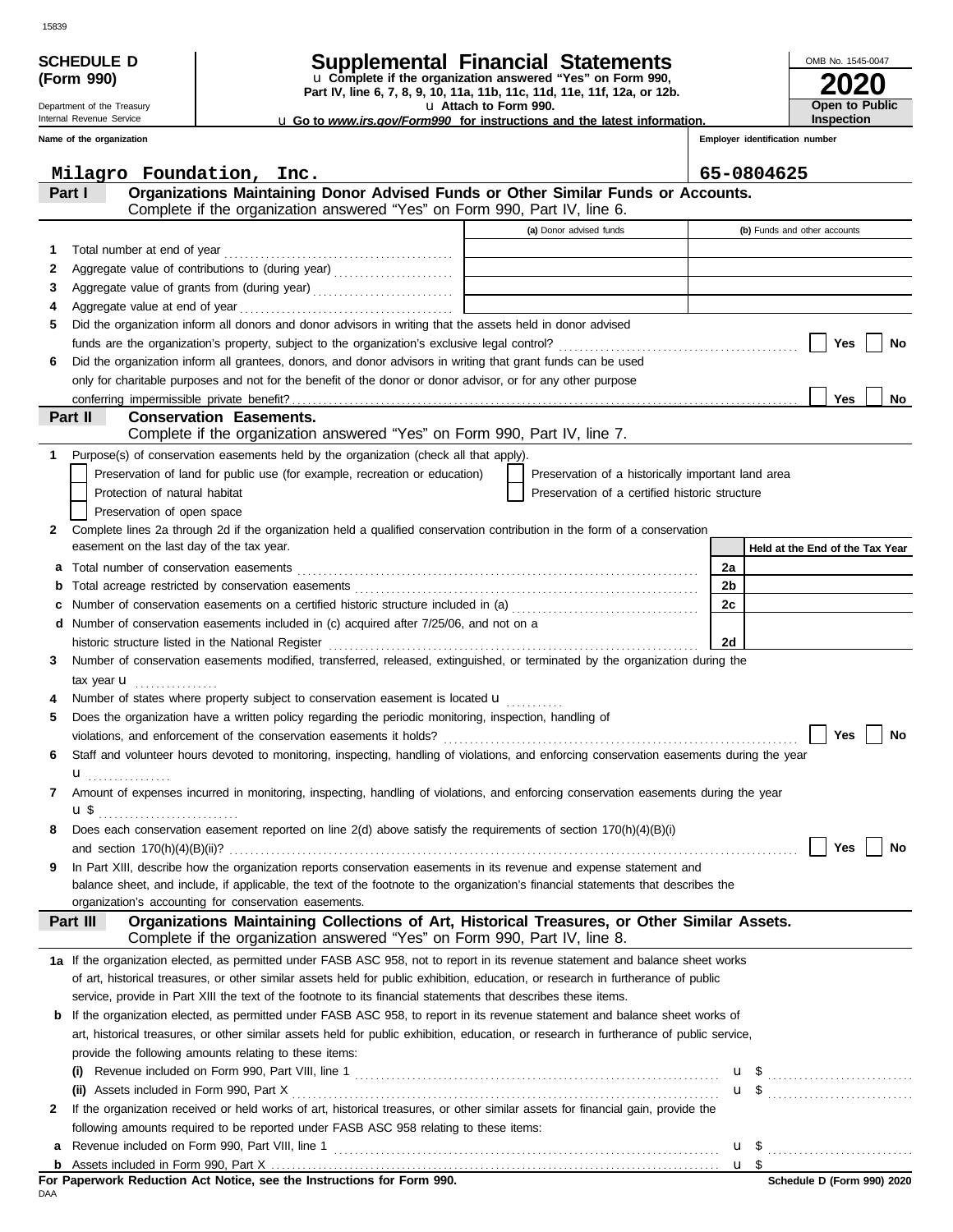15839

|   | Schedule D (Form 990) 2020 Milagro Foundation, Inc.                                                                                                                                                                                  |                         |                          |                         | 65-0804625           | Page 2              |
|---|--------------------------------------------------------------------------------------------------------------------------------------------------------------------------------------------------------------------------------------|-------------------------|--------------------------|-------------------------|----------------------|---------------------|
|   | Organizations Maintaining Collections of Art, Historical Treasures, or Other Similar Assets (continued)<br>Part III                                                                                                                  |                         |                          |                         |                      |                     |
| 3 | Using the organization's acquisition, accession, and other records, check any of the following that make significant use of its<br>collection items (check all that apply):                                                          |                         |                          |                         |                      |                     |
| a | Public exhibition                                                                                                                                                                                                                    | d                       | Loan or exchange program |                         |                      |                     |
| b | Scholarly research                                                                                                                                                                                                                   | е                       |                          |                         |                      |                     |
| c | Preservation for future generations                                                                                                                                                                                                  |                         |                          |                         |                      |                     |
|   | Provide a description of the organization's collections and explain how they further the organization's exempt purpose in Part                                                                                                       |                         |                          |                         |                      |                     |
|   | XIII.                                                                                                                                                                                                                                |                         |                          |                         |                      |                     |
| 5 | During the year, did the organization solicit or receive donations of art, historical treasures, or other similar                                                                                                                    |                         |                          |                         |                      |                     |
|   |                                                                                                                                                                                                                                      |                         |                          |                         |                      | Yes<br>No           |
|   | <b>Escrow and Custodial Arrangements.</b><br>Part IV                                                                                                                                                                                 |                         |                          |                         |                      |                     |
|   | Complete if the organization answered "Yes" on Form 990, Part IV, line 9, or reported an amount on Form<br>990, Part X, line 21.                                                                                                     |                         |                          |                         |                      |                     |
|   | 1a Is the organization an agent, trustee, custodian or other intermediary for contributions or other assets not                                                                                                                      |                         |                          |                         |                      | Yes<br>No           |
|   | <b>b</b> If "Yes," explain the arrangement in Part XIII and complete the following table:                                                                                                                                            |                         |                          |                         |                      |                     |
|   |                                                                                                                                                                                                                                      |                         |                          |                         |                      | Amount              |
|   | c Beginning balance <b>contract the contract of the contract of the contract of the contract of the contract of the contract of the contract of the contract of the contract of the contract of the contract of the contract of </b> |                         |                          |                         | 1c                   |                     |
|   |                                                                                                                                                                                                                                      |                         |                          |                         | 1d                   |                     |
| е |                                                                                                                                                                                                                                      |                         |                          |                         | 1е                   |                     |
| f | Ending balance <b>construction and the construction of the construction</b> of the construction of the construction of the construction of the construction of the construction of the construction of the construction of the cons  |                         |                          |                         | 1f                   |                     |
|   |                                                                                                                                                                                                                                      |                         |                          |                         |                      | Yes<br>No           |
|   |                                                                                                                                                                                                                                      |                         |                          |                         |                      |                     |
|   | <b>Endowment Funds.</b><br><b>Part V</b>                                                                                                                                                                                             |                         |                          |                         |                      |                     |
|   | Complete if the organization answered "Yes" on Form 990, Part IV, line 10.                                                                                                                                                           |                         |                          |                         |                      |                     |
|   |                                                                                                                                                                                                                                      | (a) Current year        | (b) Prior year           | (c) Two years back      | (d) Three years back | (e) Four years back |
|   | 1a Beginning of year balance                                                                                                                                                                                                         |                         |                          |                         |                      |                     |
|   | <b>b</b> Contributions <b>contributions</b>                                                                                                                                                                                          |                         |                          |                         |                      |                     |
|   | c Net investment earnings, gains, and                                                                                                                                                                                                |                         |                          |                         |                      |                     |
|   |                                                                                                                                                                                                                                      |                         |                          |                         |                      |                     |
|   | d Grants or scholarships                                                                                                                                                                                                             |                         |                          |                         |                      |                     |
|   | e Other expenditures for facilities and                                                                                                                                                                                              |                         |                          |                         |                      |                     |
|   |                                                                                                                                                                                                                                      |                         |                          |                         |                      |                     |
|   | f Administrative expenses                                                                                                                                                                                                            |                         |                          |                         |                      |                     |
| g |                                                                                                                                                                                                                                      |                         |                          |                         |                      |                     |
| 2 | Provide the estimated percentage of the current year end balance (line 1g, column (a)) held as:                                                                                                                                      |                         |                          |                         |                      |                     |
|   | a Board designated or quasi-endowment <b>u</b>                                                                                                                                                                                       | %                       |                          |                         |                      |                     |
| b | Permanent endowment <b>u</b> %                                                                                                                                                                                                       |                         |                          |                         |                      |                     |
| c | Term endowment <b>u</b><br>.                                                                                                                                                                                                         |                         |                          |                         |                      |                     |
|   | The percentages on lines 2a, 2b, and 2c should equal 100%.                                                                                                                                                                           |                         |                          |                         |                      |                     |
|   | 3a Are there endowment funds not in the possession of the organization that are held and administered for the                                                                                                                        |                         |                          |                         |                      |                     |
|   | organization by:                                                                                                                                                                                                                     |                         |                          |                         |                      | Yes<br>No           |
|   | Unrelated organizations <b>constructs</b> and construct of the construction of the construction of the construction of                                                                                                               |                         |                          |                         |                      | 3a(i)               |
|   |                                                                                                                                                                                                                                      |                         |                          |                         |                      | 3a(ii)              |
|   |                                                                                                                                                                                                                                      |                         |                          |                         |                      | 3b                  |
|   | Describe in Part XIII the intended uses of the organization's endowment funds.                                                                                                                                                       |                         |                          |                         |                      |                     |
|   | Land, Buildings, and Equipment.<br><b>Part VI</b>                                                                                                                                                                                    |                         |                          |                         |                      |                     |
|   | Complete if the organization answered "Yes" on Form 990, Part IV, line 11a. See Form 990, Part X, line 10.                                                                                                                           |                         |                          |                         |                      |                     |
|   | Description of property                                                                                                                                                                                                              | (a) Cost or other basis |                          | (b) Cost or other basis | (c) Accumulated      | (d) Book value      |
|   |                                                                                                                                                                                                                                      | (investment)            |                          | (other)                 | depreciation         |                     |
|   |                                                                                                                                                                                                                                      |                         |                          | 85,500                  |                      | 85,500              |
|   |                                                                                                                                                                                                                                      |                         |                          | 1,052,874               | 396,851              | 656,023             |
|   | c Leasehold improvements                                                                                                                                                                                                             |                         |                          |                         |                      |                     |
|   |                                                                                                                                                                                                                                      |                         |                          | 125,522                 | 98,925               | 26,597              |
|   | e Other<br>Total. Add lines 1a through 1e. (Column (d) must equal Form 990, Part X, column (B), line 10c.)                                                                                                                           |                         |                          |                         |                      | 768,120             |
|   |                                                                                                                                                                                                                                      |                         |                          |                         | $\mathbf u$          |                     |

**Schedule D (Form 990) 2020**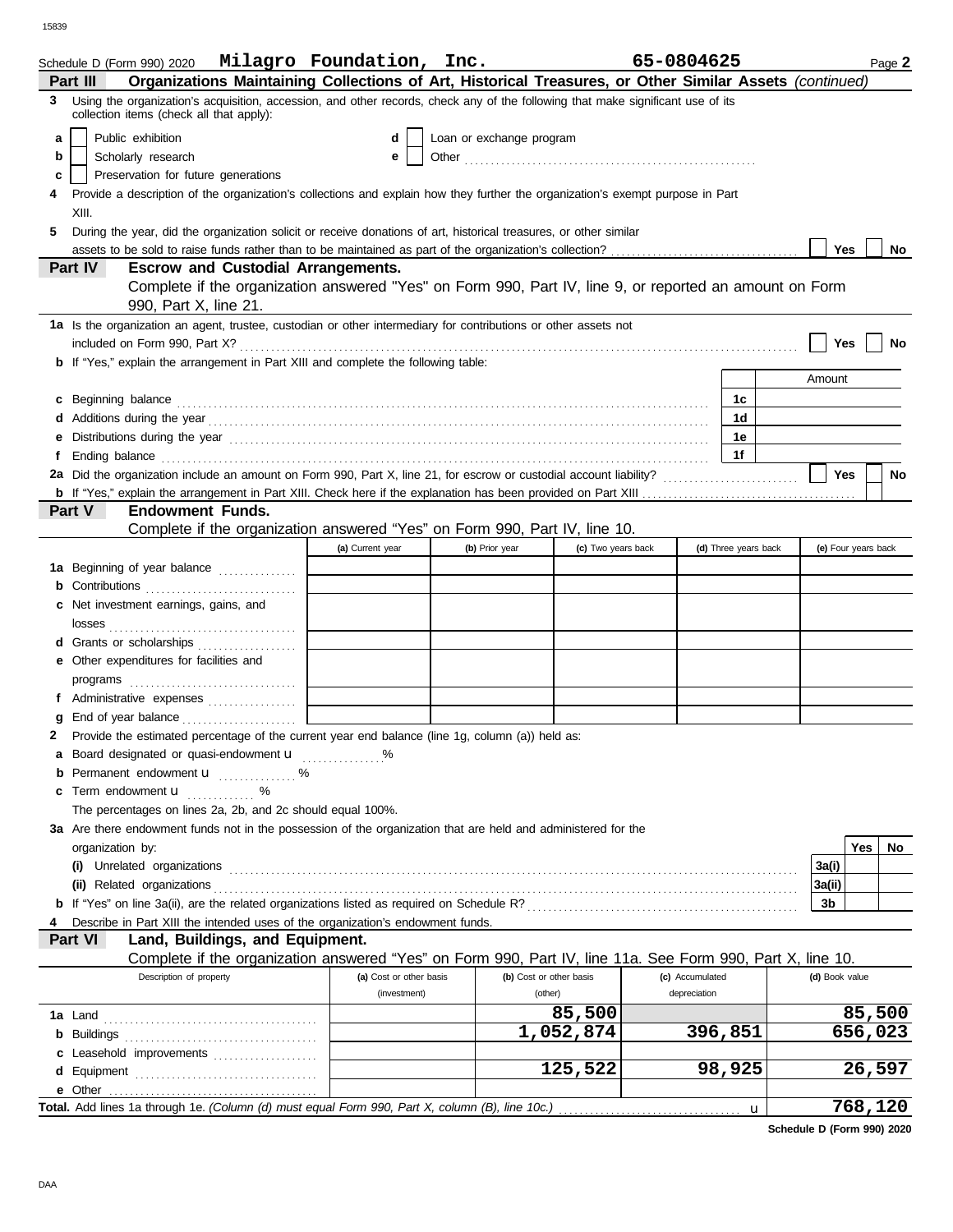| Schedule D (Form 990) 2020 |                                                                    |                              | Milagro Foundation,                                                                                                                                  | Inc. |                | 65-0804625 |                                  |                | Page 3  |
|----------------------------|--------------------------------------------------------------------|------------------------------|------------------------------------------------------------------------------------------------------------------------------------------------------|------|----------------|------------|----------------------------------|----------------|---------|
| Part VII                   | <b>Investments - Other Securities.</b>                             |                              |                                                                                                                                                      |      |                |            |                                  |                |         |
|                            |                                                                    |                              | Complete if the organization answered "Yes" on Form 990, Part IV, line 11b. See Form 990, Part X, line 12.                                           |      |                |            |                                  |                |         |
|                            | (a) Description of security or category                            |                              |                                                                                                                                                      |      | (b) Book value |            | (c) Method of valuation:         |                |         |
|                            | (including name of security)                                       |                              |                                                                                                                                                      |      |                |            | Cost or end-of-year market value |                |         |
| (1) Financial derivatives  |                                                                    |                              |                                                                                                                                                      |      |                |            |                                  |                |         |
|                            |                                                                    |                              |                                                                                                                                                      |      |                |            |                                  |                |         |
| $(3)$ Other                |                                                                    |                              |                                                                                                                                                      |      |                |            |                                  |                |         |
| (A)                        |                                                                    |                              |                                                                                                                                                      |      |                |            |                                  |                |         |
| (B)                        |                                                                    |                              |                                                                                                                                                      |      |                |            |                                  |                |         |
| (C)                        |                                                                    |                              |                                                                                                                                                      |      |                |            |                                  |                |         |
|                            |                                                                    |                              |                                                                                                                                                      |      |                |            |                                  |                |         |
|                            |                                                                    |                              |                                                                                                                                                      |      |                |            |                                  |                |         |
| (F)<br>(G)                 |                                                                    |                              |                                                                                                                                                      |      |                |            |                                  |                |         |
| (H)                        |                                                                    |                              |                                                                                                                                                      |      |                |            |                                  |                |         |
|                            | Total. (Column (b) must equal Form 990, Part X, col. (B) line 12.) |                              |                                                                                                                                                      |      |                |            |                                  |                |         |
| Part VIII                  | Investments - Program Related.                                     |                              |                                                                                                                                                      | u    |                |            |                                  |                |         |
|                            |                                                                    |                              | Complete if the organization answered "Yes" on Form 990, Part IV, line 11c. See Form 990, Part X, line 13.                                           |      |                |            |                                  |                |         |
|                            | (a) Description of investment                                      |                              |                                                                                                                                                      |      | (b) Book value |            | (c) Method of valuation:         |                |         |
|                            |                                                                    |                              |                                                                                                                                                      |      |                |            | Cost or end-of-year market value |                |         |
| (1)                        |                                                                    |                              |                                                                                                                                                      |      |                |            |                                  |                |         |
| (2)                        |                                                                    |                              |                                                                                                                                                      |      |                |            |                                  |                |         |
| (3)                        |                                                                    |                              |                                                                                                                                                      |      |                |            |                                  |                |         |
| (4)                        |                                                                    |                              |                                                                                                                                                      |      |                |            |                                  |                |         |
| (5)                        |                                                                    |                              |                                                                                                                                                      |      |                |            |                                  |                |         |
| (6)                        |                                                                    |                              |                                                                                                                                                      |      |                |            |                                  |                |         |
| (7)                        |                                                                    |                              |                                                                                                                                                      |      |                |            |                                  |                |         |
| (8)                        |                                                                    |                              |                                                                                                                                                      |      |                |            |                                  |                |         |
| (9)                        |                                                                    |                              |                                                                                                                                                      |      |                |            |                                  |                |         |
|                            |                                                                    |                              | Total. (Column (b) must equal Form 990, Part X, col. (B) line 13.) $\dots \dots u$                                                                   |      |                |            |                                  |                |         |
| Part IX                    | Other Assets.                                                      |                              |                                                                                                                                                      |      |                |            |                                  |                |         |
|                            |                                                                    |                              | Complete if the organization answered "Yes" on Form 990, Part IV, line 11d. See Form 990, Part X, line 15.                                           |      |                |            |                                  |                |         |
|                            |                                                                    |                              | (a) Description                                                                                                                                      |      |                |            |                                  | (b) Book value |         |
| (1)                        |                                                                    |                              |                                                                                                                                                      |      |                |            |                                  |                |         |
| (2)                        |                                                                    |                              |                                                                                                                                                      |      |                |            |                                  |                |         |
| (3)                        |                                                                    |                              |                                                                                                                                                      |      |                |            |                                  |                |         |
| (4)                        |                                                                    |                              |                                                                                                                                                      |      |                |            |                                  |                |         |
| (5)                        |                                                                    |                              |                                                                                                                                                      |      |                |            |                                  |                |         |
| (6)                        |                                                                    |                              |                                                                                                                                                      |      |                |            |                                  |                |         |
| (7)                        |                                                                    |                              |                                                                                                                                                      |      |                |            |                                  |                |         |
| (8)                        |                                                                    |                              |                                                                                                                                                      |      |                |            |                                  |                |         |
| (9)                        |                                                                    |                              |                                                                                                                                                      |      |                |            |                                  |                |         |
|                            | Total. (Column (b) must equal Form 990, Part X, col. (B) line 15.) |                              |                                                                                                                                                      |      |                |            | u                                |                |         |
| Part X                     | Other Liabilities.                                                 |                              |                                                                                                                                                      |      |                |            |                                  |                |         |
|                            |                                                                    |                              | Complete if the organization answered "Yes" on Form 990, Part IV, line 11e or 11f. See Form 990, Part X,                                             |      |                |            |                                  |                |         |
|                            | line 25.                                                           |                              |                                                                                                                                                      |      |                |            |                                  |                |         |
| 1.                         |                                                                    | (a) Description of liability |                                                                                                                                                      |      |                |            |                                  | (b) Book value |         |
| (1)                        | Federal income taxes                                               |                              |                                                                                                                                                      |      |                |            |                                  |                |         |
| PPP Loan<br>(2)            |                                                                    |                              |                                                                                                                                                      |      |                |            |                                  |                | 131,303 |
| (3)                        | Deferred revenue                                                   |                              |                                                                                                                                                      |      |                |            |                                  |                | 68,976  |
| (4)                        |                                                                    |                              |                                                                                                                                                      |      |                |            |                                  |                |         |
| (5)                        |                                                                    |                              |                                                                                                                                                      |      |                |            |                                  |                |         |
| (6)                        |                                                                    |                              |                                                                                                                                                      |      |                |            |                                  |                |         |
| (7)                        |                                                                    |                              |                                                                                                                                                      |      |                |            |                                  |                |         |
| (8)                        |                                                                    |                              |                                                                                                                                                      |      |                |            |                                  |                |         |
| (9)                        |                                                                    |                              |                                                                                                                                                      |      |                |            |                                  |                |         |
|                            | Total. (Column (b) must equal Form 990, Part X, col. (B) line 25.) |                              |                                                                                                                                                      |      |                |            | u                                |                | 200,279 |
|                            |                                                                    |                              | 2. Liability for uncertain tax positions. In Part XIII, provide the text of the footnote to the organization's financial statements that reports the |      |                |            |                                  |                |         |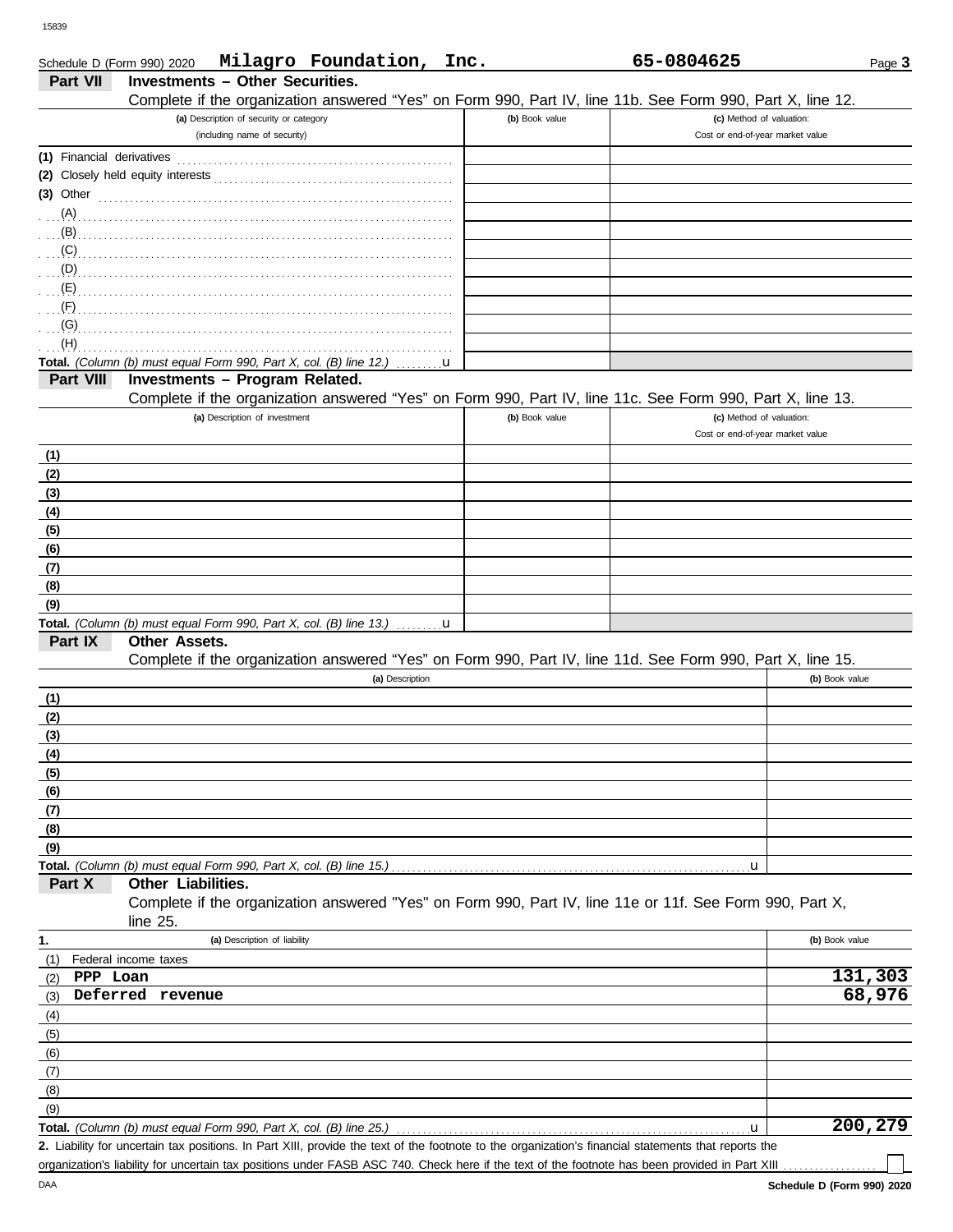|        | Schedule D (Form 990) 2020 $\blacksquare$ Milagro Foundation, Inc.                                                                                                                                                                                                               |                      | 65-0804625             |              | Page 4                 |
|--------|----------------------------------------------------------------------------------------------------------------------------------------------------------------------------------------------------------------------------------------------------------------------------------|----------------------|------------------------|--------------|------------------------|
|        | Reconciliation of Revenue per Audited Financial Statements With Revenue per Return.<br>Part XI                                                                                                                                                                                   |                      |                        |              |                        |
|        | Complete if the organization answered "Yes" on Form 990, Part IV, line 12a.                                                                                                                                                                                                      |                      |                        |              |                        |
| 1.     |                                                                                                                                                                                                                                                                                  |                      |                        | $\mathbf{1}$ | 1,343,516              |
| 2      | Amounts included on line 1 but not on Form 990, Part VIII, line 12:                                                                                                                                                                                                              |                      |                        |              |                        |
| а      |                                                                                                                                                                                                                                                                                  | 2a                   | $\frac{7,593}{47,142}$ |              |                        |
| b      |                                                                                                                                                                                                                                                                                  | 2 <sub>b</sub>       |                        |              |                        |
| с      |                                                                                                                                                                                                                                                                                  | 2c                   |                        |              |                        |
| d      |                                                                                                                                                                                                                                                                                  | 2d                   |                        |              |                        |
| е      | Add lines 2a through 2d <b>Martin Community 20</b> and 20 and 20 and 20 and 20 and 20 and 20 and 20 and 20 and 20 and 20 and 20 and 20 and 20 and 20 and 20 and 20 and 20 and 20 and 20 and 20 and 20 and 20 and 20 and 20 and 20 a                                              |                      |                        | 2e           | 54,735                 |
| 3      |                                                                                                                                                                                                                                                                                  |                      |                        | 3            | $\overline{1,288,781}$ |
| 4      | Amounts included on Form 990, Part VIII, line 12, but not on line 1:                                                                                                                                                                                                             |                      |                        |              |                        |
| а      |                                                                                                                                                                                                                                                                                  | 4a                   |                        |              |                        |
| b      |                                                                                                                                                                                                                                                                                  | 4 <sub>b</sub>       |                        |              |                        |
|        | Add lines 4a and 4b                                                                                                                                                                                                                                                              |                      |                        | 4c           |                        |
| 5      |                                                                                                                                                                                                                                                                                  |                      |                        | 5            | 1,288,781              |
|        | Part XII<br>Reconciliation of Expenses per Audited Financial Statements With Expenses per Return.                                                                                                                                                                                |                      |                        |              |                        |
|        | Complete if the organization answered "Yes" on Form 990, Part IV, line 12a.                                                                                                                                                                                                      |                      |                        |              |                        |
| 1.     | Total expenses and losses per audited financial statements                                                                                                                                                                                                                       |                      |                        | $\mathbf{1}$ | 1,161,803              |
| 2      | Amounts included on line 1 but not on Form 990, Part IX, line 25:                                                                                                                                                                                                                |                      |                        |              |                        |
| a      |                                                                                                                                                                                                                                                                                  | 2a                   | 47,142                 |              |                        |
| b      |                                                                                                                                                                                                                                                                                  | 2 <sub>b</sub>       |                        |              |                        |
| с      |                                                                                                                                                                                                                                                                                  | 2c                   |                        |              |                        |
| d      |                                                                                                                                                                                                                                                                                  | 2d                   |                        |              |                        |
| е      | Add lines 2a through 2d [11] Add [12] Add lines 2a through 2d [12] Add lines 2a through 2d [12] Add lines 2a through 2d                                                                                                                                                          |                      |                        | 2е           | 47,142<br>1,114,661    |
| 3      |                                                                                                                                                                                                                                                                                  |                      |                        | 3            |                        |
| 4      | Amounts included on Form 990, Part IX, line 25, but not on line 1:                                                                                                                                                                                                               |                      |                        |              |                        |
| а      |                                                                                                                                                                                                                                                                                  | 4a<br>4 <sub>b</sub> |                        |              |                        |
| b      |                                                                                                                                                                                                                                                                                  |                      |                        |              |                        |
| c<br>5 | Add lines 4a and 4b                                                                                                                                                                                                                                                              |                      |                        | 4c<br>5      | 1,114,661              |
|        | Part XIII Supplemental Information.                                                                                                                                                                                                                                              |                      |                        |              |                        |
|        | Provide the descriptions required for Part II, lines 3, 5, and 9; Part III, lines 1a and 4; Part IV, lines 1b and 2b; Part V, line 4; Part X, line<br>2; Part XI, lines 2d and 4b; and Part XII, lines 2d and 4b. Also complete this part to provide any additional information. |                      |                        |              |                        |
|        |                                                                                                                                                                                                                                                                                  |                      |                        |              |                        |
|        |                                                                                                                                                                                                                                                                                  |                      |                        |              |                        |
|        |                                                                                                                                                                                                                                                                                  |                      |                        |              |                        |
|        |                                                                                                                                                                                                                                                                                  |                      |                        |              |                        |
|        |                                                                                                                                                                                                                                                                                  |                      |                        |              |                        |
|        |                                                                                                                                                                                                                                                                                  |                      |                        |              |                        |
|        |                                                                                                                                                                                                                                                                                  |                      |                        |              |                        |
|        |                                                                                                                                                                                                                                                                                  |                      |                        |              |                        |
|        |                                                                                                                                                                                                                                                                                  |                      |                        |              |                        |
|        |                                                                                                                                                                                                                                                                                  |                      |                        |              |                        |
|        |                                                                                                                                                                                                                                                                                  |                      |                        |              |                        |
|        |                                                                                                                                                                                                                                                                                  |                      |                        |              |                        |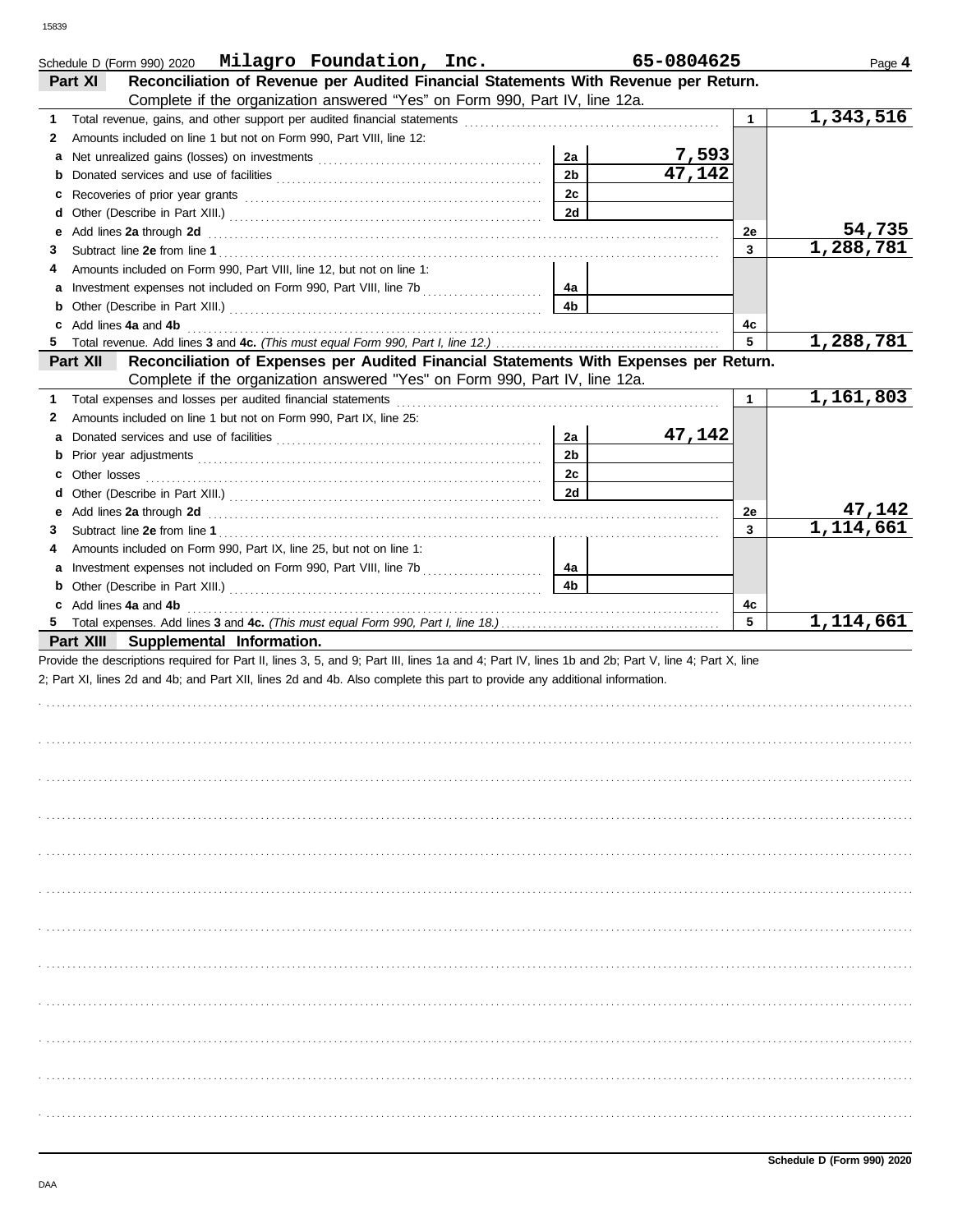| Part XIII | Supplemental Information (continued) | Schedule D (Form 990) 2020 Milagro Foundation, Inc. |  | 65-0804625 | Page $5$ |
|-----------|--------------------------------------|-----------------------------------------------------|--|------------|----------|
|           |                                      |                                                     |  |            |          |
|           |                                      |                                                     |  |            |          |
|           |                                      |                                                     |  |            |          |
|           |                                      |                                                     |  |            |          |
|           |                                      |                                                     |  |            |          |
|           |                                      |                                                     |  |            |          |
|           |                                      |                                                     |  |            |          |
|           |                                      |                                                     |  |            |          |
|           |                                      |                                                     |  |            |          |
|           |                                      |                                                     |  |            |          |
|           |                                      |                                                     |  |            |          |
|           |                                      |                                                     |  |            |          |
|           |                                      |                                                     |  |            |          |
|           |                                      |                                                     |  |            |          |
|           |                                      |                                                     |  |            |          |
|           |                                      |                                                     |  |            |          |
|           |                                      |                                                     |  |            |          |
|           |                                      |                                                     |  |            |          |
|           |                                      |                                                     |  |            |          |
|           |                                      |                                                     |  |            |          |
|           |                                      |                                                     |  |            |          |
|           |                                      |                                                     |  |            |          |
|           |                                      |                                                     |  |            |          |
|           |                                      |                                                     |  |            |          |
|           |                                      |                                                     |  |            |          |
|           |                                      |                                                     |  |            |          |
|           |                                      |                                                     |  |            |          |
|           |                                      |                                                     |  |            |          |
|           |                                      |                                                     |  |            |          |
|           |                                      |                                                     |  |            |          |
|           |                                      |                                                     |  |            |          |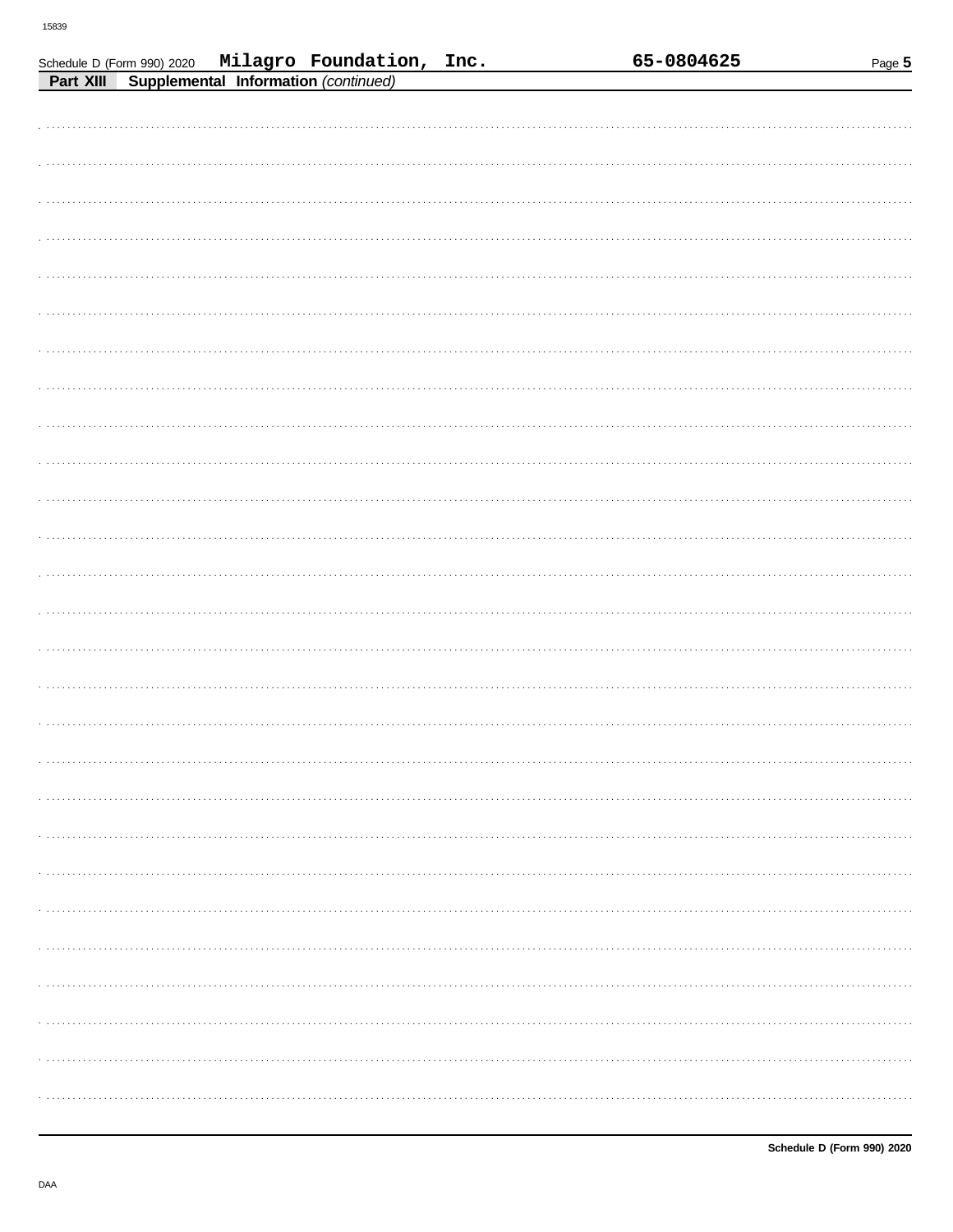| <b>SCHEDULE G</b>                                      | Supplemental Information Regarding Fundraising or Gaming Activities                                                                                              |                                       |                |                           |                                                                                                                                                                     |                                  | OMB No. 1545-0047            |
|--------------------------------------------------------|------------------------------------------------------------------------------------------------------------------------------------------------------------------|---------------------------------------|----------------|---------------------------|---------------------------------------------------------------------------------------------------------------------------------------------------------------------|----------------------------------|------------------------------|
| (Form 990 or 990-EZ)                                   |                                                                                                                                                                  |                                       |                |                           | Complete if the organization answered "Yes" on Form 990, Part IV, line 17, 18, or 19, or if the<br>organization entered more than \$15,000 on Form 990-EZ, line 6a. |                                  |                              |
| Department of the Treasury<br>Internal Revenue Service |                                                                                                                                                                  | LI Attach to Form 990 or Form 990-EZ. |                |                           | <b>u</b> Go to www.irs.gov/Form990 for instructions and the latest information.                                                                                     |                                  | Open to Public<br>Inspection |
| Name of the organization                               |                                                                                                                                                                  |                                       |                |                           |                                                                                                                                                                     | Employer identification number   |                              |
|                                                        | Milagro Foundation, Inc.                                                                                                                                         |                                       |                |                           |                                                                                                                                                                     | 65-0804625                       |                              |
| Part I                                                 | Fundraising Activities. Complete if the organization answered "Yes" on Form 990, Part IV, line 17.<br>Form 990-EZ filers are not required to complete this part. |                                       |                |                           |                                                                                                                                                                     |                                  |                              |
| 1                                                      | Indicate whether the organization raised funds through any of the following activities. Check all that apply.                                                    |                                       |                |                           |                                                                                                                                                                     |                                  |                              |
| Mail solicitations<br>a                                |                                                                                                                                                                  | e                                     |                |                           | Solicitation of non-government grants                                                                                                                               |                                  |                              |
| Internet and email solicitations<br>b                  | f                                                                                                                                                                | Solicitation of government grants     |                |                           |                                                                                                                                                                     |                                  |                              |
| Phone solicitations<br>C                               |                                                                                                                                                                  | Special fundraising events<br>a       |                |                           |                                                                                                                                                                     |                                  |                              |
| In-person solicitations<br>d                           |                                                                                                                                                                  |                                       |                |                           |                                                                                                                                                                     |                                  |                              |
|                                                        | 2a Did the organization have a written or oral agreement with any individual (including officers, directors, trustees,                                           |                                       |                |                           |                                                                                                                                                                     |                                  |                              |
|                                                        | or key employees listed in Form 990, Part VII) or entity in connection with professional fundraising services?                                                   |                                       |                |                           |                                                                                                                                                                     |                                  | No<br>Yes                    |
|                                                        | <b>b</b> If "Yes," list the 10 highest paid individuals or entities (fundraisers) pursuant to agreements under which the fundraiser is to be                     |                                       |                |                           |                                                                                                                                                                     |                                  |                              |
|                                                        | compensated at least \$5,000 by the organization.                                                                                                                |                                       |                | (iii) Did fund-           |                                                                                                                                                                     | (v) Amount paid to               | (vi) Amount paid to          |
|                                                        | (i) Name and address of individual                                                                                                                               | (ii) Activity                         |                | raiser have<br>custody or | (iv) Gross receipts                                                                                                                                                 | (or retained by)                 | (or retained by)             |
|                                                        | or entity (fundraiser)                                                                                                                                           |                                       | contributions? | control of                | from activity                                                                                                                                                       | fundraiser listed in<br>col. (i) | organization                 |
|                                                        |                                                                                                                                                                  |                                       | Yes            | No                        |                                                                                                                                                                     |                                  |                              |
| 1                                                      |                                                                                                                                                                  |                                       |                |                           |                                                                                                                                                                     |                                  |                              |
|                                                        |                                                                                                                                                                  |                                       |                |                           |                                                                                                                                                                     |                                  |                              |
| $\mathbf{2}$                                           |                                                                                                                                                                  |                                       |                |                           |                                                                                                                                                                     |                                  |                              |
|                                                        |                                                                                                                                                                  |                                       |                |                           |                                                                                                                                                                     |                                  |                              |
| 3                                                      |                                                                                                                                                                  |                                       |                |                           |                                                                                                                                                                     |                                  |                              |
|                                                        |                                                                                                                                                                  |                                       |                |                           |                                                                                                                                                                     |                                  |                              |
|                                                        |                                                                                                                                                                  |                                       |                |                           |                                                                                                                                                                     |                                  |                              |
| 4                                                      |                                                                                                                                                                  |                                       |                |                           |                                                                                                                                                                     |                                  |                              |
|                                                        |                                                                                                                                                                  |                                       |                |                           |                                                                                                                                                                     |                                  |                              |
| 5                                                      |                                                                                                                                                                  |                                       |                |                           |                                                                                                                                                                     |                                  |                              |
|                                                        |                                                                                                                                                                  |                                       |                |                           |                                                                                                                                                                     |                                  |                              |
|                                                        |                                                                                                                                                                  |                                       |                |                           |                                                                                                                                                                     |                                  |                              |
|                                                        |                                                                                                                                                                  |                                       |                |                           |                                                                                                                                                                     |                                  |                              |
|                                                        |                                                                                                                                                                  |                                       |                |                           |                                                                                                                                                                     |                                  |                              |
| $\overline{7}$                                         |                                                                                                                                                                  |                                       |                |                           |                                                                                                                                                                     |                                  |                              |
|                                                        |                                                                                                                                                                  |                                       |                |                           |                                                                                                                                                                     |                                  |                              |
|                                                        |                                                                                                                                                                  |                                       |                |                           |                                                                                                                                                                     |                                  |                              |
| 8                                                      |                                                                                                                                                                  |                                       |                |                           |                                                                                                                                                                     |                                  |                              |
|                                                        |                                                                                                                                                                  |                                       |                |                           |                                                                                                                                                                     |                                  |                              |
| 9                                                      |                                                                                                                                                                  |                                       |                |                           |                                                                                                                                                                     |                                  |                              |
|                                                        |                                                                                                                                                                  |                                       |                |                           |                                                                                                                                                                     |                                  |                              |
|                                                        |                                                                                                                                                                  |                                       |                |                           |                                                                                                                                                                     |                                  |                              |
| 10                                                     |                                                                                                                                                                  |                                       |                |                           |                                                                                                                                                                     |                                  |                              |
|                                                        |                                                                                                                                                                  |                                       |                |                           |                                                                                                                                                                     |                                  |                              |
| Total                                                  |                                                                                                                                                                  |                                       |                |                           |                                                                                                                                                                     |                                  |                              |
| 3                                                      | List all states in which the organization is registered or licensed to solicit contributions or has been notified it is exempt from                              |                                       |                |                           |                                                                                                                                                                     |                                  |                              |
| registration or licensing.                             |                                                                                                                                                                  |                                       |                |                           |                                                                                                                                                                     |                                  |                              |
|                                                        |                                                                                                                                                                  |                                       |                |                           |                                                                                                                                                                     |                                  |                              |
|                                                        |                                                                                                                                                                  |                                       |                |                           |                                                                                                                                                                     |                                  |                              |
|                                                        |                                                                                                                                                                  |                                       |                |                           |                                                                                                                                                                     |                                  |                              |
|                                                        |                                                                                                                                                                  |                                       |                |                           |                                                                                                                                                                     |                                  |                              |
|                                                        |                                                                                                                                                                  |                                       |                |                           |                                                                                                                                                                     |                                  |                              |

15839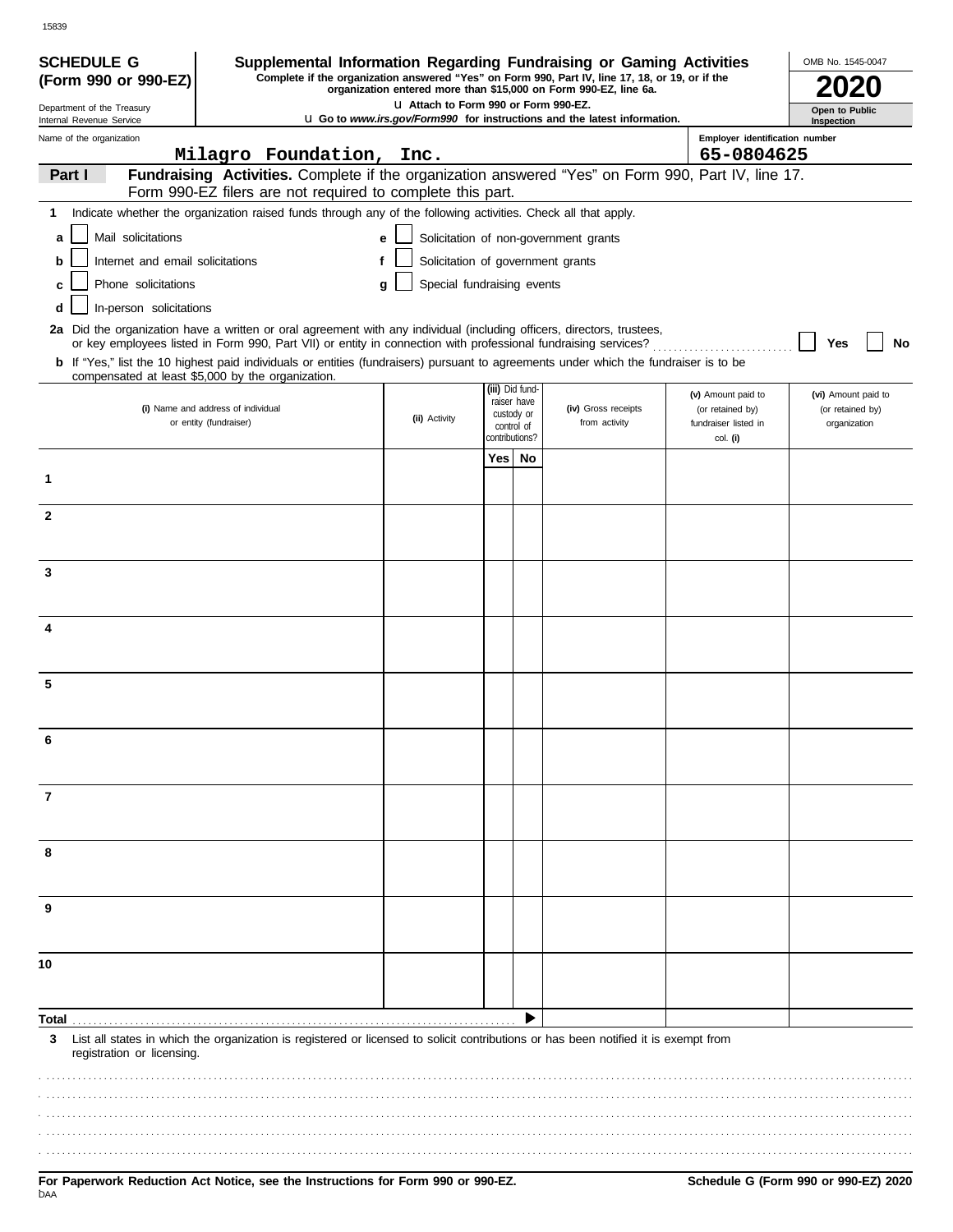### Schedule G (Form 990 or 990-EZ) 2020 Page **2 Milagro Foundation, Inc. 65-0804625**

**Part II Fundraising Events.** Complete if the organization answered "Yes" on Form 990, Part IV, line 18, or reported more gross receipts greater than \$5,000. than \$15,000 of fundraising event contributions and gross income on Form 990-EZ, lines 1 and 6b. List events with

| Revenue         |          | 1 Gross receipts<br>2 Less: Contributions<br>3 Gross income (line 1 minus                                                                                                                      | (a) Event #1<br>SuperSTAR<br>(event type)                                                                                                     | Spect<br>39,004  | (b) Event #2<br>(event type)                     | (c) Other events<br>None<br>(total number) |   | (d) Total events<br>(add col. (a) through<br>$col.$ (c)) | 39,004           |
|-----------------|----------|------------------------------------------------------------------------------------------------------------------------------------------------------------------------------------------------|-----------------------------------------------------------------------------------------------------------------------------------------------|------------------|--------------------------------------------------|--------------------------------------------|---|----------------------------------------------------------|------------------|
| Direct Expenses |          | $line 2)$<br>4 Cash prizes<br>5 Noncash prizes<br>6 Rent/facility costs<br>7 Food and beverages<br>8 Entertainment<br>9 Other direct expenses                                                  |                                                                                                                                               | 39,004<br>11,748 |                                                  |                                            |   |                                                          | 39,004<br>11,748 |
|                 | Part III |                                                                                                                                                                                                | Gaming. Complete if the organization answered "Yes" on Form 990, Part IV, line 19, or reported more than<br>\$15,000 on Form 990-EZ, line 6a. |                  |                                                  |                                            |   |                                                          | 11,748<br>27,256 |
| Revenue         |          | 1 Gross revenue                                                                                                                                                                                | (a) Bingo                                                                                                                                     |                  | (b) Pull tabs/instant<br>bingo/progressive bingo | (c) Other gaming                           |   | (d) Total gaming (add<br>col. (a) through col. (c))      |                  |
| Direct Expenses |          | 2 Cash prizes<br>3 Noncash prizes<br>4 Rent/facility costs<br>5 Other direct expenses                                                                                                          |                                                                                                                                               |                  |                                                  |                                            |   |                                                          |                  |
|                 |          | 6 Volunteer labor                                                                                                                                                                              | Yes $\ldots \ldots \ldots$ %<br>No                                                                                                            |                  | No.                                              | Yes $\frac{1}{2}$<br>No.                   | % |                                                          |                  |
| 9               |          | Enter the state(s) in which the organization conducts gaming activities: [11] content content the state(s) in which the organization conducts gaming activities:<br><b>b</b> If "No," explain: |                                                                                                                                               |                  |                                                  |                                            |   |                                                          | Yes<br>No        |
|                 |          | <b>b</b> If "Yes," explain:                                                                                                                                                                    |                                                                                                                                               |                  |                                                  |                                            |   |                                                          | Yes<br>No        |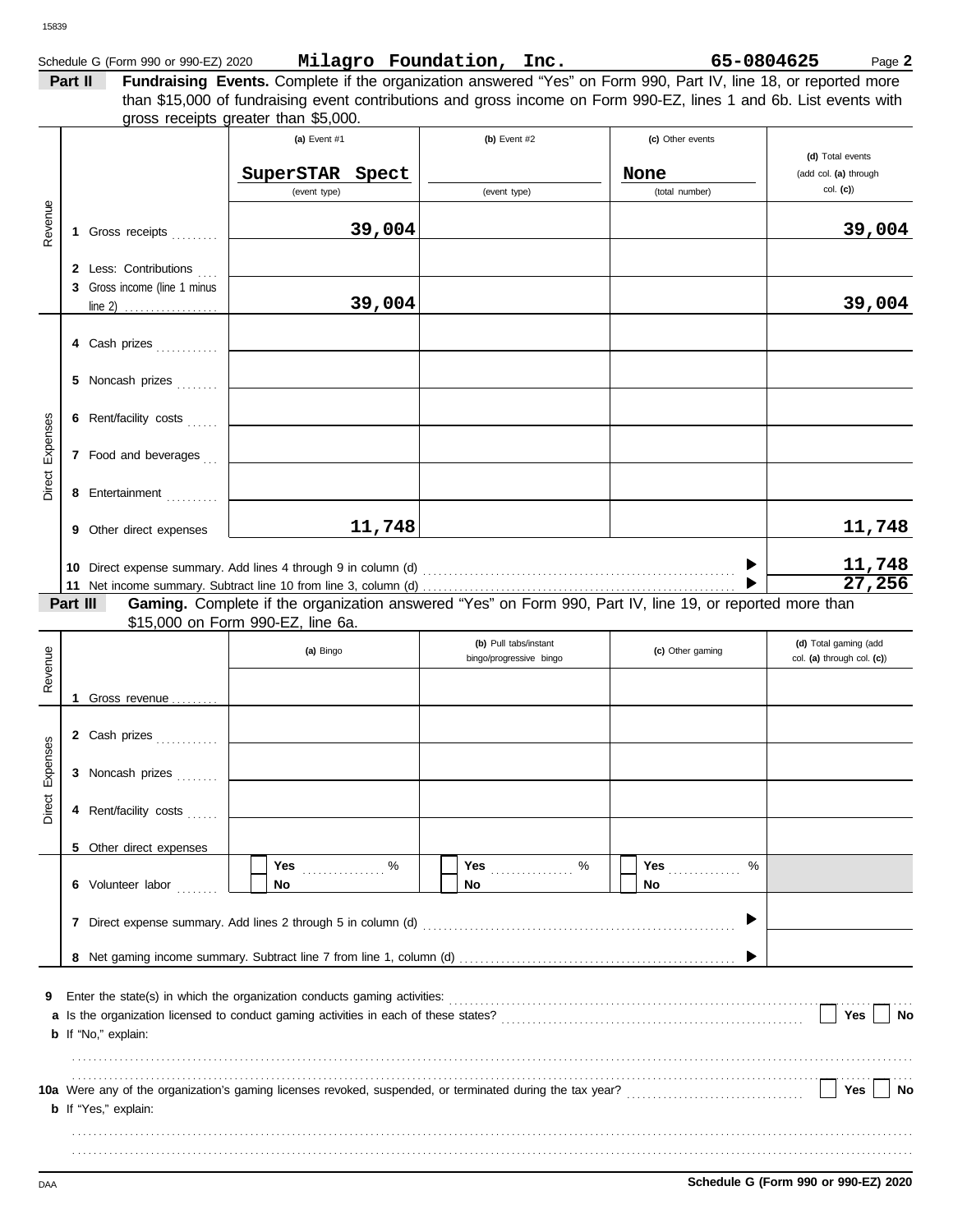|         | Schedule G (Form 990 or 990-EZ) 2020                                                                                                                                                                                                                                                                                                             |                        | Milagro Foundation, Inc. | 65-0804625             |     | Page 3 |
|---------|--------------------------------------------------------------------------------------------------------------------------------------------------------------------------------------------------------------------------------------------------------------------------------------------------------------------------------------------------|------------------------|--------------------------|------------------------|-----|--------|
| 11      |                                                                                                                                                                                                                                                                                                                                                  |                        |                          |                        | Yes | No     |
| 12      | Is the organization a grantor, beneficiary or trustee of a trust, or a member of a partnership or other entity                                                                                                                                                                                                                                   |                        |                          |                        |     |        |
|         |                                                                                                                                                                                                                                                                                                                                                  |                        |                          |                        | Yes | No     |
| 13      | Indicate the percentage of gaming activity conducted in:                                                                                                                                                                                                                                                                                         |                        |                          |                        |     |        |
| a       |                                                                                                                                                                                                                                                                                                                                                  |                        |                          | 13а<br>13 <sub>b</sub> |     | %<br>% |
| b<br>14 | An outside facility <b>contained a set of the contract of the contract of the contract of the contract of the contract of the contract of the contract of the contract of the contract of the contract of the contract of the co</b><br>Enter the name and address of the person who prepares the organization's gaming/special events books and |                        |                          |                        |     |        |
|         | records:                                                                                                                                                                                                                                                                                                                                         |                        |                          |                        |     |        |
|         |                                                                                                                                                                                                                                                                                                                                                  |                        |                          |                        |     |        |
|         | Address <b>u</b>                                                                                                                                                                                                                                                                                                                                 |                        |                          |                        |     |        |
| 15a     | Does the organization have a contract with a third party from whom the organization receives gaming<br>revenue?                                                                                                                                                                                                                                  |                        |                          |                        | Yes | No     |
| b       | If "Yes," enter the amount of gaming revenue received by the organization u                                                                                                                                                                                                                                                                      |                        | $\frac{1}{2}$ and the    |                        |     |        |
|         |                                                                                                                                                                                                                                                                                                                                                  |                        |                          |                        |     |        |
| c       | If "Yes," enter name and address of the third party:                                                                                                                                                                                                                                                                                             |                        |                          |                        |     |        |
|         |                                                                                                                                                                                                                                                                                                                                                  |                        |                          |                        |     |        |
|         |                                                                                                                                                                                                                                                                                                                                                  |                        |                          |                        |     |        |
|         | Address <b>u</b>                                                                                                                                                                                                                                                                                                                                 |                        |                          |                        |     |        |
| 16      | Gaming manager information:                                                                                                                                                                                                                                                                                                                      |                        |                          |                        |     |        |
|         |                                                                                                                                                                                                                                                                                                                                                  |                        |                          |                        |     |        |
|         |                                                                                                                                                                                                                                                                                                                                                  |                        |                          |                        |     |        |
|         |                                                                                                                                                                                                                                                                                                                                                  |                        |                          |                        |     |        |
|         |                                                                                                                                                                                                                                                                                                                                                  |                        |                          |                        |     |        |
|         | Description of services provided <b>u</b> electron contract the contract of the service of the services and contract the services provided <b>u</b>                                                                                                                                                                                              |                        |                          |                        |     |        |
|         | Director/officer<br>Employee                                                                                                                                                                                                                                                                                                                     | Independent contractor |                          |                        |     |        |
| 17      | Mandatory distributions:                                                                                                                                                                                                                                                                                                                         |                        |                          |                        |     |        |
| a       | Is the organization required under state law to make charitable distributions from the gaming proceeds to                                                                                                                                                                                                                                        |                        |                          |                        |     |        |
|         | retain the state gaming license?                                                                                                                                                                                                                                                                                                                 |                        |                          |                        | Yes | No     |
| b       | Enter the amount of distributions required under state law to be distributed to other exempt organizations or                                                                                                                                                                                                                                    |                        |                          |                        |     |        |
|         | spent in the organization's own exempt activities during the tax year $\mathbf u$                                                                                                                                                                                                                                                                |                        |                          |                        |     |        |
|         | Supplemental Information. Provide the explanations required by Part I, line 2b, columns (iii) and (v); and<br>Part IV<br>Part III, lines 9, 9b, 10b, 15b, 15c, 16, and 17b, as applicable. Also provide any additional information.<br>See instructions.                                                                                         |                        |                          |                        |     |        |
|         |                                                                                                                                                                                                                                                                                                                                                  |                        |                          |                        |     |        |
|         |                                                                                                                                                                                                                                                                                                                                                  |                        |                          |                        |     |        |
|         |                                                                                                                                                                                                                                                                                                                                                  |                        |                          |                        |     |        |
|         |                                                                                                                                                                                                                                                                                                                                                  |                        |                          |                        |     |        |
|         |                                                                                                                                                                                                                                                                                                                                                  |                        |                          |                        |     |        |
|         |                                                                                                                                                                                                                                                                                                                                                  |                        |                          |                        |     |        |
|         |                                                                                                                                                                                                                                                                                                                                                  |                        |                          |                        |     |        |
|         |                                                                                                                                                                                                                                                                                                                                                  |                        |                          |                        |     |        |
|         |                                                                                                                                                                                                                                                                                                                                                  |                        |                          |                        |     |        |
|         |                                                                                                                                                                                                                                                                                                                                                  |                        |                          |                        |     |        |
|         |                                                                                                                                                                                                                                                                                                                                                  |                        |                          |                        |     |        |
|         |                                                                                                                                                                                                                                                                                                                                                  |                        |                          |                        |     |        |

Schedule G (Form 990 or 990-EZ) 2020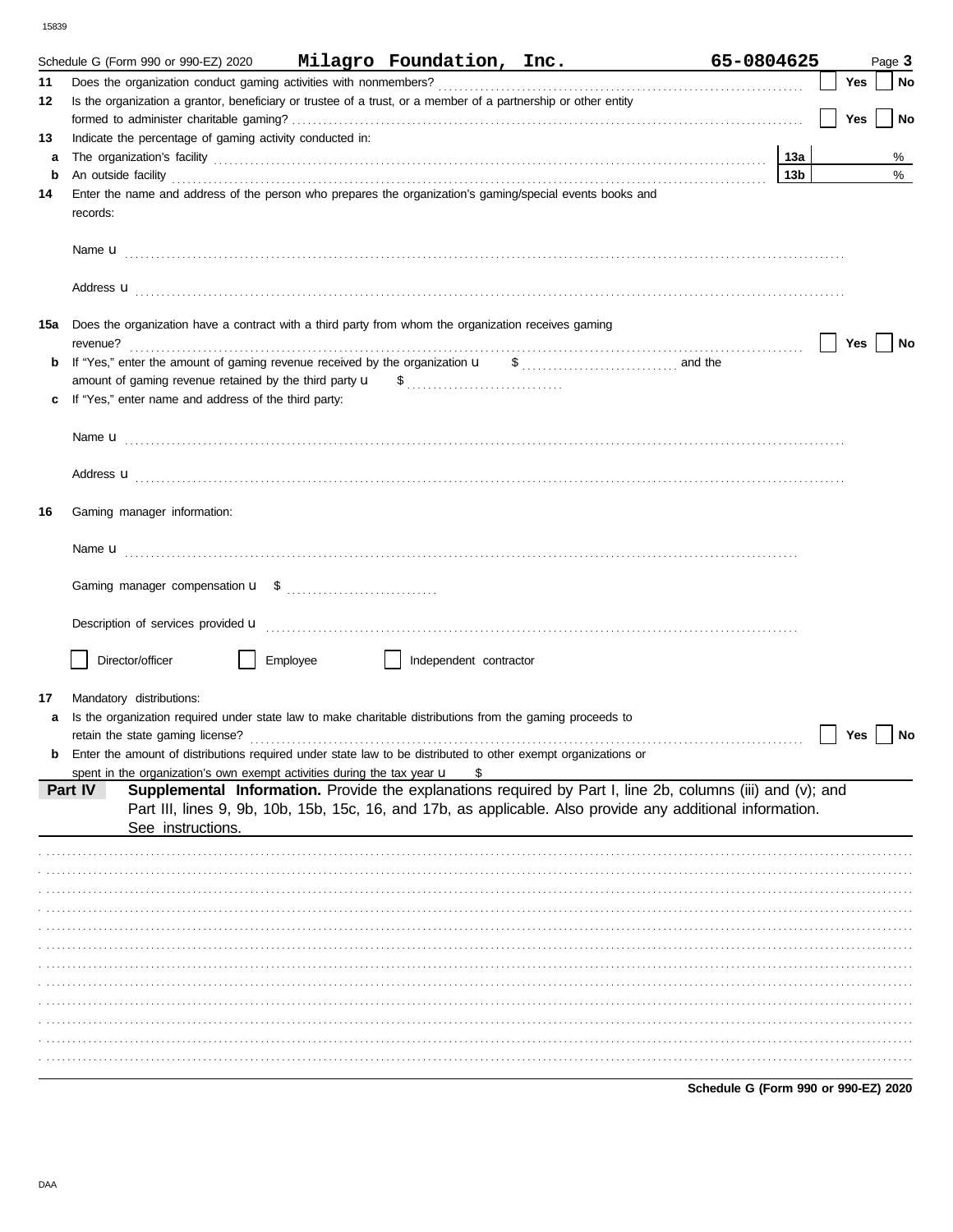| <b>SCHEDULE M</b> |  |
|-------------------|--|
| (Form 990)        |  |

## **Noncash Contributions**

OMB No. 1545-0047 **2020**

**Open To Public**

| Department of the Treasury |
|----------------------------|
| Internal Revenue Service   |

u **Complete if the organizations answered "Yes" on Form 990, Part IV, lines 29 or 30.** u **Attach to Form 990.**

u **Go to** *www.irs.gov/Form990* **for instructions and the latest information.**

Name of the organization **Employer identification number Employer identification number Inspection**

**Milagro Foundation, Inc. 65-0804625**

|              | <b>Types of Property</b><br>Part I                                                                                 |            |                            |                                             |                              |            |            |    |
|--------------|--------------------------------------------------------------------------------------------------------------------|------------|----------------------------|---------------------------------------------|------------------------------|------------|------------|----|
|              |                                                                                                                    | (a)        | (b)                        | (c)                                         | (d)                          |            |            |    |
|              |                                                                                                                    | Check if   | Number of contributions or | Noncash contribution<br>amounts reported on | Method of determining        |            |            |    |
|              |                                                                                                                    | applicable | items contributed          | Form 990, Part VIII, line 1g                | noncash contribution amounts |            |            |    |
| 1            | Art - Works of art                                                                                                 |            |                            |                                             |                              |            |            |    |
| $\mathbf{2}$ | Art - Historical treasures                                                                                         |            |                            |                                             |                              |            |            |    |
| 3            | Art - Fractional interests                                                                                         |            |                            |                                             |                              |            |            |    |
| 4            | Books and publications                                                                                             |            |                            |                                             |                              |            |            |    |
| 5            | Clothing and household                                                                                             |            |                            |                                             |                              |            |            |    |
|              | goods $\ldots \ldots \ldots \ldots \ldots \ldots \ldots \ldots$                                                    |            |                            |                                             |                              |            |            |    |
| 6            | Cars and other vehicles                                                                                            |            |                            |                                             |                              |            |            |    |
| 7            | Boats and planes                                                                                                   |            |                            |                                             |                              |            |            |    |
| 8            | Intellectual property                                                                                              |            |                            |                                             |                              |            |            |    |
| 9            | Securities - Publicly traded                                                                                       |            |                            |                                             |                              |            |            |    |
| 10           | Securities - Closely held stock                                                                                    |            |                            |                                             |                              |            |            |    |
| 11           | Securities - Partnership, LLC,                                                                                     |            |                            |                                             |                              |            |            |    |
|              | or trust interests                                                                                                 |            |                            |                                             |                              |            |            |    |
| 12           | Securities - Miscellaneous                                                                                         |            |                            |                                             |                              |            |            |    |
| 13           | Qualified conservation                                                                                             |            |                            |                                             |                              |            |            |    |
|              | contribution - Historic                                                                                            |            |                            |                                             |                              |            |            |    |
|              |                                                                                                                    |            |                            |                                             |                              |            |            |    |
| 14           | Qualified conservation                                                                                             |            |                            |                                             |                              |            |            |    |
|              | contribution - Other                                                                                               |            |                            |                                             |                              |            |            |    |
| 15           | Real estate - Residential                                                                                          |            |                            |                                             |                              |            |            |    |
| 16           | Real estate - Commercial                                                                                           |            |                            |                                             |                              |            |            |    |
| 17           | Real estate - Other                                                                                                |            |                            |                                             |                              |            |            |    |
| 18           |                                                                                                                    |            |                            |                                             |                              |            |            |    |
| 19           | Food inventory                                                                                                     |            |                            |                                             |                              |            |            |    |
| 20           | Drugs and medical supplies                                                                                         |            |                            |                                             |                              |            |            |    |
| 21           |                                                                                                                    |            |                            |                                             |                              |            |            |    |
| 22           | Historical artifacts                                                                                               |            |                            |                                             |                              |            |            |    |
| 23           | Scientific specimens                                                                                               |            |                            |                                             |                              |            |            |    |
| 24           | Archeological artifacts                                                                                            |            |                            |                                             |                              |            |            |    |
| 25           | Other <b>u</b> (Misc. items                                                                                        | X          | 75                         | 43,514                                      | comparable item price        |            |            |    |
| 26           |                                                                                                                    |            |                            |                                             |                              |            |            |    |
| 27           |                                                                                                                    |            |                            |                                             |                              |            |            |    |
| 28           | Other $\mathbf{u}$ (                                                                                               |            |                            |                                             |                              |            |            |    |
|              | Number of Forms 8283 received by the organization during the tax year for contributions for                        |            |                            |                                             |                              |            |            |    |
|              | which the organization completed Form 8283, Part IV, Donee Acknowledgement                                         |            |                            |                                             | 29                           |            |            |    |
|              |                                                                                                                    |            |                            |                                             |                              |            | <b>Yes</b> | No |
|              | 30a During the year, did the organization receive by contribution any property reported in Part I, lines 1 through |            |                            |                                             |                              |            |            |    |
|              | 28, that it must hold for at least three years from the date of the initial contribution, and which isn't required |            |                            |                                             |                              |            |            |    |
|              | to be used for exempt purposes for the entire holding period?                                                      |            |                            |                                             |                              | 30a        |            | x  |
| b            | If "Yes," describe the arrangement in Part II.                                                                     |            |                            |                                             |                              |            |            |    |
| 31           | Does the organization have a gift acceptance policy that requires the review of any nonstandard                    |            |                            |                                             |                              |            |            |    |
|              | contributions?                                                                                                     |            |                            |                                             |                              | 31         |            | x  |
| 32a          | Does the organization hire or use third parties or related organizations to solicit, process, or sell noncash      |            |                            |                                             |                              |            |            |    |
|              | contributions?                                                                                                     |            |                            |                                             |                              | <b>32a</b> |            | X  |
| b            | If "Yes," describe in Part II.                                                                                     |            |                            |                                             |                              |            |            |    |
| 33           | If the organization didn't report an amount in column (c) for a type of property for which column (a) is checked,  |            |                            |                                             |                              |            |            |    |
|              | describe in Part II.                                                                                               |            |                            |                                             |                              |            |            |    |

**For Paperwork Reduction Act Notice, see the Instructions for Form 990. Schedule M (Form 990) 2020**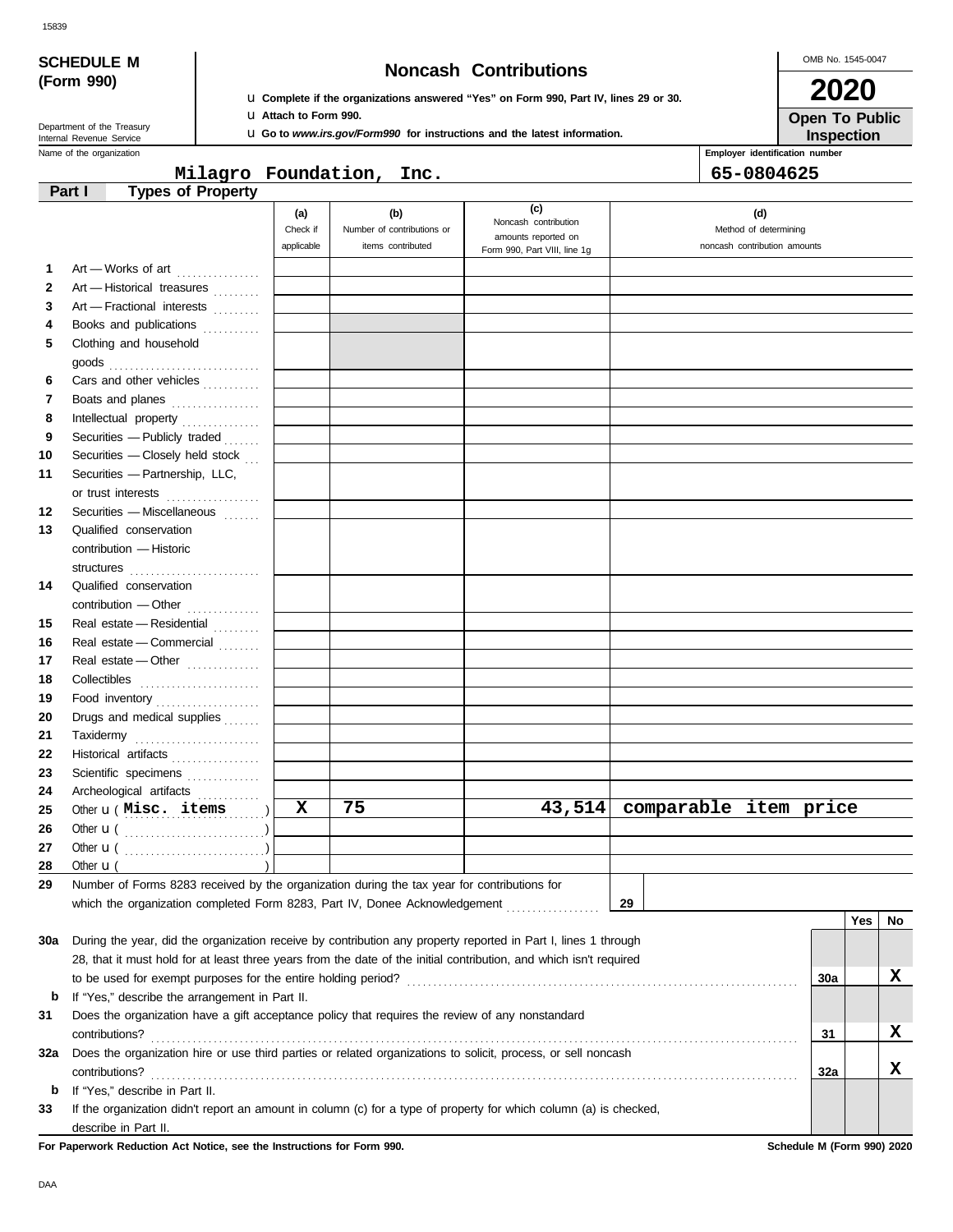|         |  | Schedule M (Form 990) 2020 Milagro Foundation, Inc.                               |  | 65-0804625 |                                                                                                                                                                                                                              | Page 2 |
|---------|--|-----------------------------------------------------------------------------------|--|------------|------------------------------------------------------------------------------------------------------------------------------------------------------------------------------------------------------------------------------|--------|
| Part II |  | or a combination of both. Also complete this part for any additional information. |  |            | Supplemental Information. Provide the information required by Part I, lines 30b, 32b, and 33, and whether<br>the organization is reporting in Part I, column (b), the number of contributions, the number of items received, |        |
|         |  |                                                                                   |  |            |                                                                                                                                                                                                                              |        |
|         |  |                                                                                   |  |            |                                                                                                                                                                                                                              |        |
|         |  |                                                                                   |  |            |                                                                                                                                                                                                                              |        |
|         |  |                                                                                   |  |            |                                                                                                                                                                                                                              |        |
|         |  |                                                                                   |  |            |                                                                                                                                                                                                                              |        |
|         |  |                                                                                   |  |            |                                                                                                                                                                                                                              |        |
|         |  |                                                                                   |  |            |                                                                                                                                                                                                                              |        |
|         |  |                                                                                   |  |            |                                                                                                                                                                                                                              |        |
|         |  |                                                                                   |  |            |                                                                                                                                                                                                                              |        |
|         |  |                                                                                   |  |            |                                                                                                                                                                                                                              |        |
|         |  |                                                                                   |  |            |                                                                                                                                                                                                                              |        |
|         |  |                                                                                   |  |            |                                                                                                                                                                                                                              |        |
|         |  |                                                                                   |  |            |                                                                                                                                                                                                                              |        |
|         |  |                                                                                   |  |            |                                                                                                                                                                                                                              |        |
|         |  |                                                                                   |  |            |                                                                                                                                                                                                                              |        |
|         |  |                                                                                   |  |            |                                                                                                                                                                                                                              |        |
|         |  |                                                                                   |  |            |                                                                                                                                                                                                                              |        |
|         |  |                                                                                   |  |            |                                                                                                                                                                                                                              |        |
|         |  |                                                                                   |  |            |                                                                                                                                                                                                                              |        |
|         |  |                                                                                   |  |            |                                                                                                                                                                                                                              |        |
|         |  |                                                                                   |  |            |                                                                                                                                                                                                                              |        |
|         |  |                                                                                   |  |            |                                                                                                                                                                                                                              |        |
|         |  |                                                                                   |  |            |                                                                                                                                                                                                                              |        |
|         |  |                                                                                   |  |            |                                                                                                                                                                                                                              |        |
|         |  |                                                                                   |  |            |                                                                                                                                                                                                                              |        |
|         |  |                                                                                   |  |            |                                                                                                                                                                                                                              |        |
|         |  |                                                                                   |  |            |                                                                                                                                                                                                                              |        |
|         |  |                                                                                   |  |            |                                                                                                                                                                                                                              |        |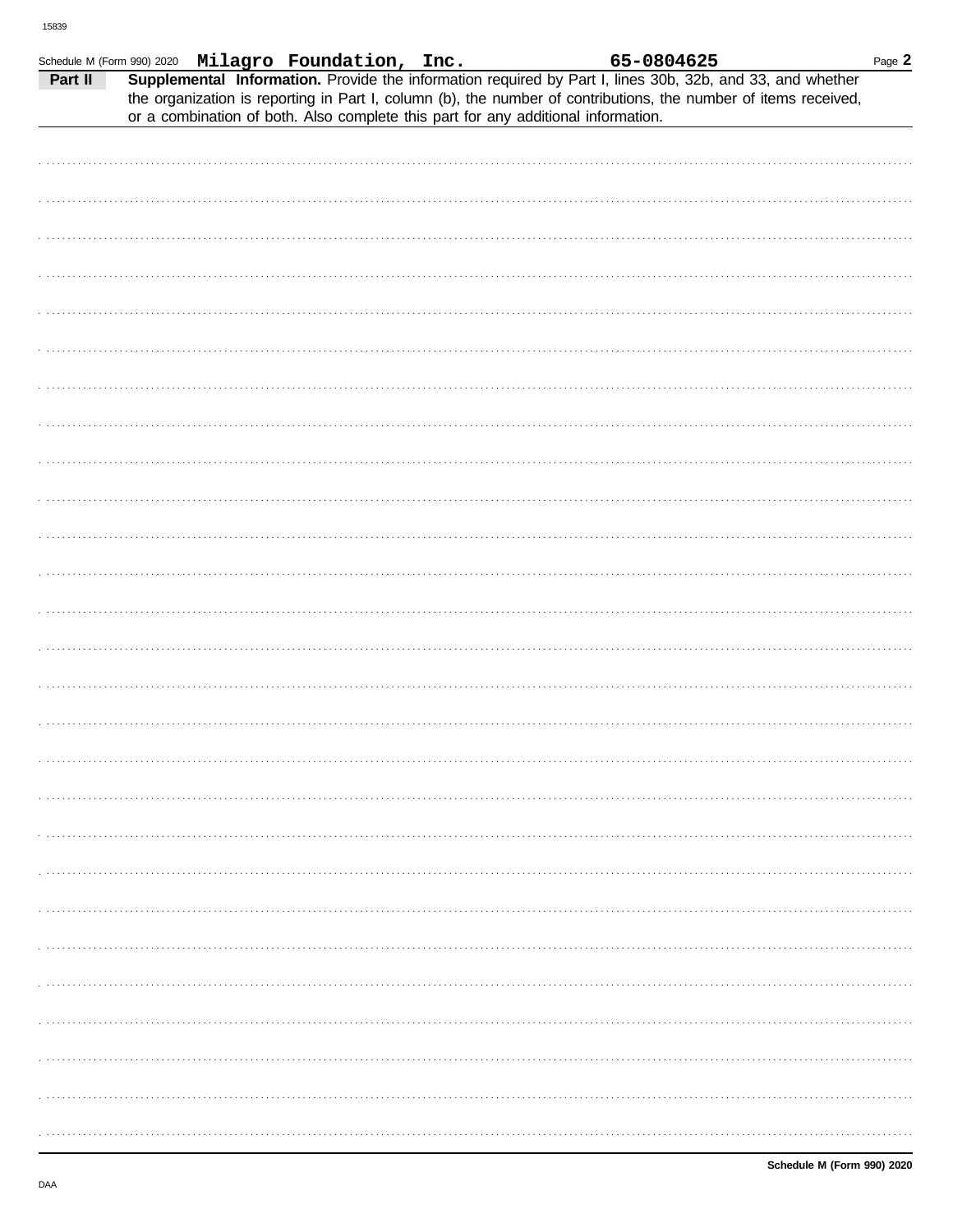| <b>SCHEDULE O</b>                                    |                                                                                                                                        | Supplemental Information to Form 990 or 990-EZ          | OMB No. 1545-0047                                   |  |  |  |  |
|------------------------------------------------------|----------------------------------------------------------------------------------------------------------------------------------------|---------------------------------------------------------|-----------------------------------------------------|--|--|--|--|
| (Form 990 or 990-EZ)                                 | Complete to provide information for responses to specific questions on<br>Form 990 or 990-EZ or to provide any additional information. |                                                         |                                                     |  |  |  |  |
| Department of the Treasury                           | La Attach to Form 990 or 990-EZ.                                                                                                       |                                                         |                                                     |  |  |  |  |
| Internal Revenue Service<br>Name of the organization |                                                                                                                                        | u Go to www.irs.gov/Form990 for the latest information. | <b>Inspection</b><br>Employer identification number |  |  |  |  |
|                                                      | Milagro Foundation, Inc.<br>65-0804625                                                                                                 |                                                         |                                                     |  |  |  |  |
| Milagro Center                                       | Doing Business As - Additional Names                                                                                                   |                                                         |                                                     |  |  |  |  |
|                                                      | Form 990 - Organization's Mission<br>The Milagro Foundation, Inc., DBA the Milagro Center (the Center) is a                            |                                                         |                                                     |  |  |  |  |
|                                                      | not-for-profit corporation established in 1997 whose mission is to enrich                                                              |                                                         |                                                     |  |  |  |  |
|                                                      | the lives of children through cultural arts, living values and academic                                                                |                                                         |                                                     |  |  |  |  |
| support.                                             | The Center's operations are based in Delray Beach, Florida. Our                                                                        |                                                         |                                                     |  |  |  |  |
|                                                      | vision is to be a center of creative cultural collaboration, engaging                                                                  |                                                         |                                                     |  |  |  |  |
|                                                      | education and inspiration that dissolves social barriers, forms lasting                                                                |                                                         |                                                     |  |  |  |  |
|                                                      | connections and sets the stage for future success.                                                                                     |                                                         |                                                     |  |  |  |  |
|                                                      | The Center is designed to be a replicable model for self-sustaining, non-                                                              |                                                         |                                                     |  |  |  |  |
|                                                      | profit organizations that provide educational and art programs to                                                                      |                                                         |                                                     |  |  |  |  |
|                                                      | disadvantaged children. The Center's four goals are to:                                                                                |                                                         |                                                     |  |  |  |  |
|                                                      | * Ensure academic success.                                                                                                             |                                                         |                                                     |  |  |  |  |
| * Promote the arts.                                  |                                                                                                                                        |                                                         |                                                     |  |  |  |  |
|                                                      | * Teach inclusion and embrace diversity.                                                                                               |                                                         |                                                     |  |  |  |  |
|                                                      | * Create strong individuals who positively impact their communities.                                                                   |                                                         |                                                     |  |  |  |  |
|                                                      |                                                                                                                                        |                                                         |                                                     |  |  |  |  |
|                                                      | Form 990, Part III, Line 4d - All Other Accomplishments                                                                                |                                                         |                                                     |  |  |  |  |
|                                                      | Using the existing infrastructure of the STARS Program and the Center's                                                                |                                                         |                                                     |  |  |  |  |
|                                                      | Team of professional artists. Art education is provided to disadvantaged                                                               |                                                         |                                                     |  |  |  |  |
|                                                      | and at risk youth, who would otherwise not experience this culturally                                                                  |                                                         |                                                     |  |  |  |  |
|                                                      | important aspect of life. The Center's Team also provides unique,                                                                      |                                                         |                                                     |  |  |  |  |
|                                                      | inspirational and engaging curriculum to other children throughout Palm                                                                |                                                         |                                                     |  |  |  |  |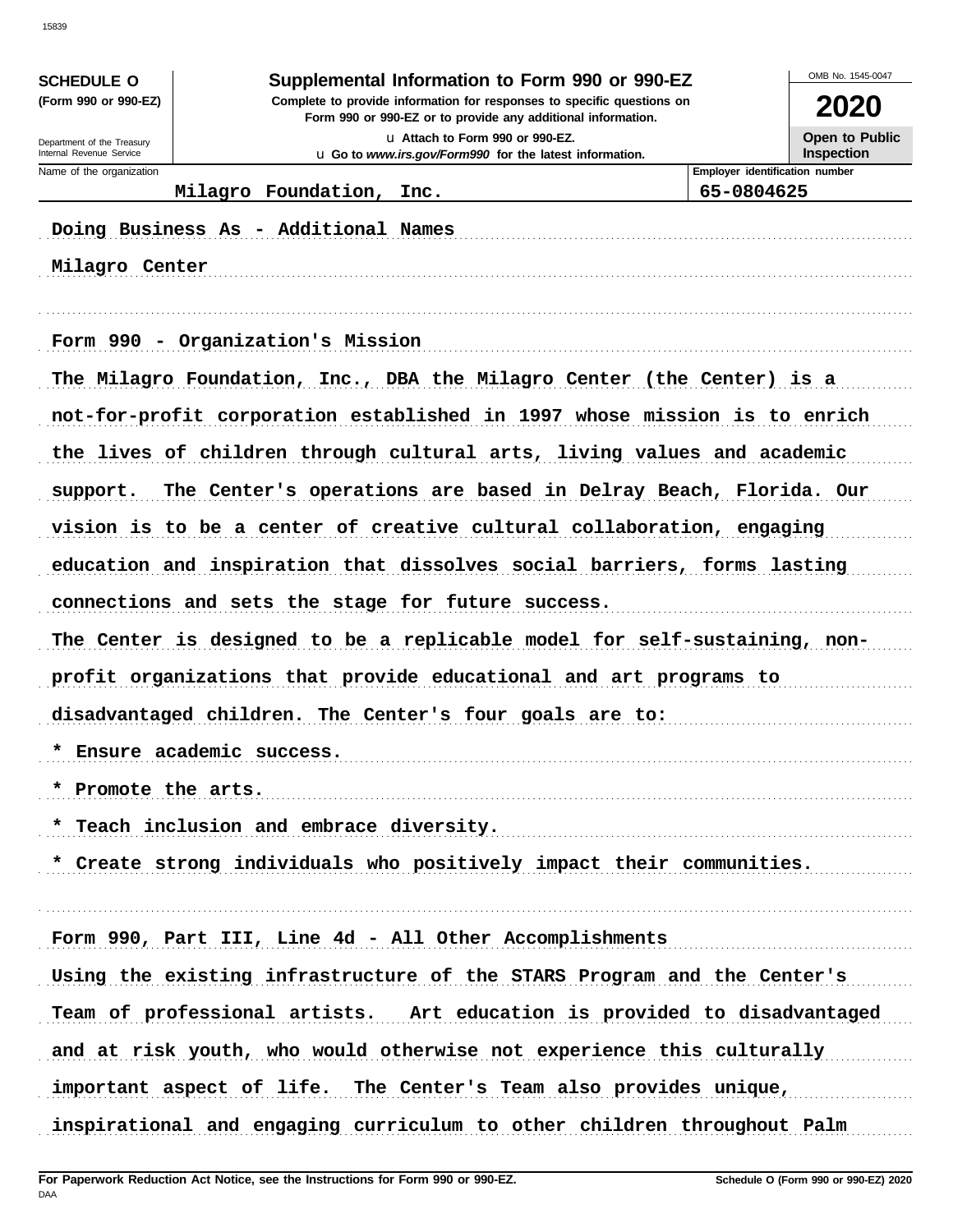| Schedule O (Form 990 or 990-EZ) 2020                                      | Page 2                         |
|---------------------------------------------------------------------------|--------------------------------|
| Name of the organization                                                  | Employer identification number |
| Milagro Foundation, Inc.                                                  | 65-0804625                     |
| Beach County through Community Partners. We are also honored and proud to |                                |
| be selected as a finalist by the Greater Delray Beach Chamber of Commerce |                                |
| for the 2015 Non-Profit Organization of the Year.                         |                                |
|                                                                           |                                |
| Form 990, Part VI, Line 11b - Organization's Process to Review Form 990   |                                |
| The form 990 is provided to Board Members during a Board meeting prior to |                                |
| filing.                                                                   |                                |
|                                                                           |                                |
| Form 990, Part VI, Line 12c - Enforcement of Conflicts Policy             |                                |
| Board members and employees are reminded to adhere to the conflict of     |                                |
| interest policy at regular board and staff meetings.                      |                                |
|                                                                           |                                |
| Form 990, Part VI, Line 15a - Compensation Process for Top Official       |                                |
| Reviewed by Board.                                                        |                                |
|                                                                           |                                |
|                                                                           |                                |
| Form 990, Part VI, Line 19 - Governing Documents Disclosure Explanation   |                                |
| Documents are made available upon request.                                |                                |
|                                                                           |                                |
|                                                                           |                                |
|                                                                           |                                |
|                                                                           |                                |
|                                                                           |                                |
|                                                                           |                                |
|                                                                           |                                |
|                                                                           |                                |
|                                                                           |                                |
|                                                                           |                                |
|                                                                           |                                |
|                                                                           | $P$ age 1 of 1                 |